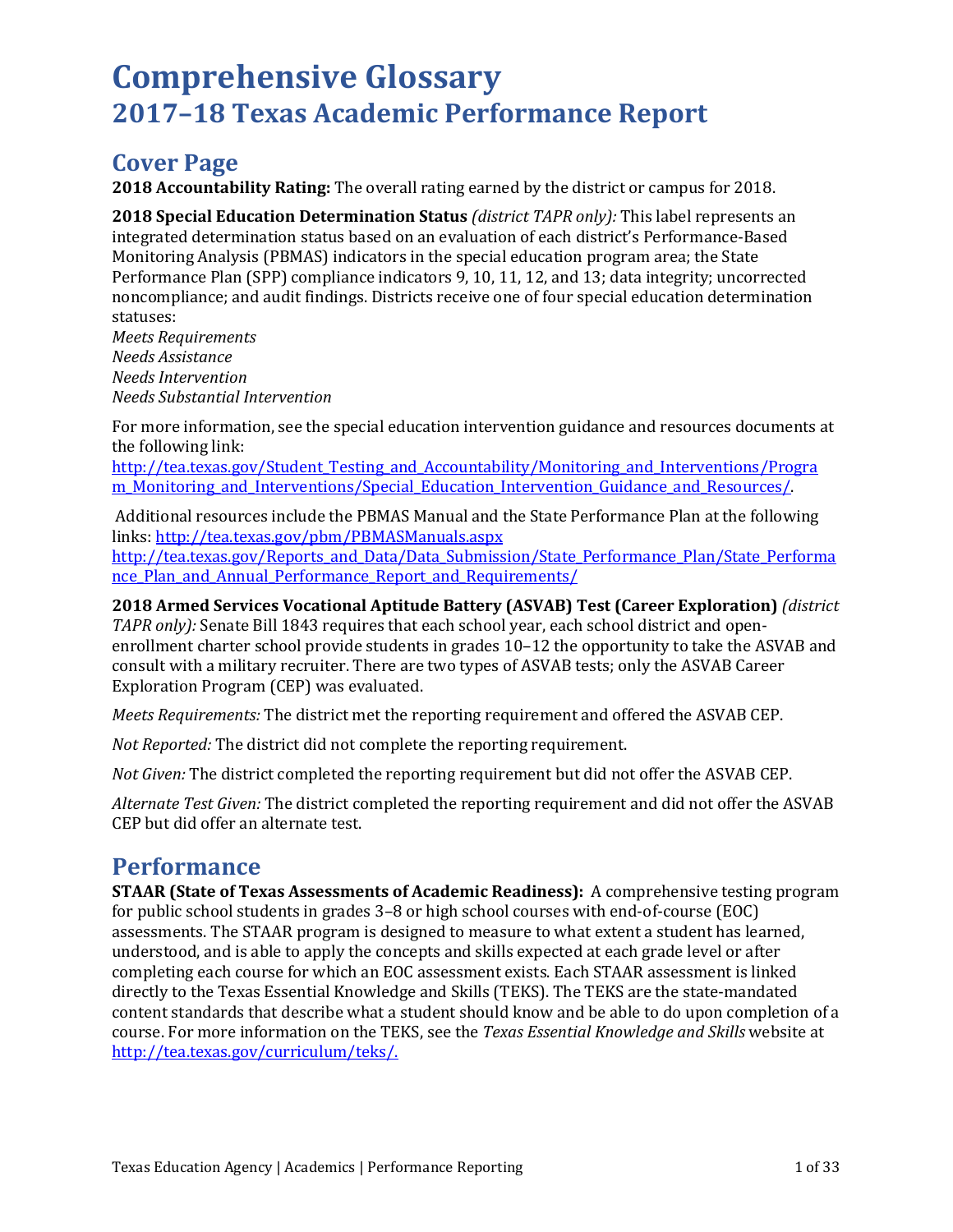## **Other Important Information:**

- *Substitute Assessments.* Certain, specific assessments that students may take in place of an EOC assessment. For more information, see the Texas Administrative Code, §101.4002, at [http://ritter.tea.state.tx.us/rules/tac/chapter101/ch101dd.html.](http://ritter.tea.state.tx.us/rules/tac/chapter101/ch101dd.html)
- *Special Education.* STAAR (with and without accommodations) and STAAR Alternate 2 results are included.
- *Spanish STAAR.* All STAAR assessments in grades 3, 4, and 5 are available in both English and Spanish. The TAPR performance includes performance on the Spanish STAAR.
- *Rounding of STAAR results.* STAAR performance shown on the TAPR is rounded to whole numbers. For example, 49.877% is rounded to 50%; 49.4999% is rounded to 49%; and 59.5% is rounded to 60%.

*Masking.* STAAR performance rates are masked when necessary to comply with FERPA. For more information, see the Explanation of Masking at [https://rptsvr1.tea.texas.gov/perfreport/account/2018/masking.html.](https://rptsvr1.tea.texas.gov/perfreport/account/2018/masking.html)

## **STAAR Performance**

The performance section of the TAPR shows STAAR performance by grade, subject, and performance level.

*STAAR:*

Grade 3 – reading and mathematics

Grade 4 – reading, mathematics, and writing

Grade 5 – reading (first and second administration cumulative), mathematics (first and second administration cumulative), and science

Grade 6 – reading and mathematics

Grade 7 – reading, mathematics, and writing

Grade 8 – reading (first and second administration cumulative), mathematics (first and second administration cumulative), science, and social studies

*End-of-Course (EOC):*

English I

English II

Algebra I

Biology

U.S. History

- *STAAR Percentage at Approaches Grade Level or Above.* The percentage of assessments that met or exceeded the Approaches Grade Level standard.
- *STAAR Percentage at Meets Grade Level or Above.* The percentage of assessments that met or exceeded the Meets Grade Level standard.
- *STAAR Percentage at Masters Grade Level.* The percentage of assessments that met the Masters Grade Level standard.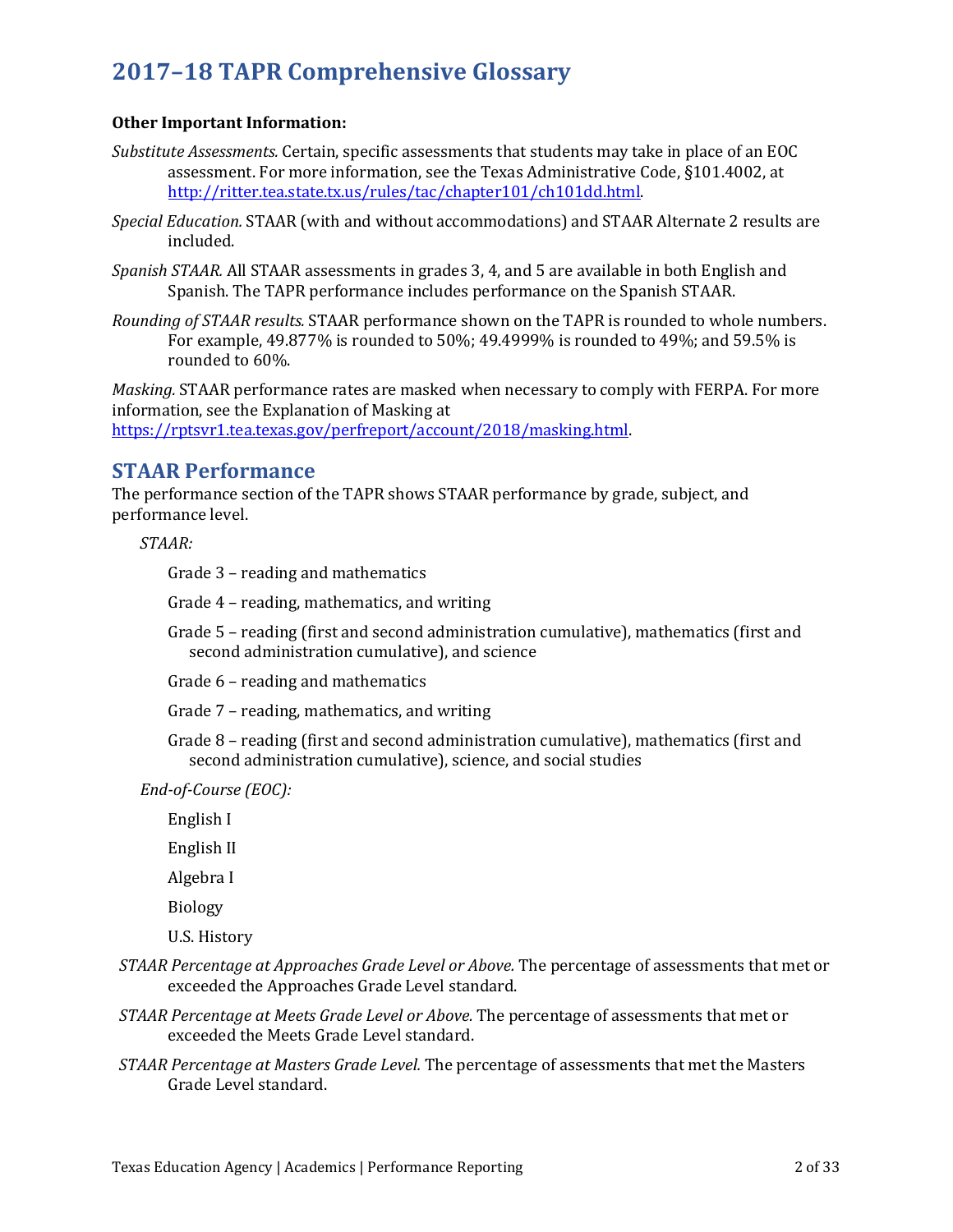- *STAAR Performance Rate by Enrolled Grade at Meets Grade Level or Above on Both Reading and Mathematics.* The percentage of students who took both the reading and mathematics STAAR and met or exceeded the Meets Grade Level standard on both assessments (excluding end-of-course assessments).
- *STAAR Performance Rate by Enrolled Grade at Meets Grade Level or Above on Both Reading and Mathematics Including EOC.* The percentage of students who took both the reading and mathematics STAAR or EOC and met or exceeded the Meets Grade Level standard on both assessments.
- *STAAR Performance Rate by Enrolled Grade at Meets Grade Level or Above on Reading Including EOC.* The percentage of students who took the reading STAAR or the English I or II EOC and met or exceeded the Meets Grade Level standard.
- *STAAR Performance Rate by Enrolled Grade at Meets Grade Level or Above on Mathematics Including EOC.* The percentage of students who took the mathematics STAAR or the Algebra I EOC and met or exceeded the Meets Grade Level standard.

## **Progress (Academic Growth and STAAR)**

- *School Progress Domain—Academic Growth Score.* Growth score awarded in School Progress, Part A: Academic Growth for improving performance year over year as measured by STAAR progress measures and performance levels on STAAR. Indicates the amount of improvement or growth made from year to year.
- *STAAR Progress Measure Percent at Expected or Accelerated Growth.* The percentage of assessments that met or exceeded the STAAR progress measure expectations. See Chapter 3 of the *[2018](https://tea.texas.gov/2018accountabilitymanual.aspx)  [Accountability Manual](https://tea.texas.gov/2018accountabilitymanual.aspx)* for more information.
- *STAAR Progress Measure Percent at Accelerated Growth.* The percentage of assessments that exceeded the STAAR progress measure expectations. See Chapter 3 of the *[2018](https://tea.texas.gov/2018accountabilitymanual.aspx)  [Accountability Manual](https://tea.texas.gov/2018accountabilitymanual.aspx)* for more information.
- *Percent of Students Maintaining or Improving Compared to Prior Year Performance Level.* The percentage of students that maintained or improved their STAAR performance levels this year in comparison with last year. Students are included in the performance level achieved in the prior year.

## **Prior Year and SSI**

**Progress of Prior-Year Non-Proficient Students:** The percentage of students in grades 4–8 who did not reach the satisfactory standard on STAAR (including STAAR Alternate 2) in the prior year but passed the corresponding assessment in the current year. For 2017–18, rates for ELA/reading and mathematics are calculated as follows:

> **number of matched grades 4–8 students who did not reach the satisfactory standard in 2017 but passed in 2018**

## **number of matched grades 4–8 students who did not reach the satisfactory standard in 2017**

For 2017–18, students in grades 4–8 included in these measures are those who

- took the spring 2017–18 STAAR (with or without accommodations) or STAAR Alternate 2 in ELA/reading and/or mathematics. This indicator does not include grade 3 assessment takers because that is the first STAAR assessment;
- are part of the 2017–18 accountability subset;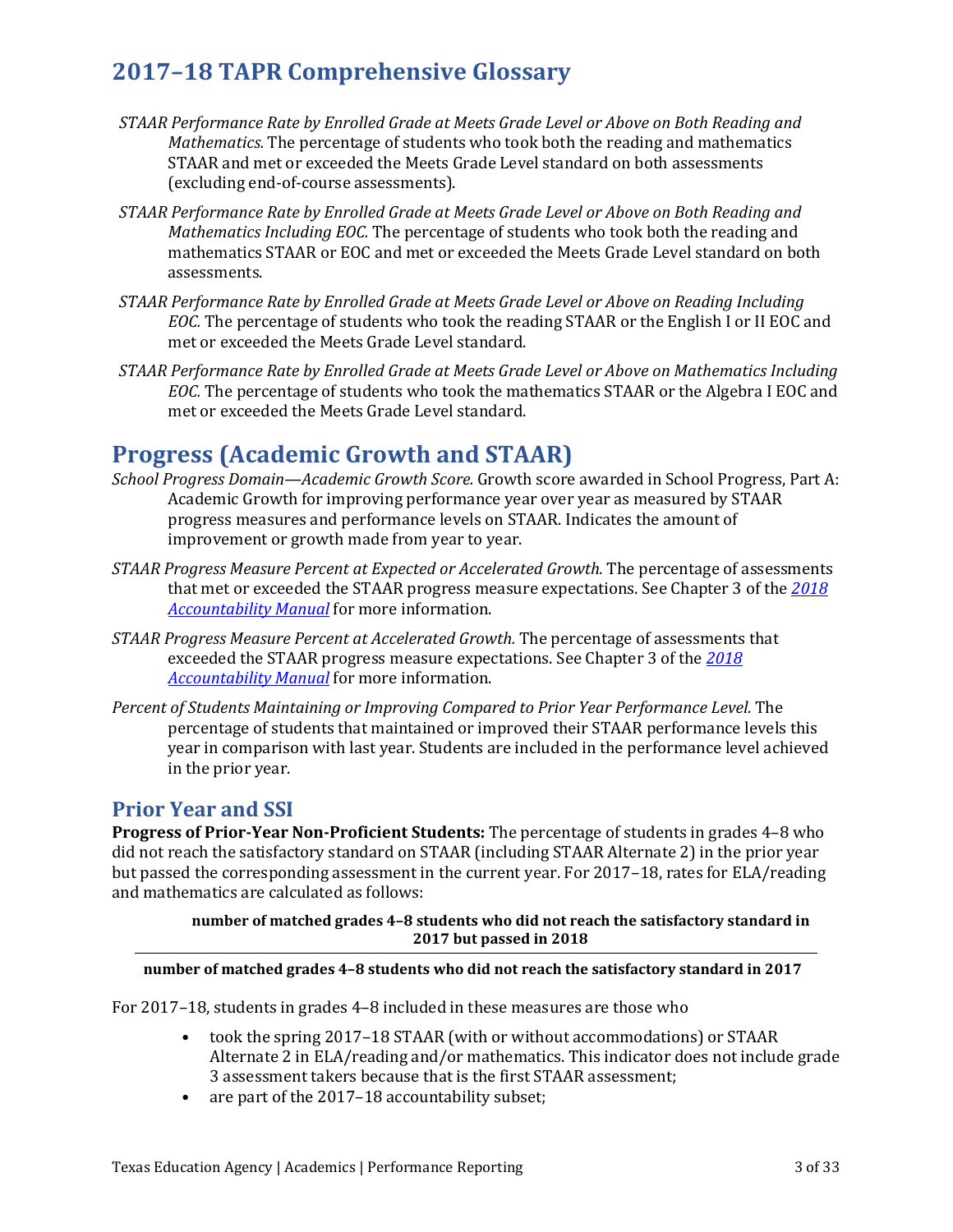- can be matched to the spring 2016–17 STAAR administration—anywhere in the state—to find their prior year score for ELA/reading and/or mathematics; and
- did not reach the satisfactory standard on the 2016–17 STAAR administration of ELA/reading and/or mathematics.

**Student Success Initiative (SSI):** Grade-advancement requirements enacted by the 76th Legislature in 1999 that require students to demonstrate proficiency on the reading and mathematics assessments in grades 5 and 8.

For 2018, the TAPR shows the following for each SSI grade:

(1) *Students Meeting Approaches Grade Level Standard on First STAAR Administration*: The percentage of students who met the Approaches Grade Level standard during the first administration. It is calculated as follows:

> **number of students who met the Approaches Grade Level standard in the first administration**

## **number of students who took the assessment in the first administration**

(2) *Students Requiring Accelerated Instruction:* The percentage of students who did not pass the first administration of the STAAR. It is calculated as follows:

## **number of students who did not meet the standard in the first administration**

## **number of students who took the assessment in the first administration**

(3) *STAAR Cumulative Met Standard:* The cumulative (and unduplicated) percentage of students who took and passed the assessments in the first and second administrations combined. It is calculated as follows:

## **number of students who passed the assessment in either of the first two administrations**

### **cumulative number of students who took the assessment in either of the first two administrations**

(4) *STAAR Non-Proficient Students Promoted by a Grade Placement Committee (GPC):* The percentage of students who did not reach the satisfactory standard on STAAR but were promoted to the next grade level by a grade placement committee. It is calculated as follows:

> **number of students who did not pass the assessment in the first, second, or third administrations but were promoted to the next grade level**

### **number of students who did not pass the assessment in the first, second, or third administrations**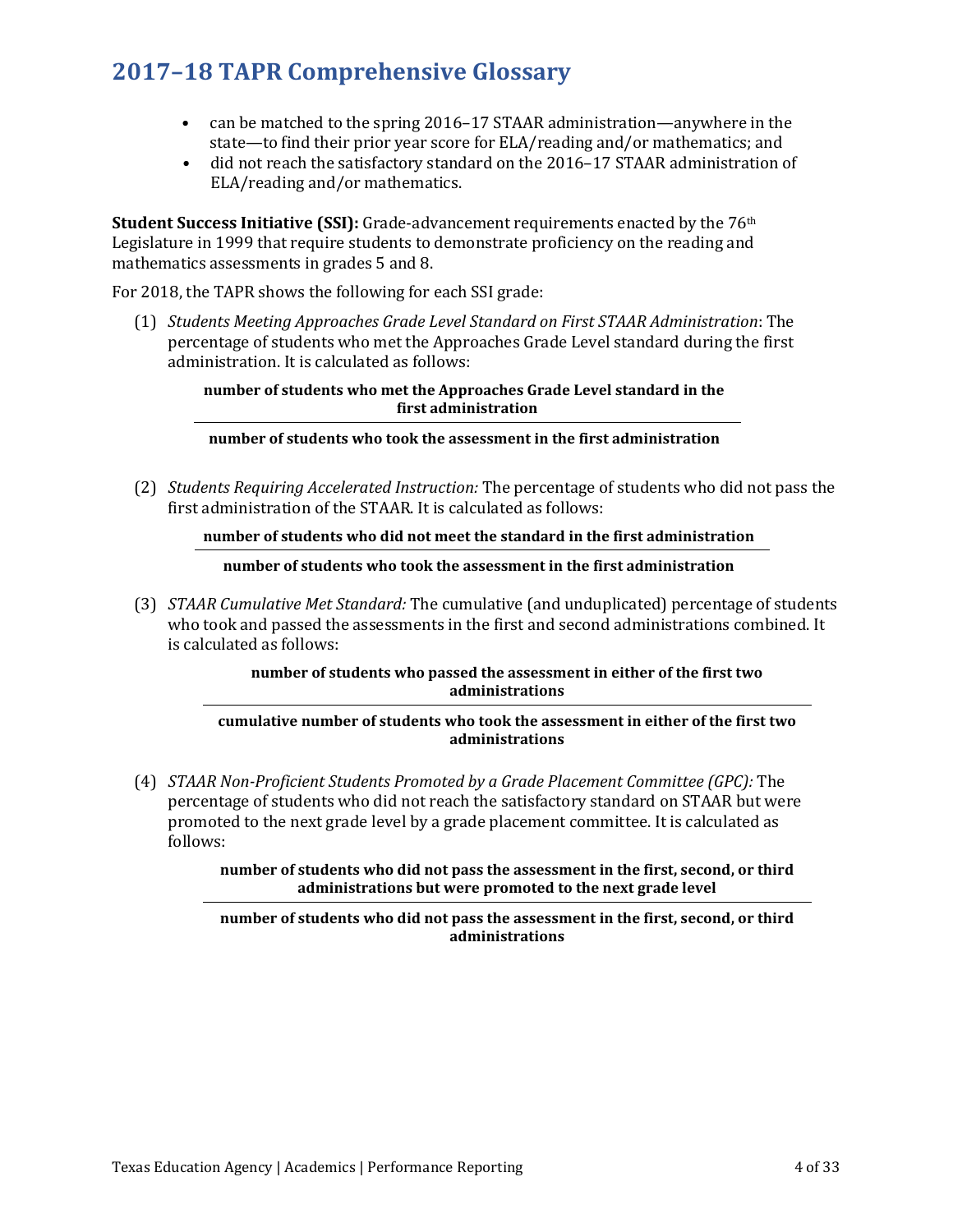(5) *STAAR Met Standard (Non-Proficient in Previous Year) Promoted:* The percentage of students who met standard this year but did meet the satisfactory standard on STAAR in the previous year, disaggregated by promoted or retained.

**number of students who did not pass the assessment in the first, second, or third administrations but were promoted to the next grade level** 

**number of students who did not pass the assessment in the first, second, or third administrations**

**number of students who did not pass the assessment in the first, second, or third administrations and were retained**

**number of students who did not pass the assessment in the first, second, or third administrations**

## **Participation STAAR Participation**

The percentage of students who were administered a STAAR assessment, STAAR Alternate 2, and/or Texas English Language Proficiency Assessment System (TELPAS). The details on the participation categories are as follows:

- *Assessment Participant:* 1) number of answer documents with a score code of S, 2) number of STAAR Alternate 2 testers with a score code of N, 3) number of substitute assessments, 4) number of A or O reading answer documents with a scored TELPAS assessment, and 5) number of A or O mathematics answer documents with a scored TELPAS assessment for year 1–5 asylee/refugees and SIFEs
	- *Included in Accountability:* scored answer documents used in determining the district or campus accountability rating, including substitute assessments with a score code of O
	- *Not included in Accountability:* answer documents counted as participants but not used in determining the district or campus accountability rating
		- ♦ *Mobile:* answer documents were excluded because the students enrolled in the district or campus after the fall TSDS PEIMS submission dates (October 27, 2017, or October 28, 2016, for summer 2017 EOCs)
		- ♦ *Other Exclusions.* The following answer documents were excluded from the rating determination:
			- Answer documents for students who were tested only on the TELPAS or TELPAS plus STAAR assessments with score codes of A or O.
			- Answer documents of students who are either an EL who has been in school in the U.S. for one year or an asylee, refugee, or SIFE student who has been in school in the U.S. for less than six years.
			- Answer documents of STAAR Alternate 2 testers with a score code of N.
- *Not Tested:* answer documents with score codes A or O
	- *Absent:* answer documents with score code A
	- *Other:* answer documents with score code O, except for substitute assessments.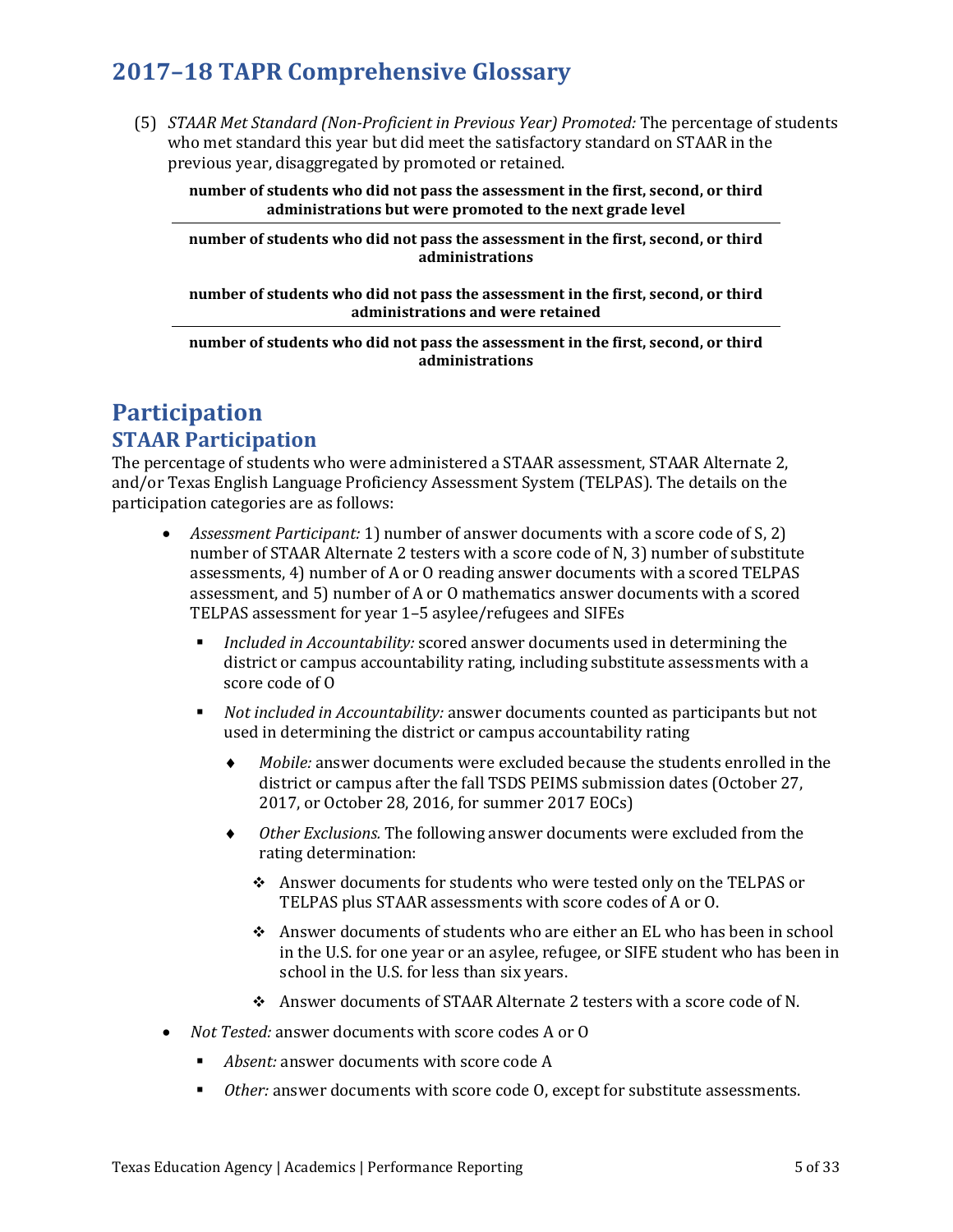The denominator for participation is the sum of these five categories: Included in Accountability, Mobile, Other Exclusions, and Not Tested (Absent and Other). *STAAR Participation Rate* is rounded to a whole number. For example, 94.49% is rounded to 94%. Small values may show as zero: 0.4% is rounded to 0%, and 0.6% is rounded to 1%. *(Data source: STAAR and TELPAS File)* 

## **Attendance and Graduation Attendance, Graduation, and Dropout Rates**

**Attendance Rate:** The percentage of days that students were present in 2016–17 based on student attendance for the entire school year. Only students in grades 1–12 are included in the calculation. Attendance is calculated as follows:

## **total number of days that students in grade 1–12 were present in 2016–17**

## **total number of days that students in grade 1–12 were in membership in 2016–17**

This indicator was used in awarding distinction designations in 2018. For a detailed explanation of distinction designations, see Chapter 6 of the *[2018 Accountability Manual.](https://tea.texas.gov/2018accountabilitymanual.aspx) (Data source: TSDS PEIMS 42400)*

**Annual Dropout Rate:** The percentage of students who drop out of school during a school year. Annual dropout rates are shown for districts and campuses that serve grades 7–8 and/or 9–12. State law prohibits including a student who meets any of the following criteria from campus and district annual dropout rate calculations:

- Is ordered by a court to attend a high school equivalency certificate program but has not earned a high school equivalency certificate
- Was previously reported to the state as a dropout
- Was in attendance but not in membership for purposes of average daily attendance (i.e., students for whom school districts are not receiving state Foundation School Program [FSP] funds)
- Was initially enrolled in a school in the United States in any grade 7 through 12 as an unschooled refugee or asylee as defined by [TEC §39.027\(a-1\)](http://www.statutes.legis.state.tx.us/Docs/ED/htm/ED.39.htm#39.027)
- Attends a district exclusively as a function of having been detained at a county detention facility and is not otherwise a student of the district in which the facility is located or is being provided services by an open-enrollment charter school exclusively as the result of having been detained at the facility
- Is incarcerated in a state jail or federal penitentiary as an adult or as a person certified to stand trial as an adult
- Is a student in a Texas Juvenile Justice Department facility or residential treatment facility served by a Texas public school district
- Is at least 18 years of age as of September 1 and has satisfied the credit requirements for high school graduation; has not completed his or her individualized education program (IEP); and is enrolled and receiving IEP services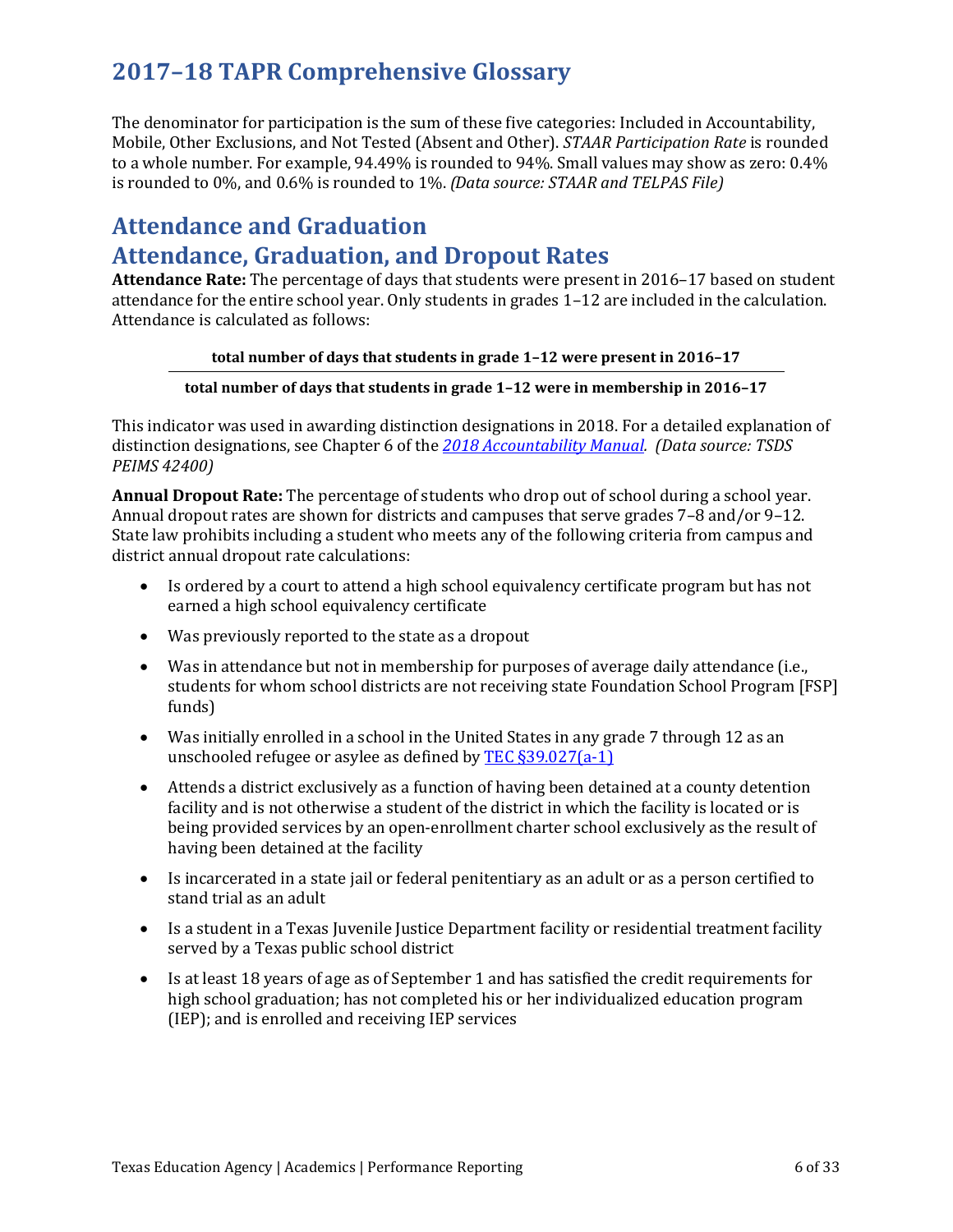*Annual Dropout Rate (Gr 7–8).* This includes only grades 7 and 8. It is calculated as follows:

**number of dropouts in grades 7 and 8 during the 2016–17 school year**

**number of students in grades 7 and 8 in attendance at any time during the 2016–17 school year**

*Annual Dropout Rate (Gr 9–12).* This includes grades 9 through 12. It is calculated as follows: **number of dropouts in grades 9–12 during the 2016–17 school year**

## **number of students in grades 9–12 in attendance at any time during the 2016–17 school year**

Both annual rates appear on campus, district, region, and state TAPRs. The state and region annual dropout rates that are reported on district and campus TAPRs, however, are calculated without the exclusions required for campus and district calculations.

Note that with all annual dropout rate calculations, a cumulative count of students is used in the denominator. This method for calculating the dropout rate neutralizes the effect of mobility by including in the denominator every student ever reported in attendance at the district or campus throughout the school year, regardless of length of enrollment. For a more complete description of dropout rates and exclusions, see the *Secondary School [Completion and Dropouts in Texas Public](https://tea.texas.gov/acctres/dropcomp_2016-17.pdf)  [Schools, 2016–17](https://tea.texas.gov/acctres/dropcomp_2016-17.pdf)* reports, available on the TEA website at [http://tea.texas.gov/acctres/dropcomp\\_index.html.](http://www.tea.state.tx.us/acctres/dropcomp_index.html)

For detailed information on data sources, see Appendix H in the *[2018 Accountability Manual](https://tea.texas.gov/2018accountabilitymanual.aspx) (Data source: TSDS PEIMS 40203, 40110, 42400, and 42500)*

**Longitudinal Rates:** The status of a group (cohort) of students after four years in high school (*4- Year Longitudinal Rate*), after five years in high school (*5-Year Extended Longitudinal Rate*), or after six years in high school (*6-Year Extended Longitudinal Rate*)*.* 

For the *4-Year Longitudinal Rate,* the cohort consists of students who first attended ninth grade in 2013–14. They are followed through their expected graduation with the Class of 2017.

For the *5-Year Extended Longitudinal Rate,* the cohort consists of students who first attended ninth grade in 2012–13. They are followed for five years and included if they graduated within a year after their expected graduation with the Class of 2016.

For the *6-Year Extended Longitudinal Rate,* the cohort consists of students who first attended ninth grade in 2011–12. They are followed for six years and included if they graduated within two years after their expected graduation with the Class of 2015.

## *Additional Information on Cohorts:*

- A student transfers into a campus, district, or state cohort when he or she moves into the cohort from another high school in Texas, from another district in Texas, or from out of state.
- A student transfers out of a campus or district cohort when he or she moves to another public high school in Texas or moves to another district in Texas. Note that these students are transferred into the cohort of the high school or district to which they moved. There are also students who move out of state or out of the country and students who transfer to private schools or who are home-schooled. These types of transfer students cannot be tracked and are not included in longitudinal rate calculations.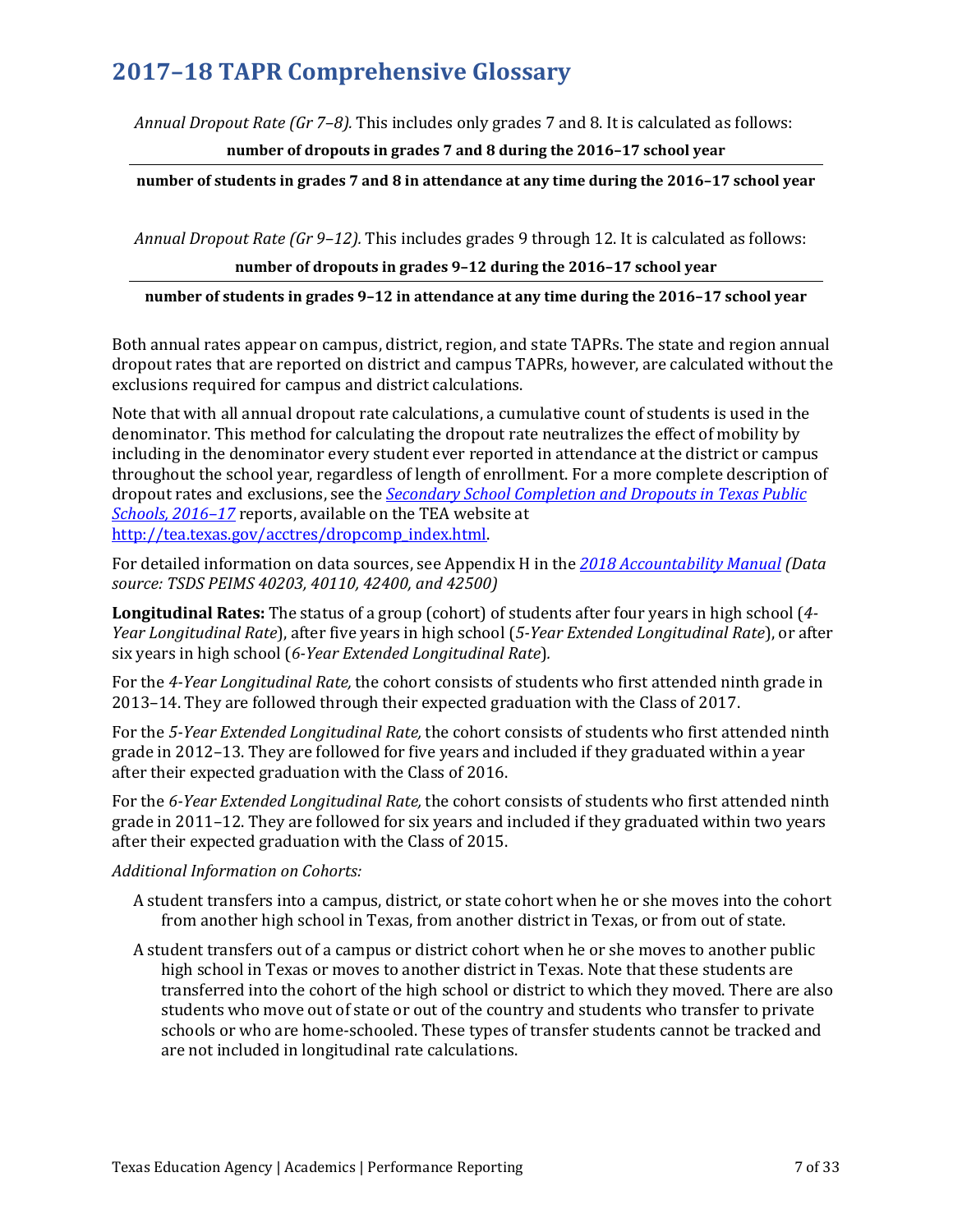A student does not change cohorts if he or she repeats or skips a grade. A student who begins with the 2013–14 ninth-grade cohort remains with that cohort. A student who started the ninth grade in 2013–14 but takes 5 years to graduate (i.e., graduates in May 2018) is still part of the 2017 cohort; he or she is not switched to the 2018 cohort. This student would be considered a continuing student and counted as part of the Continued HS number for the Class of 2017. This is also true for the five-year and six-year extended longitudinal cohorts.

There are four student outcomes used in computing each longitudinal rate:

## *4-Year Longitudinal Rate*

(1) *Graduated:* The percentage who received their high school diploma in four years or fewer by August 31, 2017 for the 2017 cohort.

**number of students from the cohort who received a high school diploma by August 31, 2017**

### **number of students in the 2017 cohort\***

(2) *Received TxCHSE:* For the 2017 cohort, the percentage who received a Texas high school equivalency certificate by August 31, 2017. It is calculated as follows:

### **number of students from the cohort who received a TxCHSE by August 31, 2017**

### **number of students in the 2017 cohort\***

(3) *Continued High School:* The percentage of the 2017 cohort still enrolled as students in the fall of the 2017–18 school year. It is calculated as follows:

**number of students from the cohort who were enrolled in the fall of the 2017–18 school year**

### **number of students in the 2017 cohort\***

(4) *Dropped Out:* The percentage of the 2017 cohort who dropped out and did not return by the fall of the 2017–18 school year. It is calculated as follows:

### **number of students from the cohort who dropped out before fall of the 2017–18 school year**

### **number of students in the 2017 cohort\***

(5) *Graduates & TxCHSE:* The percentage of graduates and TxCHSE recipients in the 2017 cohort. It is calculated as follows:

**number of students from the 2017 cohort who received a high school diploma by August 31, 2017 plus number of students from the cohort who received a TxCHSE by August 31, 2017**

### **number of students in the 2017 cohort\***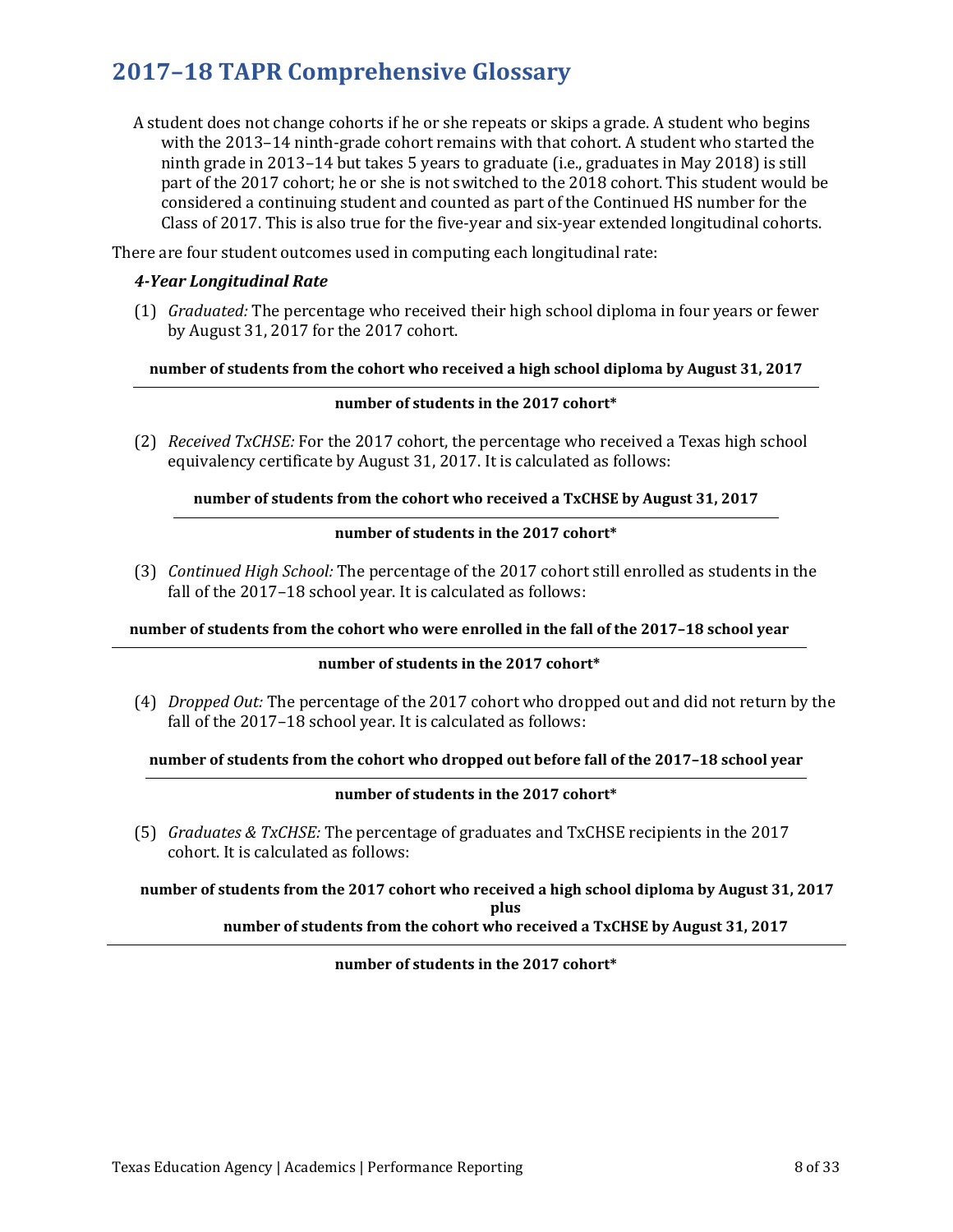(6) *Graduates, TxCHSE & Continuers:* The percentage of graduates, TxCHSE recipients, and continuers in the 2017 cohort. It is calculated as follows:

**number of students from the cohort who received a high school diploma by August 31, 2017 plus number of students from the cohort who received a TxCHSE by August 31, 2017 plus number of students from the cohort who were enrolled in the fall of the 2017–18 school year**

## **number of students in the 2017 cohort\***

## *5-Year Extended Longitudinal Rate*

(1) *Graduated:* The percentage who received their high school diploma by August 31, 2017, for the 2016 cohort. It is calculated as follows:

## **number of students from the cohort who received a high school diploma by August 31, 2017**

## **number of students in the 2016 cohort\***

(2) *Received TxCHSE:* For the 2016 cohort, the percentage who received a TxCHSE certificate by August 31, 2017. It is calculated as follows:

## **number of students from the cohort who received a TxCHSE by August 31, 2017**

## **number of students in the 2016 cohort\***

(3) *Continued High School:* The percentage of the 2016 cohort still enrolled as students in the fall of the 2017–18 school year. It is calculated as follows:

## **number of students from the cohort who were enrolled in the fall of the 2017–18 school year**

## **number of students in the 2016 cohort\***

(4) *Dropped Out:* The percentage of the 2016 cohort who dropped out and did not return by the fall of the 2017–18 school year. It is calculated as follows:

## **number of students from the cohort who dropped out before fall of the 2017–18 school year**

### **number of students in the 2016 cohort\***

(5) *Graduates & TxCHSE:* The percentage of graduates and TxCHSE recipients in the 2016 cohort. It is calculated as follows:

**number of students from the cohort who received a high school diploma by August 31, 2017**

**plus**

## **number of students from the cohort who received a TxCHSE by August 31, 2017**

## **number of students in the 2016 cohort\***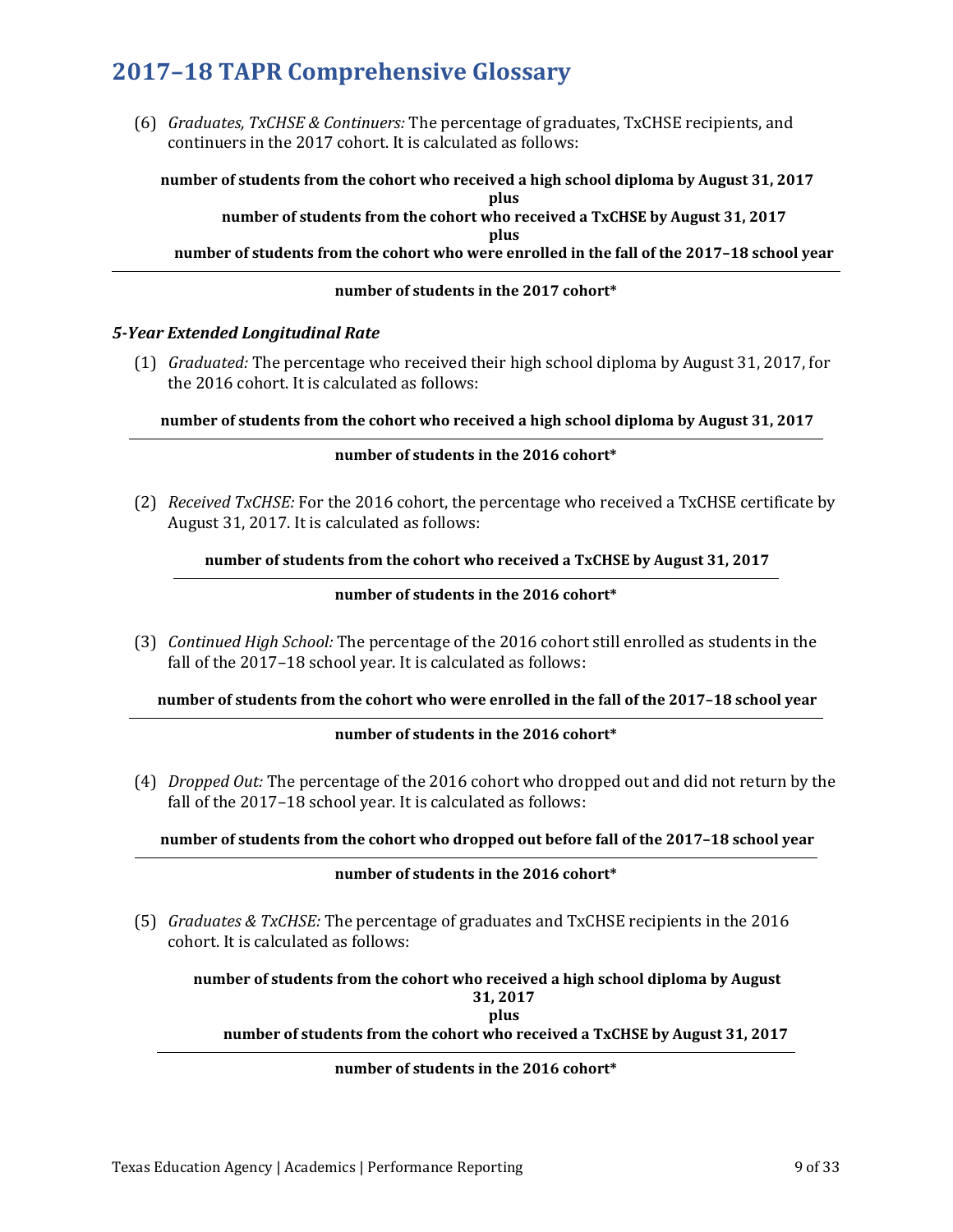(6) *Graduates, TxCHSE & Continuers:* The percentage of graduates, TxCHSE recipients, and continuers in the 2016 cohort. It is calculated as follows:

**number of students from the cohort who received a high school diploma by August 31, 2017 plus number of students from the cohort who received a TxCHSE by August 31, 2017 plus number of students from the cohort who were enrolled in the fall of the 2017–18 school year**

### **number of students in the 2016 cohort\***

### *6-year Extended Longitudinal Rate*

(1) *Graduated:* The percentage who received their high school diploma by August 31, 2017, for the 2015 cohort. It is calculated as follows:

**number of students from the cohort who received a high school diploma by August 31, 2017**

#### **number of students in the 2015 cohort\***

(2) *Received TxCHSE:* For the 2015 cohort, the percentage who received a TxCHSE certificate by August 31, 2017. It is calculated as follows:

**number of students from the cohort who received a TxCHSE by August 31, 2017**

#### **number of students in the 2015 cohort\***

(3) *Continued High School:* The percentage of the 2015 cohort still enrolled as students in the fall of the 2017–18 school year. It is calculated as follows:

**number of students from the cohort who were enrolled in the fall of the 2017–18 school year**

### **number of students in the 2015 cohort\***

(4) *Dropped Out:* The percentage of the 2015 cohort who dropped out and did not return by the fall of the 2017-18 school year. It is calculated as follows:

**number of students from the cohort who dropped out before fall of the 2017–18 school year**

#### **number of students in the 2015 cohort\***

(5) *Graduates & TxCHSE.* The percentage of graduates and TxCHSE recipients in the 2015 cohort. It is calculated as follows:

**number of students from the cohort who received a high school diploma by August 31, 2017 plus**

**number of students from the cohort who received a TxCHSE by August 31, 2017**

#### **number of students in the 2015 cohort\***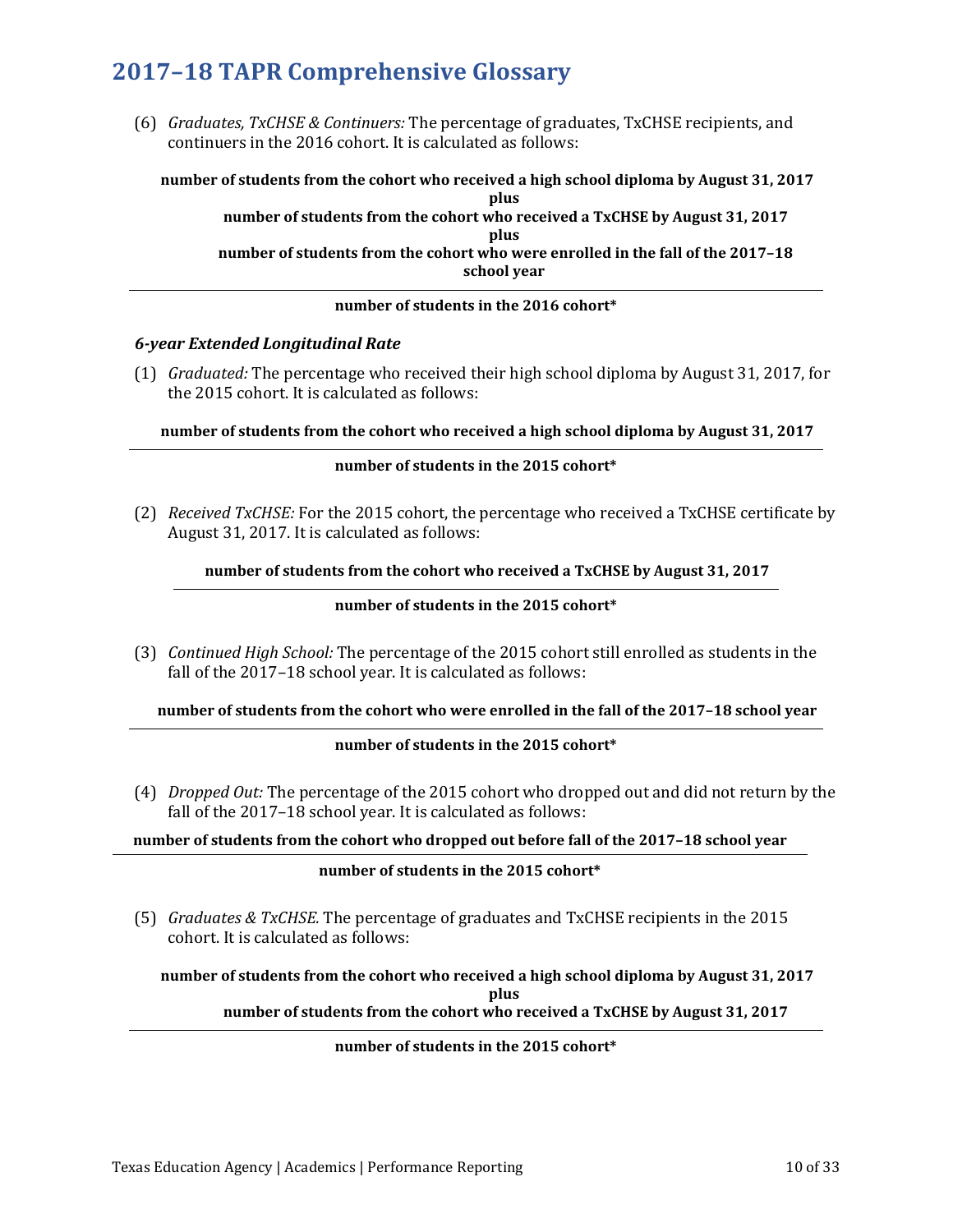(6) *Graduates, TxCHSE & Continuers:* The percentage of graduates, TxCHSE recipients, and continuers in the 2015 cohort. It is calculated as follows:

**number of students from the cohort who received a high school diploma by August 31, 2017 plus**

## **number of students from the cohort who received a TxCHSE by August 31, 2017 plus**

**number of students from the cohort who were enrolled in the fall of the 2017–18 school year**

## **number of students in the 2015 cohort\***

The cohort in the denominator of the formulas shown above includes those students who graduated, continued in school, received a TxCHSE, or dropped out. It does not include data errors or leavers with the leaver reason codes 03, 16, 24, 60, 66, 78, 81, 82, 83, 85, 86, 87, 88, 89 or 90. See *Annual Dropout Rate* for a list of all the exclusions mandated by state statute for districts and campuses.

The graduation, continuation, TxCHSE recipient, and dropout rates sum to 100% (some totals may not equal exactly 100% due to rounding). Students served through special education who graduate with an individualized education program (IEP) are included as graduates.

## *Additional Information about Federal Graduation Rates*

In addition to the detailed breakdown of the four-, five- and six-year longitudinal rates, the district and campus TAPRs show federal graduation rates for the following:

(1) *4-Year Federal Graduation Rate.* Cohort of students who first attended ninth grade in 2013– 14. They are followed through their expected graduation with the Class of 2017. It is calculated as follows:

## **number of students from the cohort who received a high school diploma by August 31, 2017**

## **number of students in the 2017 cohort \*\***

(2) *5-Year Extended Federal Graduation Rate.* Cohort of students who first attended ninth grade in 2012–13. They are followed for five years to see if they graduated within a year after their expected graduation with the Class of 2016. It is calculated as follows:

## **number of students from the cohort who received a high school diploma by August 31, 2017**

## **number of students in the 2016 cohort\*\***

(3) 6*-Year Extended Federal Graduation Rate.* Cohort of students who first attended ninth grade in 2011–12. They are followed for six years to see if they graduated within two years after their expected graduation with the Class of 2015. It is calculated as follows:

## **number of students from the cohort who received a high school diploma by August 31, 2017**

## **number of students in the 2015 cohort\*\***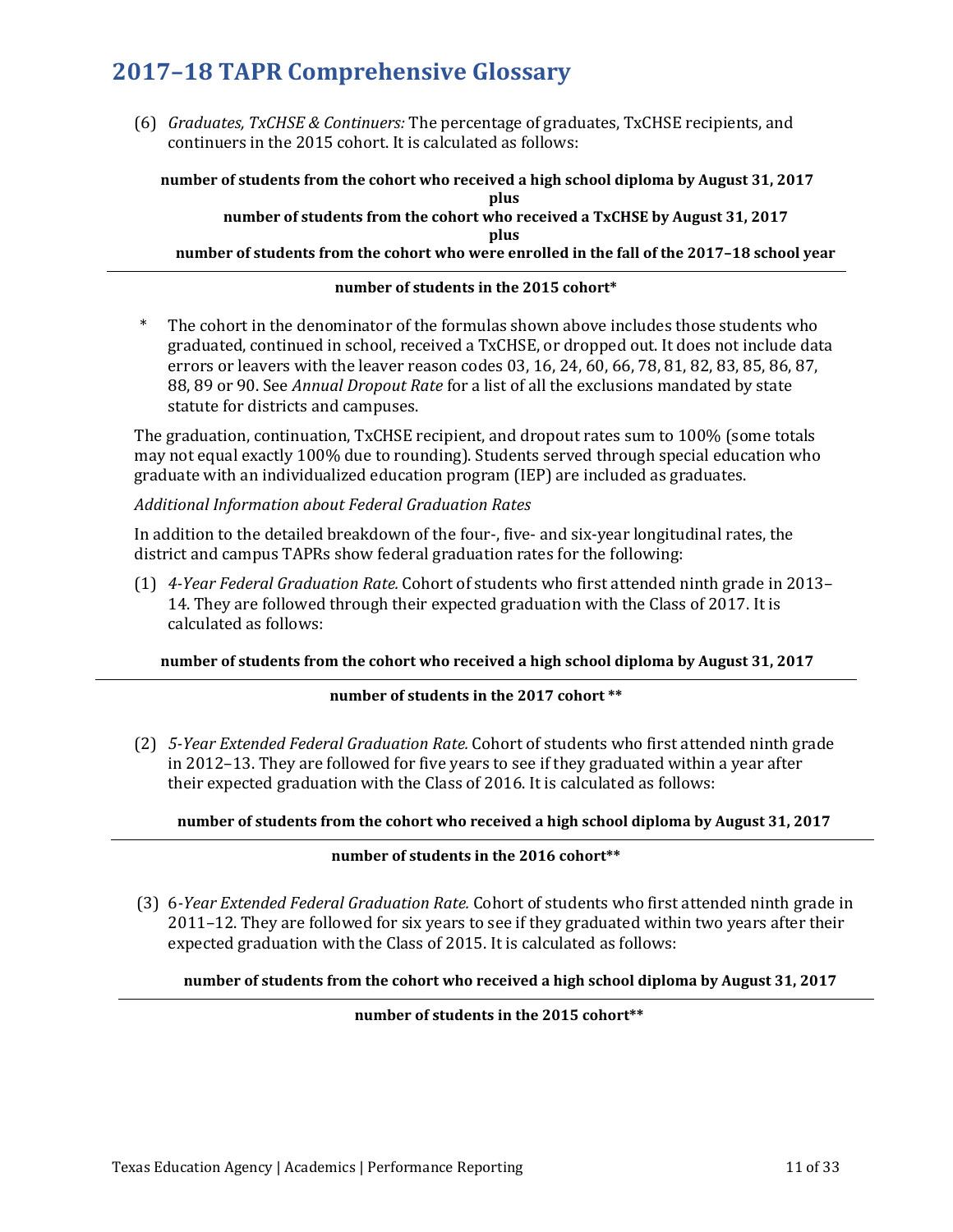\*\* The cohort in the denominator above includes those students who graduated, continued in school, received a TxCHSE, or dropped out. It does not include data errors or leavers with leaver reason codes 03, 16, 24, 60, 66, 78, 81, 82, 83, 85, 86, 87, or 90. Students with leaver codes 88 and 89 are included in the federal rates.

A student in a Texas Juvenile Justice Department facility or residential treatment facility served by a Texas public school district is excluded from district and campus graduation rates calculated for federal accountability purposes. Students served by special education who graduate with an individualized education program (IEP) are included as graduates.

For further information on these rates, see the report *[Secondary School Completion and Dropouts](https://tea.texas.gov/acctres/dropcomp_2016-17.pdf)  [in Texas Public Schools, 2016–17](https://tea.texas.gov/acctres/dropcomp_2016-17.pdf)*. *(Data source: TSDS PEIMS 40203 and Texas Certificate of High School Equivalency Information File)* 

**Graduation Program:** The percentage of students who graduated under one of the following programs:

FHSP-DLA Graduates (Longitudinal Rate) (Class of 2017) The percentage of graduates who, after four years, satisfied the course requirements for the Foundation High School Program at the distinguished level of achievement.

## **number of graduates in the Class of 2017 who complete a 4-year FHSP-DLA**

**number of graduates in the Class of 2017 with reported FHSP graduation plans** 

FHSP-E Graduates (Longitudinal Rate) (Class of 2017) The percentage of graduates who, after four years, satisfied the course requirements for the Foundation High School Program with an endorsement.

## **number of graduates in the Class of 2017 who complete a 4-year FHSP-E**

## **number of graduates in the Class of 2017 with reported FHSP graduation plans**

RHSP/DAP Graduates (Longitudinal Rate) (Class of 2017) The percentage of graduates who, after four years, satisfied the course requirements for the Recommended High School Program or Distinguished Achievement Program.

**number of graduates in the Class of 2017 who complete a 4-year RHSP or DAP**

## **number of graduates in the Class of 2017 with reported graduation plans**

## **(excludes graduates with FHSP degree plans)**

RHSP/DAP/FHSP-E/FHSP-DLA Graduates (Longitudinal Rate) (Class of 2017) The percentage of graduates who, after four years, satisfied the course requirements for the Recommended High School Program, Distinguished Achievement Program, or the Foundation High School Program with an endorsement or at the distinguished level of achievement.

### **number of graduates from the Class of 2017 who complete a 4-year RHSP or DAP or FHSP-E or FHSP-DLA**

## **number of graduates in the Class of 2017 with reported graduation plans**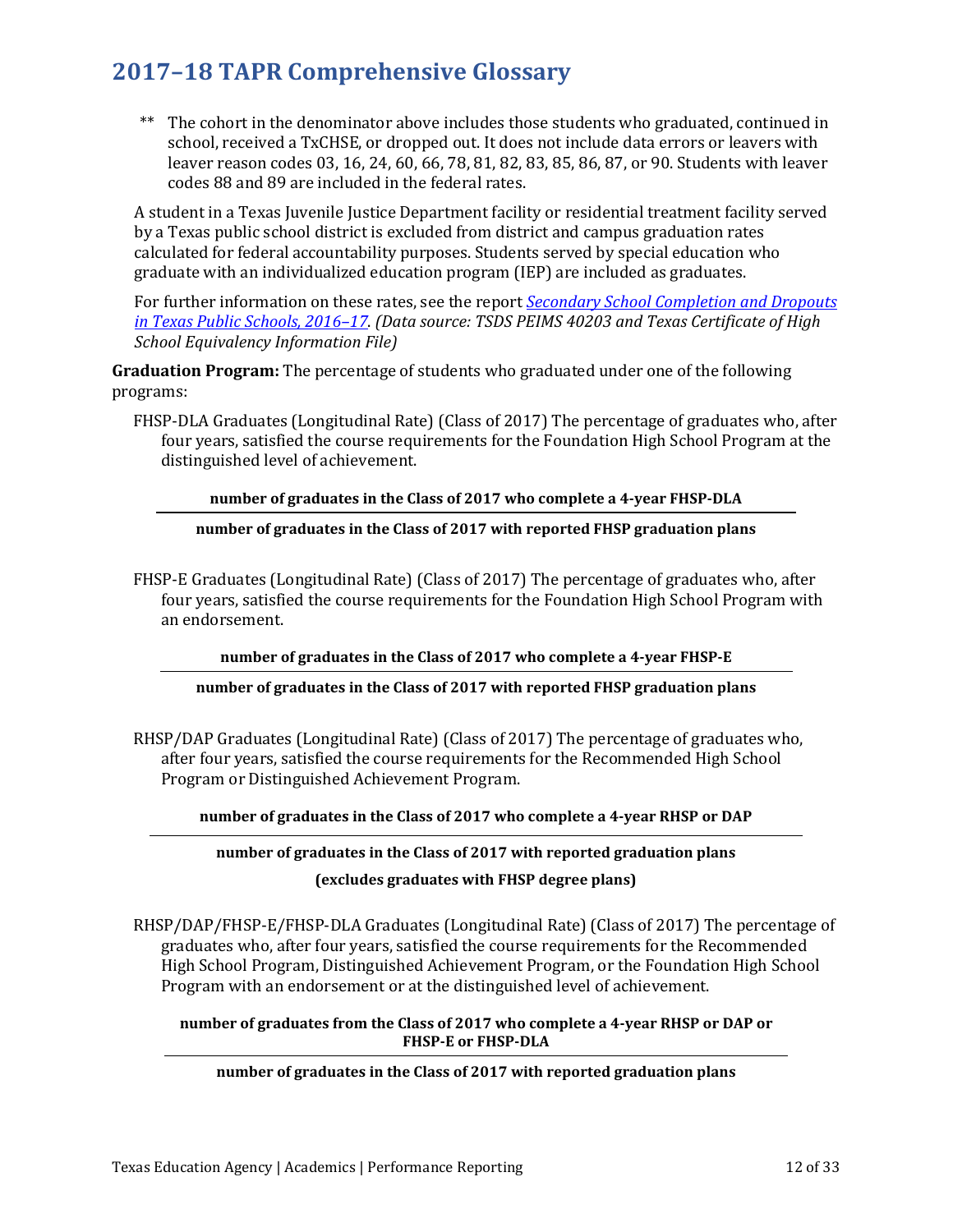FHSP-DLA Graduates (Annual Rate) (2016–17) The percentage of graduates in 2017 who satisfied the course requirements for the Foundation High School Program at the distinguished level of achievement.

### **number of graduates in SY 2016–17 who earn an FHSP-DLA**

## **number of graduates in school year (SY) 2016–17 with reported FHSP graduation plans**

FHSP-E Graduates (Annual Rate) (2016–17) The percentage of graduates in 2017 who satisfied the course requirements for the Foundation High School Program with an endorsement.

### **number of graduates in SY 2016–17 who earn an FHSP-E**

## **number of graduates in SY 2016–17 with reported FHSP graduation plans**

RHSP/DAP Graduates (Annual Rate) (2016–17) The percentage of graduates in 2017 who satisfied the course requirements for the Recommended High School Program or Distinguished Achievement Program.

## **number of graduates in SY 2016–17 reported with graduation codes for RHSP or DAP**

## **number of graduates in SY 2016–17 with reported graduation plans (excludes graduates with FHSP degree plans)**

RHSP/DAP/FHSP-E/FHSP-DLA Graduates (Annual Rate) (2016–17) The percentage of graduates in 2017 who satisfied the course requirements for the Recommended High School Program, Distinguished Achievement Program, or at the Foundation High School Program with an endorsement or the distinguished level of achievement.

## **number of graduates in SY 2016–17 reported with graduation codes for RHSP or DAP or FHSP-E or FHSP-DLA**

## **number of graduates in SY 2016–17 with reported graduation plans**

RHSP graduates have graduation type codes of 19, 22, 25, 28, or 31; DAP graduates have graduation type codes of 20, 23, 26, 29, or 32; FHSP graduates are students with graduation type codes of 34, 54, 55, 56, or 57. FHSP graduates with code type 35 are ineligible for endorsements and are excluded. See the [Texas Education Data Standards](http://www.texasstudentdatasystem.org/TSDS/TEDS/TEDS_Latest_Release/) for more information. Results are shown for the Class of 2016 and the Class of 2017. *(Data source: TSDS PEIMS 40203)*

For additional information about graduation programs please see [http://tea.texas.gov/graduation.aspx.](http://tea.texas.gov/graduation.aspx) 

## **Graduation Profile**

**Annual Graduates:** The count and percentage of students who graduate at some time during the school year. It includes summer graduates and is reported by districts in the fall of the following school year. It includes all students in grade 12 who graduated, as well as graduates from other grades. Students served by special education who graduate are included in the totals. Counts of students graduating under the following graduation types in 2016–17 are also shown: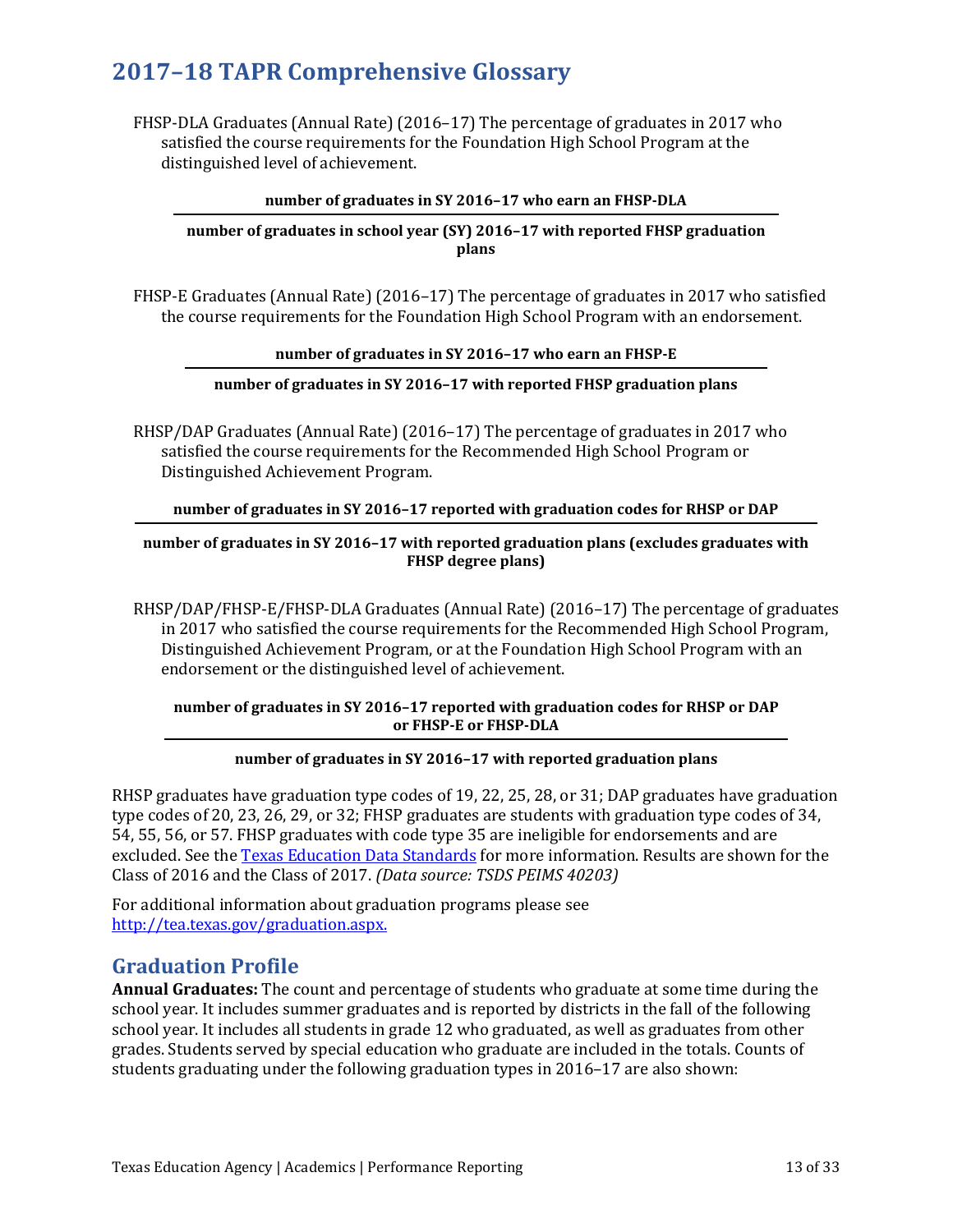- Minimum High School Program (MHSP)
- Recommended High School Program (RHSP)
- Distinguished Achievement Program (DAP)
- Foundation High School Program (FHSP)

## *(Data source: TSDS PEIMS 40203)*

**Special Education**: The population of students served by special education programs. *(Data source: TSDS PEIMS 41163)* 

**At-Risk:** The count and percentage of students identified as being at risk of dropping out of school as defined b[y TEC §29.081\(d\) and \(d-1\).](http://www.statutes.legis.state.tx.us/Docs/ED/htm/ED.29.htm#29.081) *(Data source: TSDS PEIMS 40100)*

## **number of students in the 2016–17 school year considered as at risk**

## **total number of students**

**Economically Disadvantaged:** The count and percentage of students eligible for free or reducedprice lunch or eligible for other public assistance. *(Data source: TSDS PEIMS 40100 and STAAR*)

## **number of students eligible for free or reduced-price lunch or other public assistance**

## **total number of students**

**Limited English Proficient (LEP):** The count and percentage of students whose primary language is other than English and who are in the process of acquiring English. The terms "English language learner," "English learner," and "Limited English Proficient" (LEP) are used interchangeably. *(Data source: TSDS PEIMS 40110)*

## **Postsecondary Readiness**

## **College, Career, and Military Readiness (CCMR)**

The percentage of graduates who demonstrate preparedness for college, the workforce, or the military. All students are evaluated as one group. Annual graduates demonstrate college, career, or military readiness in any one of the following ways:

## **College Readiness**

- 1) **Texas Success Initiative (TSI) Criteria:** A graduate meeting the TSI college readiness standards in both ELA/reading and mathematics; specifically, meeting the college-ready criteria on the TSI assessment, SAT, ACT, or by successfully completing and earning credit for a college prep course as defined in TEC §28.014, in both ELA and mathematics. *(Data source: TSDS PEIMS 43415, THECB, College Board, and ACT, Inc.)*
- 2) **Meet Criteria on Advanced Placement (AP)/International Baccalaureate (IB) Examination:** A graduate meeting the criterion score on an AP or IB examination in any subject area. Criterion score is 3 or more for AP and 4 or more for IB. *(Data source: College Board or IB)*
- *3)* **Earn Dual Course Credits:** A graduate completing and earning credit for at least three credit hours in ELA or mathematics or at least nine credit hours in any subject. *(Data source: TSDS PEIMS 43415)*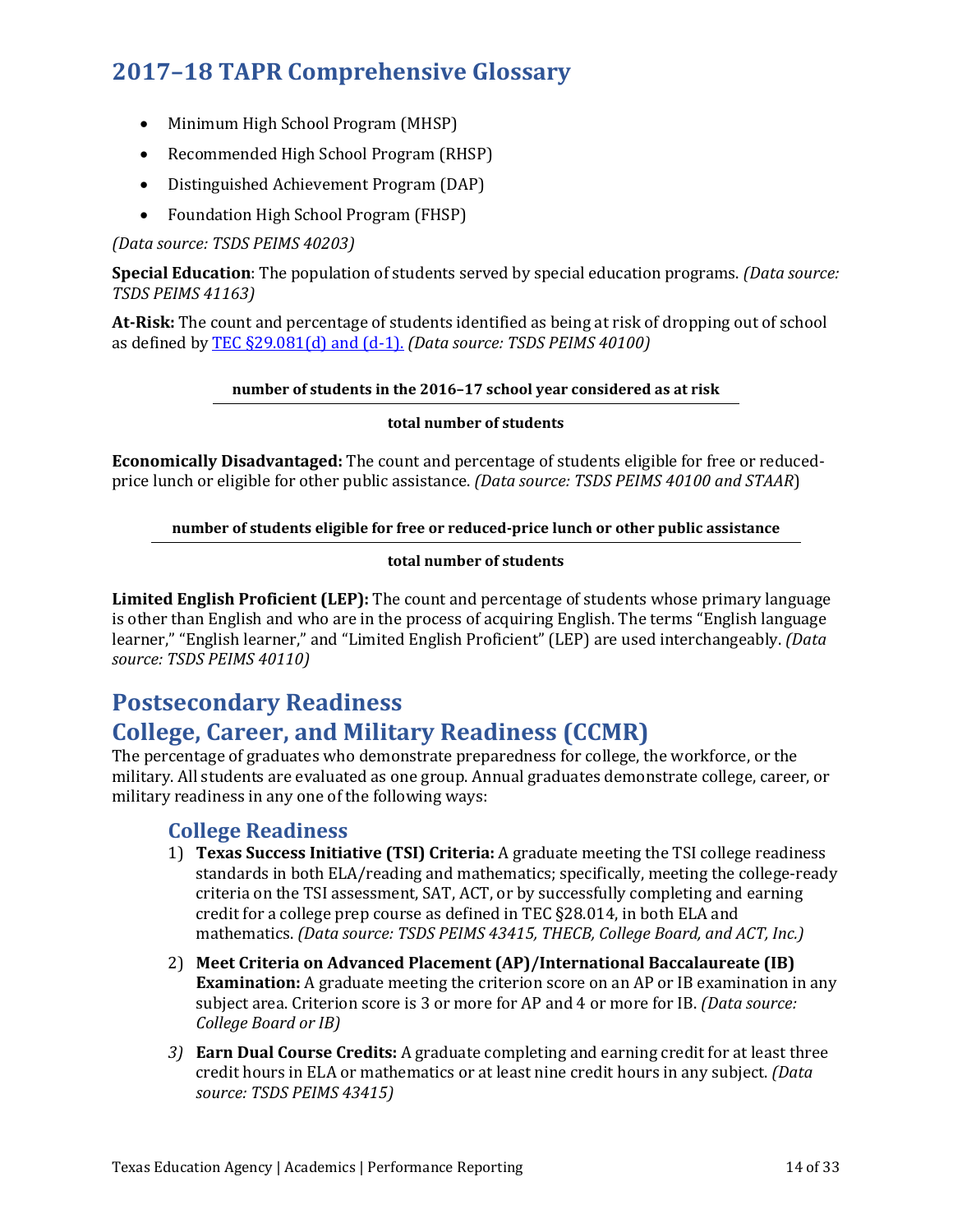*4)* **Earn an Associate's Degree:** A graduate earning an associate's degree while in high school. *(Data source: TSDS PEIMS 40100/49010)*

## **Career Readiness**

- 5) **Earn an Industry-Based Certification:** A graduate earning an industry-based certification under 19 TAC §74.1003. *(Data source: TSDS PEIMS 48011)*
- *6)* **Graduate with Completed IEP and Workforce Readiness:** A graduate receiving a graduation type code of 04, 05, 54, or 55 which indicates the student has completed his/her IEP and has either demonstrated self-employment with self-help skills to maintain employment or has demonstrated mastery of specific employability and selfhelp skills that do not require public school services. *(Data source: TSDS PEIMS 40203)*
- *7)* **CTE Coherent Sequence Coursework Aligned with Industry-Based Certifications:** A CTE coherent sequence graduate who has completed and received credit for at least one CTE course aligned with an industry-based certification. This indicator awards one-half point only for graduates who have met no other CCMR indicator. These graduates receive one-half point credit for coursework completed toward an industry-based certification. The list of CTE courses aligned with industry-based certifications is provided in Chapter 2 of the *[2018 Accountability Manual](https://tea.texas.gov/2018accountabilitymanual.aspx)*. *(Data source: TSDS PEIMS 43415 and 40110 [summer])*

## **Military Readiness**

8) **Enlist in the Armed Forces:** A graduate enlisting in the U.S. Army, Navy, Air Force, Coast Guard, or Marines. *(Data source: TSDS PEIMS 40203)*

## **College, Career, and Military Ready Graduates**

**College, Career, and Military Ready (Student Achievement):** The percentage of annual graduates who demonstrated college, career, or military readiness by meeting at least one of the eight criteria described in *College, Career, and Military Readiness.*

**Only College Ready:** The percentage of annual graduates who demonstrated only college readiness by meeting college ready criteria 1, 2, 3, or 4 but did not meet any of the career and military ready criteria 5, 6, 7, and 8 described in *College, Career, and Military Readiness.*

**Only Career/Military Ready:** The percentage of annual graduates who demonstrated only career or military readiness by meeting career or military ready criteria 5, 6, 7, or 8 but did not meet any of the college ready criteria 1, 2, 3, and 4 described in *College, Career, and Military Readiness.*

**College Ready and Career/Military Ready:** The percentage of annual graduates who demonstrated college and career/military readiness by meeting college ready criteria 1, 2, 3, or 4; and career or military ready criteria 5, 6, 7, or 8 described in *College, Career, and Military Readiness.*

## **College Ready Graduates**

**College Ready:** The percentage of annual graduates who demonstrated college readiness by meeting criteria 1, 2, 3, or 4 described in *College, Career, and Military Readiness*. This percentage includes graduates who may have met career or military ready criteria 5, 6, 7, or 8. *(Data source: TSDS PEIMS 43415, THECB, College Board, ACT, IB, and TSDS PEIMS 49010)*

**TSI Criteria Graduates:** The percentage of annual graduates that meet or exceed the college-ready criteria on the Texas Success Initiative Assessment (TSIA), the SAT, ACT, or by successfully completing and earning credit for a college prep course as defined in TEC §28.014, in both ELA and mathematics. The criteria for each are as follows: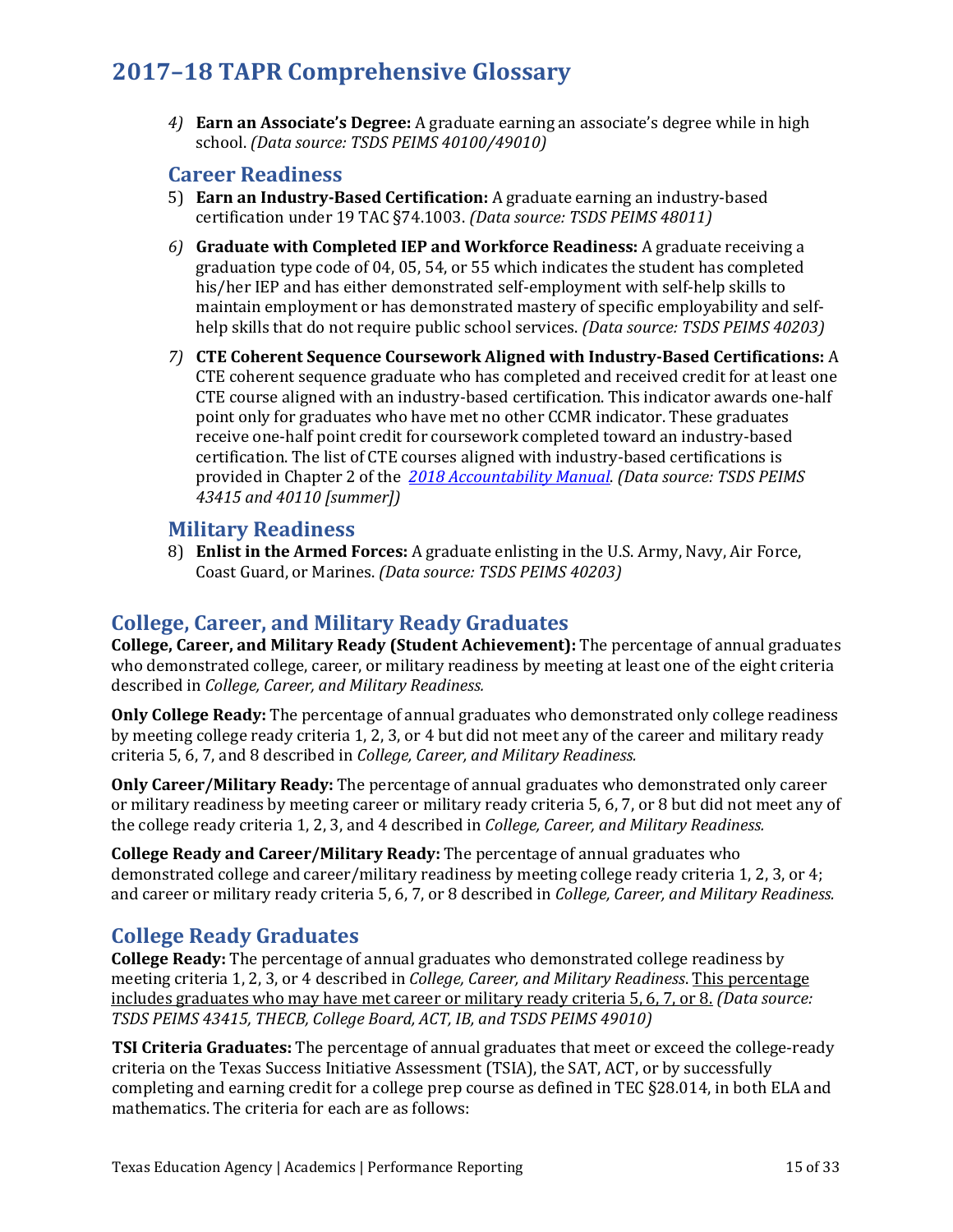| <b>TSI Criteria</b>               |    |                                                                   |    |                                                            |           |                                                                       |
|-----------------------------------|----|-------------------------------------------------------------------|----|------------------------------------------------------------|-----------|-----------------------------------------------------------------------|
| <b>TSIA</b>                       |    | $SAT^*$                                                           |    | <b>ACT</b>                                                 |           | <b>College Prep Course</b>                                            |
| $>= 351$ on<br>Reading            | or | $>=480$ on the<br>Evidence-Based<br>Reading and Writing<br>(EBRW) | or | $>=19$ on<br>English and<br>$>= 23$<br>Composite           | <b>or</b> | Complete and earn<br>credit for ELA<br>college prep course            |
| $>= 350$ on<br><b>Mathematics</b> | 0r | $>= 530$ on<br><b>Mathematics</b>                                 | or | $>=19$ on<br><b>Mathematics</b><br>and $>=23$<br>Composite | <b>or</b> | Complete and earn<br>credit for<br>mathematics<br>college prep course |

\* For the small percentage of students who took the SAT examination prior to March 2016, their scores were converted to corresponding scores on the redesigned SAT using College Board's concordance tables.

The percentages are calculated as follows:

### *English Language Arts.*

#### **number of graduates that met or exceeded the college-ready criteria on the TSIA, SAT, ACT, or by successfully completing and earning credit for a college prep course in ELA in 2016–17**

**number of 2016–17 annual graduates** 

*Mathematics.*

**number of graduates that met or exceeded the college-ready criteria on the TSIA, SAT, ACT, or by successfully completing and earning credit for a college prep course in mathematics in 2016–17**

#### **number of 2016–17 annual graduates**

## *Both Subjects.*

**number of graduates that met or exceeded the college-ready criteria on the TSIA, SAT, ACT, or by successfully completing and earning credit for a college prep course in both ELA and mathematics in 2016–**

**17**

**number of 2016–17 annual graduates** 

*Either Subject.* 

**number of graduates that met or exceeded the college-ready criteria on the TSIA, SAT, ACT, or by successfully completing and earning credit for a college prep course in ELA or mathematics in 2016–17**

**number of 2016–17 annual graduates**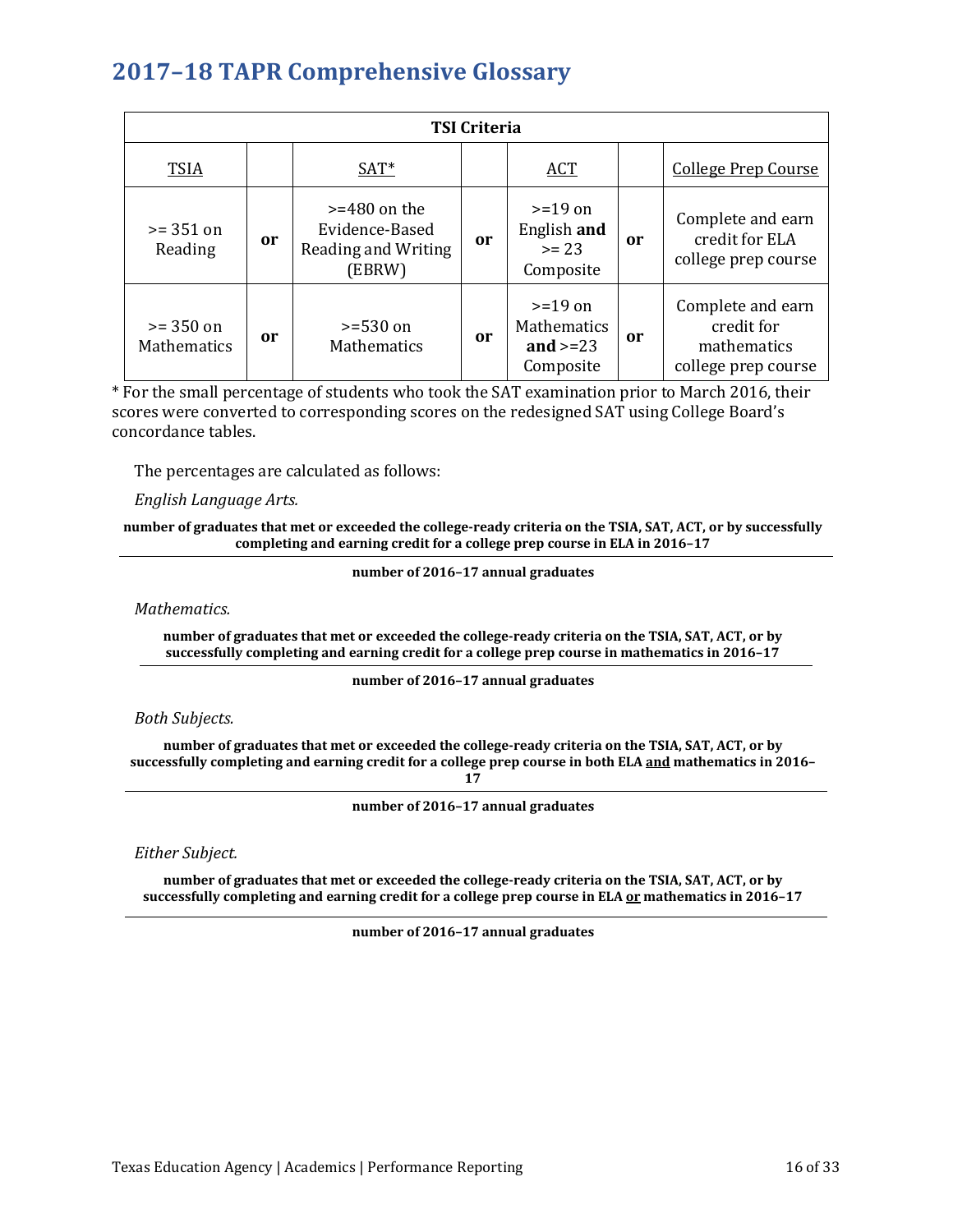**Completion of Either Nine or More Hours of Dual Credit in Any Subject or Three or More Hours in ELA or Mathematics:** The percentage of annual graduates who completed nine or more hours of dual credit in any subject or three or more hours in ELA or mathematics *(Data source: TSDS PEIMS 43415)*

**number of 2016–17 annual graduates who completed and earned credit for nine hours of dual credit in any subject or three or more hours in ELA or mathematics**

#### **number of 2016–17 annual graduates**

**AP/IB Criteria Met in Any Subject:** The percentage of annual graduates who earn a three or more on an AP examination or a 4 or more on an IB examination. *(Data source: College Board and IB)*

**number of 2016–17 annual graduates who earn a 3 or more on an AP examination or a 4 or more on an IB examination**

**number of 2016–17 annual graduates** 

**Associate's Degree:** The percentage of annual graduates who earn an associate's degree before graduation. *(Data source: TSDS PEIMS 40100)*

**number of 2016–17 annual graduates who earn an associate's degree before graduation**

**number of 2016–17 annual graduates** 

**Associate's Degree but not Career/Military Ready:** The percentage of annual graduates who met associate's degree criteria 4, but did not meet career or military ready criteria 5, 6, 7, or 8 described in *College, Career, and Military Readiness.* 

**Associate's Degree and Career/Military Ready:** The percentage of annual graduates who met associate's degree criteria 4; and career or military ready criteria 5, 6, 7, or 8 described in *College, Career, and Military Readiness.* 

## **Career/Military Ready Graduates**

**Career or Military Ready Graduates:** The percentage of annual graduates who demonstrated career or military readiness by meeting criteria 5, 6, 7, or 8 described in *College, Career, and Military Readiness*. This percentage includes graduates who may have met college ready criteria 1, 2, 3, or 4.

**Approved Industry-Based Certification:** The percentage of annual graduates who earned an approved industry-based certification. For additional information, see Chapter 2 of the *[2018](https://tea.texas.gov/2018accountabilitymanual.aspx)  [Accountability Manual](https://tea.texas.gov/2018accountabilitymanual.aspx)*. *(Data source: TSDS PEIMS 48011)*

**number of 2016–17 annual graduates who earn an approved industry-based certification**

#### **number of 2016–17 annual graduates**

**Graduate with Completed IEP and Workforce Readiness:** The percentage of annual graduates who received a graduation type code of 04, 05, 54, or 55. For additional information, see Chapter 2 of the *[2018 Accountability Manual](https://tea.texas.gov/2018accountabilitymanual.aspx)*. *(Data source: TSDS PEIMS 40203)* 

**number of 2016–17 annual graduates who received a graduation type code of 04, 05, 54, or 55**

**number of 2016–17 annual graduates**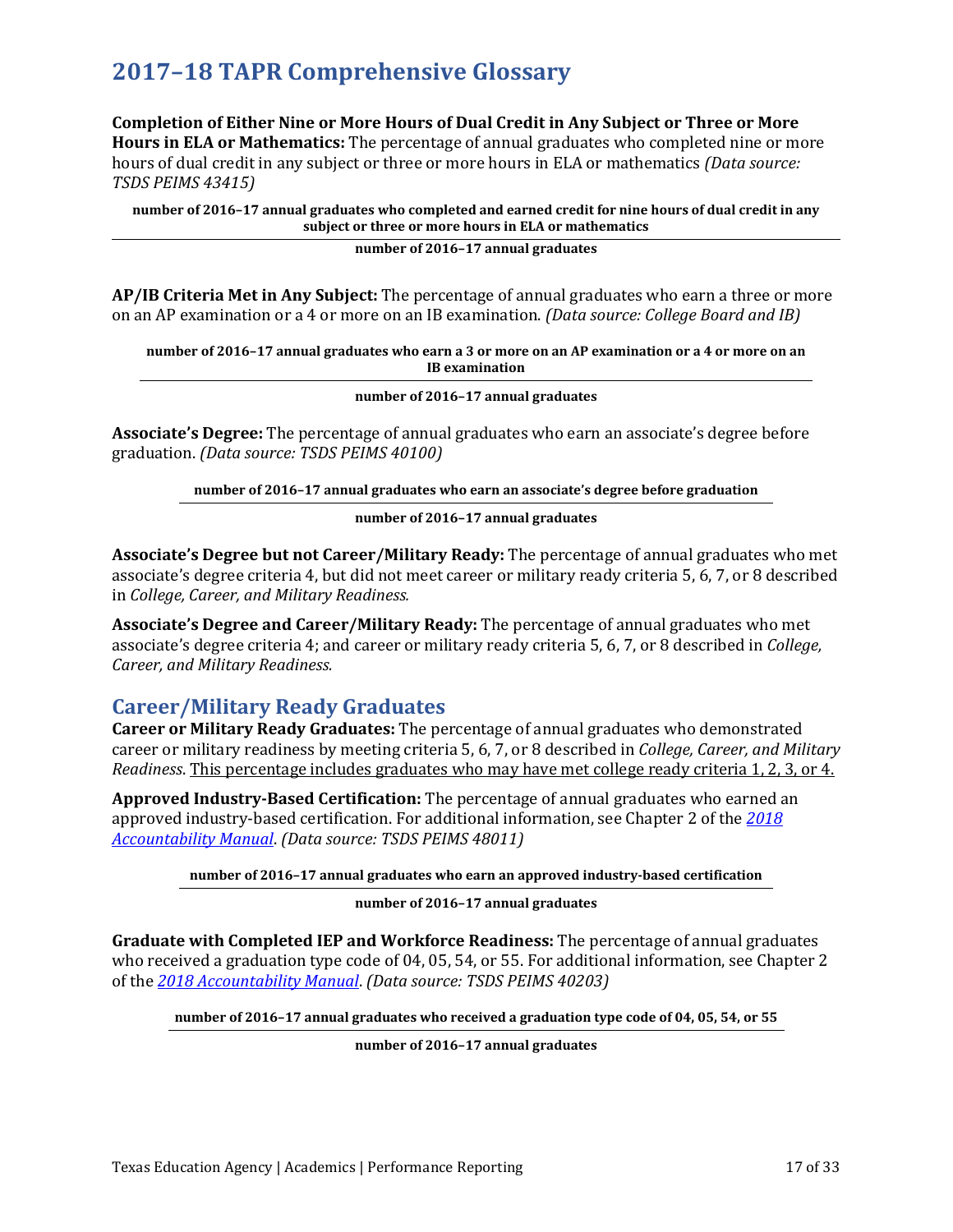**CTE Coherent Sequence Coursework Aligned with Industry-Based Certifications:** The percentage of annual graduates who were enrolled in a coherent sequence of CTE courses and completed and earned credit for coursework aligned with approved industry-based certifications. This indicator is different from the accountability College, Career, and Military Readiness (CCMR) indicator; all graduates are included regardless of whether they met other CCMR indicators. *(Data source: TSDS PEIMS 43415 and 40110)*

**number of 2016–17 annual graduates who were enrolled in a coherent sequence of CTE courses and completed and earned credit for coursework aligned with approved industry-based certifications**

**number of 2016–17 annual graduates** 

**U.S. Armed Forces Enlistment:** The percentage of annual graduates who were reported as intending to enlist in or enlisting in the U.S. Armed Forces. *(Data source: TSDS PEIMS 40203)*

**number of 2016–17 annual graduates who were reported as intending to enlist in or enlisting in the U.S. Armed Forces** 

**number of 2016–17 annual graduates** 

## **CCMR-Related Indicators**

**Texas Success Initiative Assessment (TSIA): Participation (Annual Graduates):** The percentage of annual graduates who took the College Board's TSIA at any point since June 2011. *(Data source: THECB)*

**number of 2016–17 annual graduates who took the TSIA**

**number of 2016–17 annual graduates** 

**TSIA Average Score (Annual Graduates):** The average score of annual graduates on the TSIA. The maximum score for reading is 390, and the maximum score for mathematics is 390.

*Reading* 

**sum of total reading scores of all annual graduates who took the TSIA**

**number of annual graduates who took the reading portion of the TSIA**

*Math* 

**sum of total mathematics scores of all annual graduates who took the TSIA**

**number of annual graduates who took the mathematics portion of the TSIA**

**TSIA Results (Examinees >= Criterion) (Annual Graduates):** The percentage of annual graduates who met the TSI criteria on the TSIA *(Data source: THECB and TSDS PEIMS 40203)*

Percentages are calculated and shown for reading and mathematics together and separately.

**number of 2016–17 annual graduates who met the TSI criteria on the TSIA**

**number of 2016–17 annual graduates**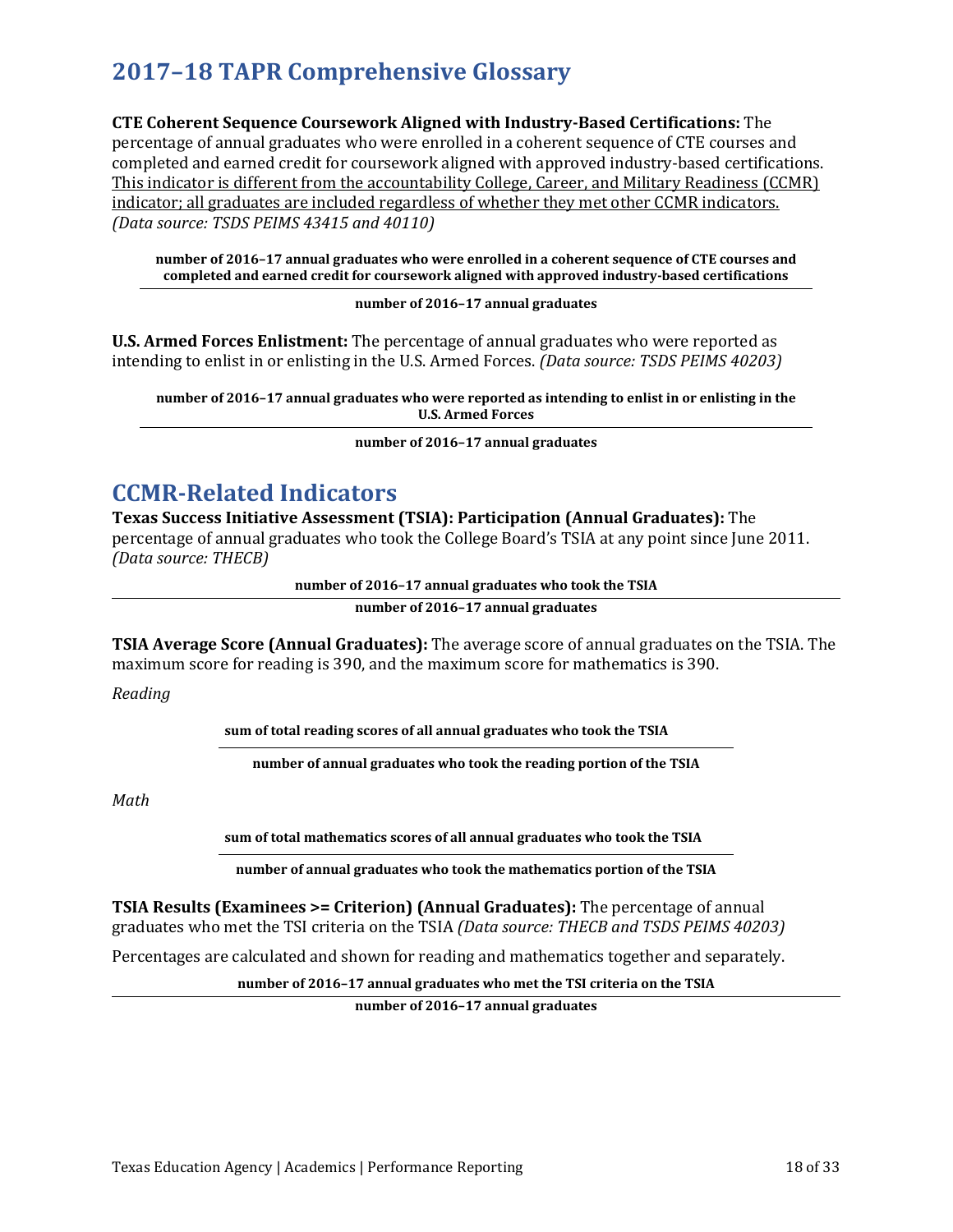**CTE Coherent Sequence (Annual Graduates):** The percentage of annual graduates enrolled in a coherent sequence of career and technical education (CTE) courses as part of a four-year plan of study. *(Data source: TSDS PEIMS 40100, 40203, and 42400)*

**number of 2016–17 annual graduates who were enrolled in a CTE-coherent sequence of courses as part of a fouryear plan of study to take two or more CTE courses for three or more credits** 

**number of 2016–17 annual graduates** 

**Completed and Received Credit for College Prep Courses (Annual Graduates):** The percentage of annual graduates who complete and earn credit for a college prep course as defined in TEC §28.014 in either ELA or mathematics or both. *(Data source: TSDS PEIMS 43415)*

*English Language Arts.* 

**number of 2016–17 annual graduates who complete and earn credit for a college prep course as defined in TEC §28.014 in ELA** 

**number of 2016–17 annual graduates**

*Mathematics.*

**number of 2016–17 annual graduates who complete and earn credit for a college prep course as defined in TEC §28.014 in mathematics**

**number of 2016–17 annual graduates**

*Both Subjects.*

**number of 2016–17 annual graduates who complete and earn credit for a college prep course as defined in TEC §28.014 in ELA and mathematics**

**number of 2016–17 annual graduates**

**AP/IB Course Completion (Annual Graduates)**: The percentage of annual graduates who completed at least one Advanced Placement (AP) course or International Baccalaureate (IB) course in the 2013–14 to 2016–17 school years. *(Data source: College Board and IB)*

**number of 2016–17 annual graduates who completed at least one AP or IB course in the 2013–14 to 2016–17 school years** 

**number of 2016–17 annual graduates** 

**AP/IB Results (Participation) (Grades 11–12):** The percentage of students in grades 11 and 12 who took the College Board's Advanced Placement (AP) examinations or the International Baccalaureate's (IB) Diploma Program examinations. *(Data source: College Board and IB)*

*All Subjects*

**number students in grade 11 & 12 in the 2016–17 school year taking at least one AP or IB examination**

**total students enrolled in 11th and 12th grades** 

*English Language Arts*

**number students in grade 11 & 12 in the 2015–16 school year taking at least one AP or IB examination in ELA**

**total students enrolled in 11th and 12th grades**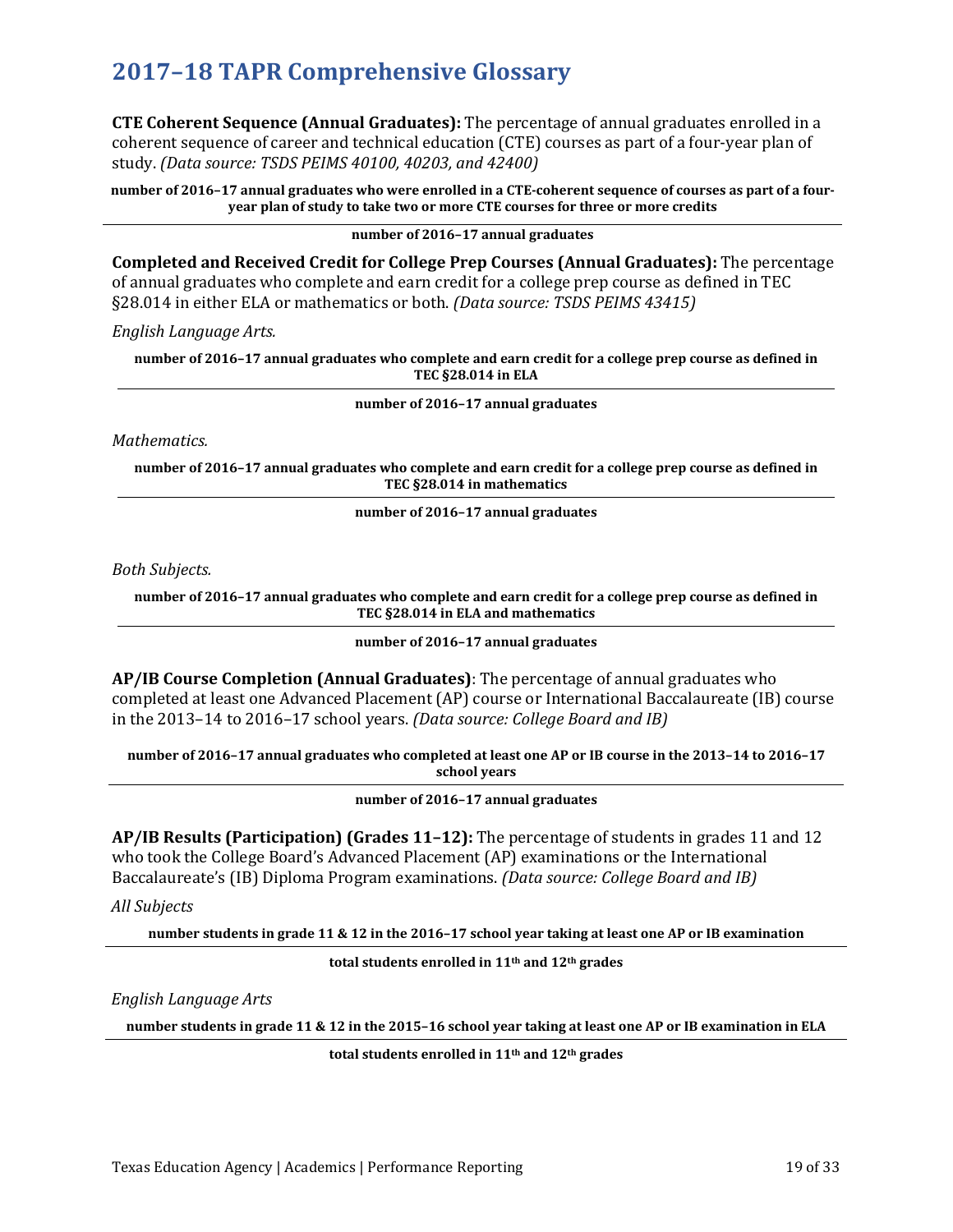#### *Mathematics*

**number students in grade 11 & 12 in the 2016–17 school year taking at least one AP or IB examination in mathematics**

**total students enrolled in 11th and 12th grades** 

*Science*

**number students in grade 11 & 12 in the 2016–17 school year taking at least one AP or IB examination in science**

**total students enrolled in 11th and 12th grades** 

### *Social Studies*

**number students in grade 11 & 12 in the 2016–17 school year taking at least one AP or IB examination in social studies**

**total students enrolled in 11th and 12th grades** 

This indicator was used in determining the 2018 distinction designation for campuses and districts. For a detailed explanation of distinction designations, see Chapter 6 of the *[2018 Accountability](https://tea.texas.gov/2018accountabilitymanual.aspx)  [Manual.](https://tea.texas.gov/2018accountabilitymanual.aspx) (Data source: The College Board, The International Baccalaureate Organization, and TSDS PEIMS 40110)*

**AP/IB Results (Examinees >= Criterion) (Grades 11-12):** The percentage of students with at least one AP or IB examination in grades 11 and 12 with at least one AP or IB score at or above the criterion score. High school students may take one or more of these examinations, ideally upon completion of AP or IB courses, and may receive advanced placement or credit, or both, upon entering college. Generally, colleges will award credit or advanced placement for scores of 3, 4, or 5 on AP examinations and scores of 4, 5, 6, or 7 on IB examinations. Requirements vary by college and by subject tested. *(Data source: College Board and IB)*

*All Subjects*

**number of 11th and 12th graders with at least one AP or IB score at or above criterion**

**number of 11th and 12th graders with at least one AP or IB examination** 

*English Language Arts*

**number of 11th and 12th graders with at least one AP or IB score at or above criterion in ELA**

**number of 11th and 12th graders with at least one AP or IB examination in ELA** 

*Mathematics*

**number of 11th and 12th graders with at least one AP or IB score at or above criterion in mathematics**

**number of 11th and 12th graders with at least one AP or IB examination in mathematics** 

*Science*

**number of 11th and 12th graders with at least one AP or IB score at or above criterion in science**

**number of 11th and 12th graders with at least one AP or IB examination in science**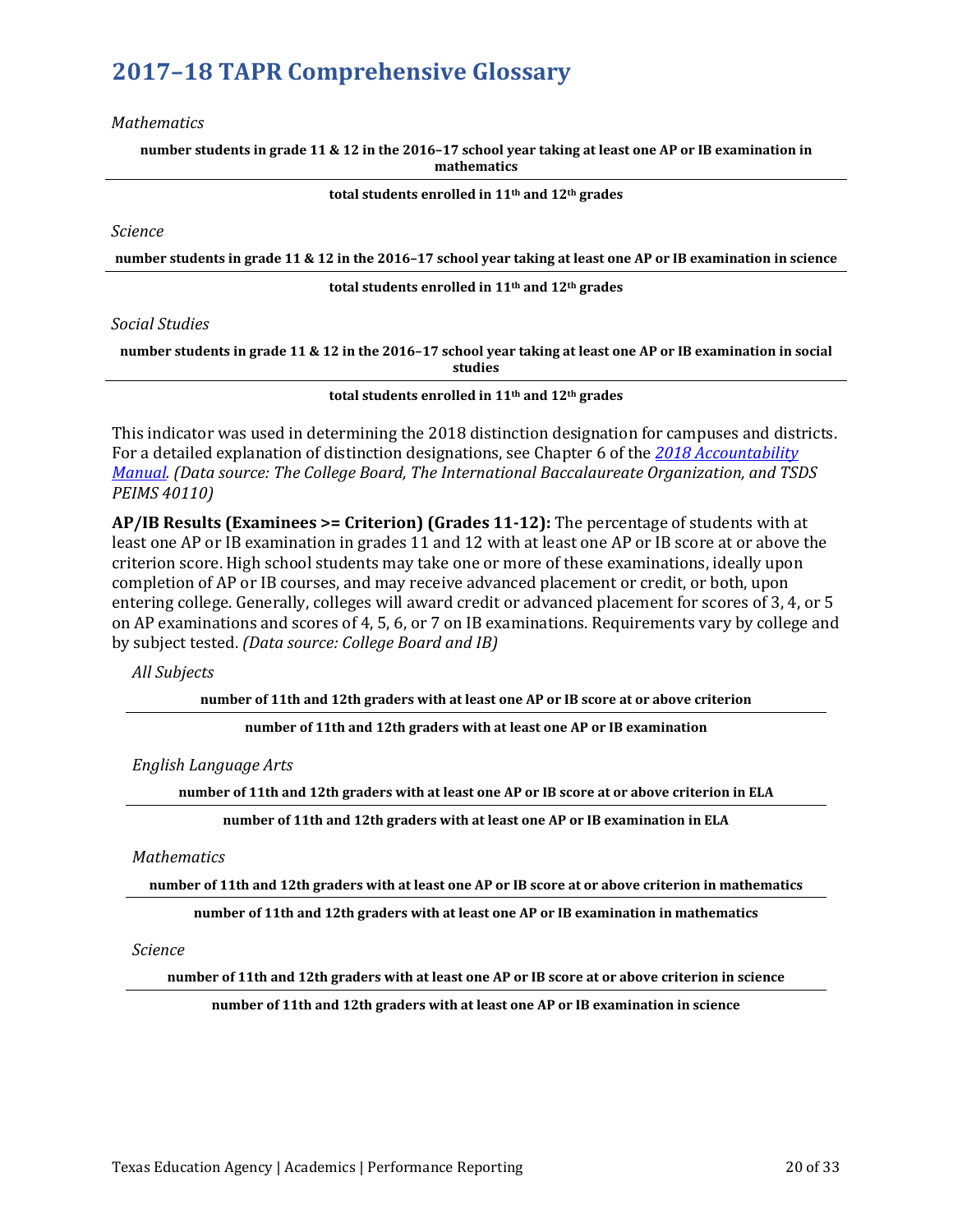*Social Studies*

**number of 11th and 12th graders with at least one AP or IB score at or above criterion in social studies**

**number of 11th and 12th graders with at least one AP or IB examination in social studies**

This indicator was used in determining the 2018 distinction designation for campuses. For a detailed explanation of distinction designations, see Chapter 6 of the *[2018 Accountability Manual.](https://tea.texas.gov/2018accountabilitymanual.aspx) (Data source: The College Board, The International Baccalaureate Organization, and TSDS PEIMS 40110)*

**AP/IB Results (11th & 12th Graders >= Criterion):** The percentage of students enrolled in grades 11 and 12 with at least one AP or IB score at or above the criterion score. This denominator includes students enrolled in grades 11 and 12 who did not take AP or IB examination. High school students may take one or more of these examinations, ideally upon completion of AP or IB courses, and may receive advanced placement or credit, or both, upon entering college. Generally, colleges will award credit or advanced placement for scores of 3, 4, or 5 on AP examinations and scores of 4, 5, 6, or 7 on IB examinations. Requirements vary by college and by subject tested. *(Data source: College Board and IB)*

*All Subjects*

**number of 11th and 12th graders with at least one AP or IB score at or above criterion**

### **total students enrolled in 11th and 12th grades**

**SAT/ACT Results (Annual Graduates):** Participation and performance of annual graduates from all Texas public schools on the College Board's SAT and ACT, Inc.'s ACT assessment. Only one record is sent per student. If a student takes an ACT and/or SAT assessment more than once, the agency receives the record for the most recent examination taken.

(1) *Tested:* The percentage of graduates who took either college admissions assessment:

## **number of graduates who took either the SAT or the ACT**

### **number of graduates reported**

(2) *At/Above Criterion:* The percentage of examinees who scored at or above the criterion score on either assessment (1180 on the SAT evidence-based reading and writing and mathematics sections combined or 24 on the ACT composite):

> **number of graduating examinees who scored at or above the criterion score on either the SAT or the ACT**

### **number of graduating examinees taking either the SAT or the ACT**

(3) *At/Above Criterion for All Graduates:* The percentage of graduates who scored at or above the criterion score on either assessment (1180 on the SAT evidence-based reading and writing and mathematics sections combined or 24 on the ACT composite):

> **number of graduating examinees who scored at or above the criterion score on either the SAT or the ACT**

> > **number of graduates reported**

Note: For the small percentage of students who took the SAT examination prior to March 2016, their scores were converted to corresponding scores on the redesigned SAT using College Board's concordance tables. *(Data source: College Board and TSDS PEIMS 40203)*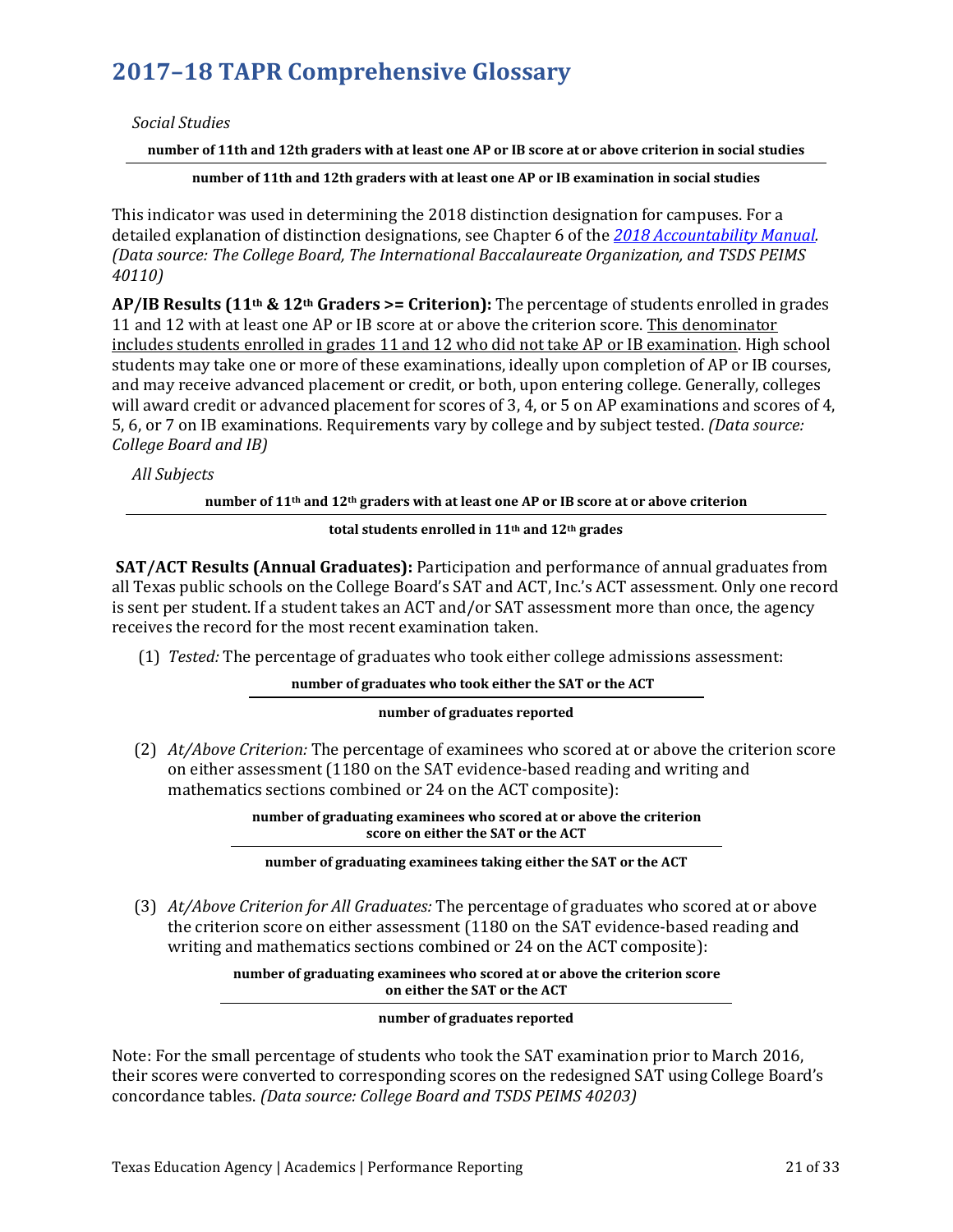**Average SAT Score (Annual Graduates):** Performance of annual graduates from all Texas public schools on the College Board's SAT assessment. Only one record is sent per student. If a student takes an SAT assessment more than once, the agency receives the record for the most recent examination taken.

(1) *Average SAT Score (All Subjects):* The average score for the SAT evidence-based reading and writing and mathematics combined. The maximum score is 1600.

**sum of SAT total scores (evidence-based reading and writing + mathematics) of all students who took the SAT**

#### **number of students who took the SAT**

(2) *Average SAT Score (English Language Arts and Writing):* The average score for the SAT evidence-based reading and writing. The maximum score is 800.

**sum of SAT evidence-based reading and writing scores of all students who took the SAT**

#### **number of students who took the SAT**

(3) *Average SAT Score (Mathematics):* The average score for the SAT mathematics. The maximum score is 800.

**sum of SAT mathematics scores of all students who took the SAT**

### **number of students who took the SAT**

Note: For the small percentage of students who took the SAT examination prior to March 2016, their scores were converted to corresponding scores on the redesigned SAT using College Board's concordance tables. *(Data source: College Board and TSDS PEIMS 40203)*

**Average ACT Score (Annual Graduates):** Performance of annual graduates from all Texas public schools on the ACT Inc.'s ACT assessment. Only one record is sent per student. If a student takes an ACT assessment more than once, the agency receives the record for the most recent examination taken.

(1) *A*v*erage ACT Score (All Subjects):* The average score for the ACT composite. The maximum score is 36.

**sum of ACT composite scores of all students who took the ACT**

### **number of students who took the ACT**

(2) *Average ACT Score (English Language Arts):* The average score for the ACT English and Reading combined. The maximum score is 36.

**sum of ACT English and Reading combined scores of all students who took the ACT**

**number of students who took the ACT**

(3) *Average ACT Score (Mathematics):* The average score for the mathematics ACT. The maximum score is 36.

**sum of ACT mathematics scores of all students who took the ACT**

**number of students who took the ACT**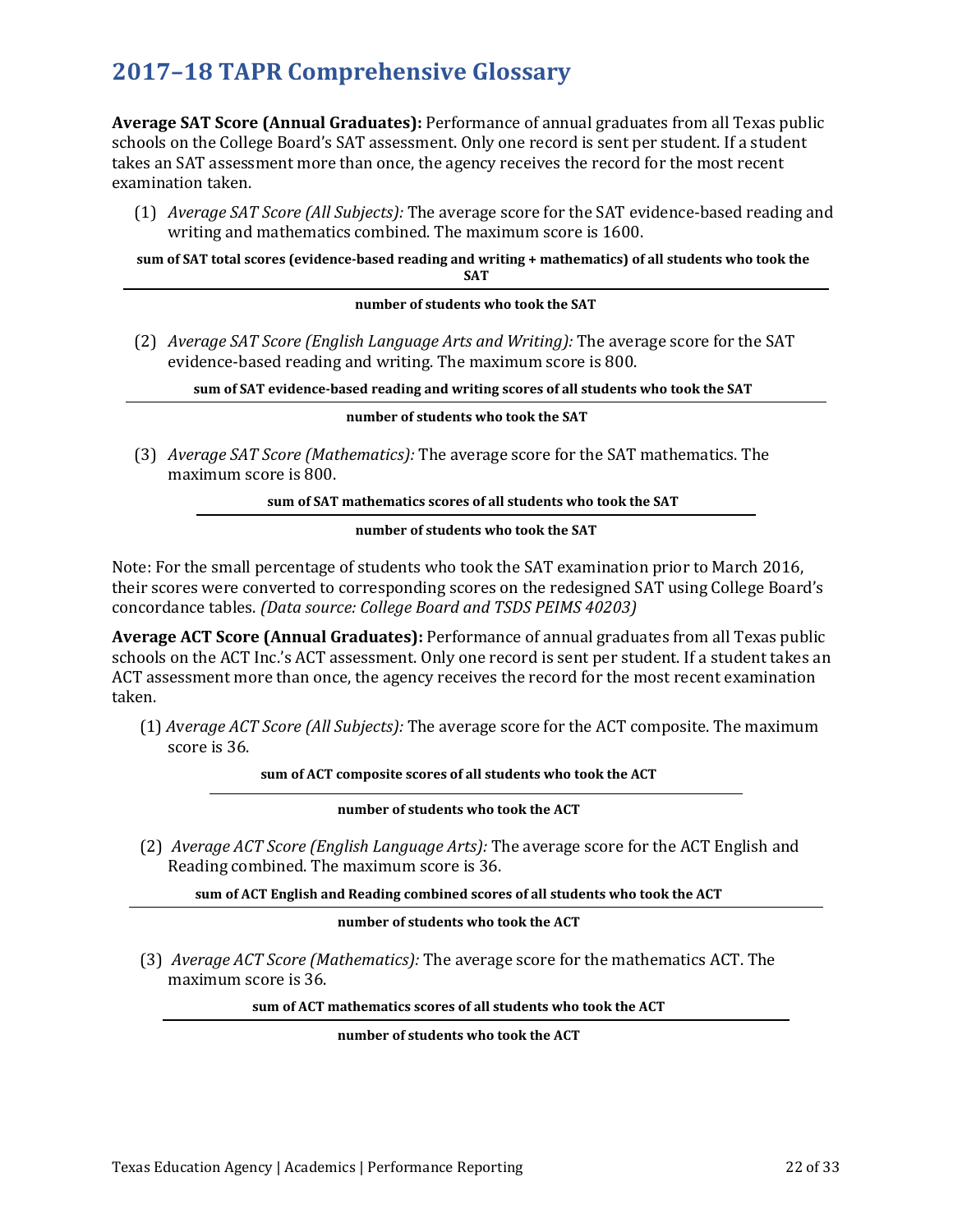(4) *Average ACT Score (Science):* The average score for the science ACT. The maximum score is 36.

**sum of ACT science scores of all students who took the ACT**

**number of students who took the ACT**

## **Other Postsecondary Indicators**

**Advanced/Dual-Credit Course Completion (Grades 11–12):** The percentage of students who complete and receive credit for at least one advanced or dual-credit course. Decisions about awarding high school credit for college courses are described i[n Texas Administrative Code §74.25.](http://texreg.sos.state.tx.us/public/readtac$ext.TacPage?sl=R&app=9&p_dir=&p_rloc=&p_tloc=&p_ploc=&pg=1&p_tac=&ti=19&pt=2&ch=74&rl=25)

Appendix B lists all courses identified as advanced courses. Courses for which a student can earn dual credit are not listed because they vary from campus to campus.

Course completion information is reported by districts through the Texas Student Data System/Public Education Information Management System (TSDS PEIMS) after the close of the school year. For example, the values, expressed as percentages for grades 11–12, are calculated as follows: *(Data source: TSDS PEIMS 43415)*

*Any Subject*

**number of students in grades 11–12 in 2016–17 who received credit for at least one advanced/dual-credit course**

**number of students in grades 11–12 who received credit for at least one course in 2016–17** 

*English Language Arts* 

**number of students in grades 11–12 in 2016–17 who received credit for at least one ELA advanced/dual-credit course**

**number of students in grades 11–12 who received credit for at least one ELA course in 2016–17** 

### *Mathematics*

**number of students in grades 11–12 in 2016–17 who received credit for at least one mathematics advanced/dual-credit course**

**number of students in grades 11–12 who received credit for at least one mathematics course in 2016–17** 

*Science* 

**number of students in grades 11–12 in 2016–17 who received credit for at least one science advanced/dual-credit course**

**number of students in grades 11–12 who received credit for at least one science course in 2016–17** 

*Social Studies* 

**number of students in grades 11–12 in 2016–17 who received credit for at least one social studies advanced/dual-credit course**

**number of students in grades 11–12 who received credit for at least one social studies course in 2016–17**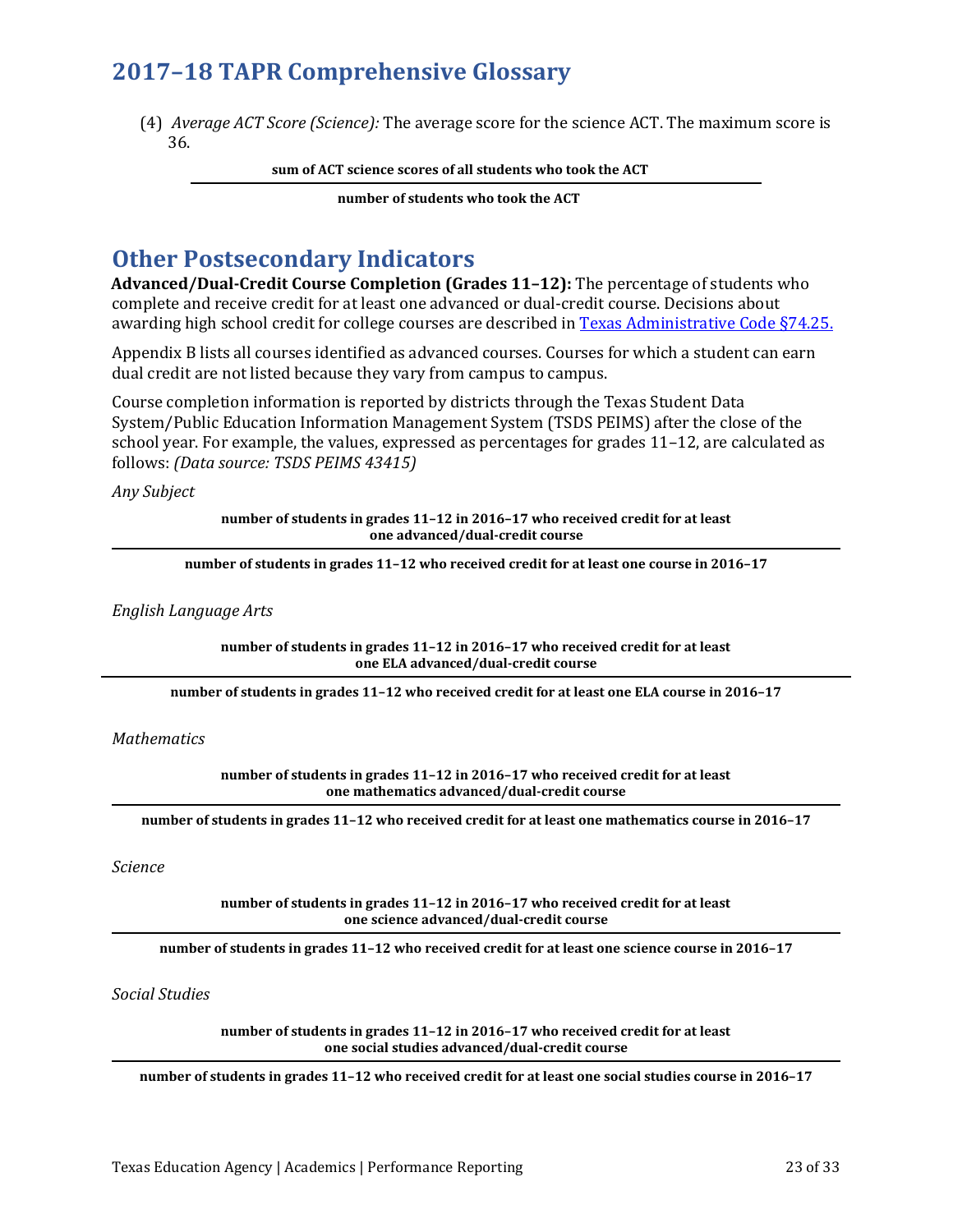This indicator was used in awarding distinction designations to high schools in 2018. For a detailed explanation of distinction designations, see Chapter 6 of the *[2018 Accountability Manual.](https://tea.texas.gov/2018accountabilitymanual.aspx)  (Data source: TSDS PEIMS 43415)*

**Advanced/Dual-Credit Course Completion (Grades 9–12):** The percentage of students who complete and receive credit for at least one advanced or dual-credit course. Decisions about awarding high school credit for college courses are described i[n Texas Administrative Code §74.25.](http://texreg.sos.state.tx.us/public/readtac$ext.TacPage?sl=R&app=9&p_dir=&p_rloc=&p_tloc=&p_ploc=&pg=1&p_tac=&ti=19&pt=2&ch=74&rl=25)

Appendix B lists all courses identified as advanced courses. Courses for which a student can earn dual credit are not listed because they vary from campus to campus.

Course completion information is reported by districts through the Texas Student Data System/Public Education Information Management System (TSDS PEIMS) after the close of the school year. For example, the values, expressed as percentages for grades 9–12, are calculated as follows: *(Data source: TSDS PEIMS 43415)*

*Any Subject*

**number of students in grades 9–12 in 2016–17 who received credit for at least one advanced/dual-credit course**

**number of students in grades 9–12 who received credit for at least one course in 2016–17** 

## *English Language Arts*

**number of students in grades 9–12 in 2016–17 who received credit for at least one ELA advanced/dual-credit course**

**number of students in grades 9–12 who received credit for at least one ELA course in 2016–17** 

#### *Mathematics*

**number of students in grades 9–12 in 2016–17 who received credit for at least one mathematics advanced/dual-credit course**

**number of students in grades 9–12 who received credit for at least one mathematics course in 2016–17** 

*Science* 

**number of students in grades 9–12 in 2016–17 who received credit for at least one science advanced/dual-credit course**

**number of students in grades 9–12 who received credit for at least one science course in 2016–17** 

*Social Studies* 

**number of students in grades 9–12 in 2016–17 who received credit for at least one social studies advanced/dual-credit course**

**number of students in grades 9–12 who received credit for at least one social studies course in 2016–17** 

This indicator was used in awarding distinction designations to high schools in 2018. For a detailed explanation of distinction designations, see Chapter 6 of the *[2018 Accountability Manual.](https://tea.texas.gov/2018accountabilitymanual.aspx)  (Data source: TSDS PEIMS 43415)*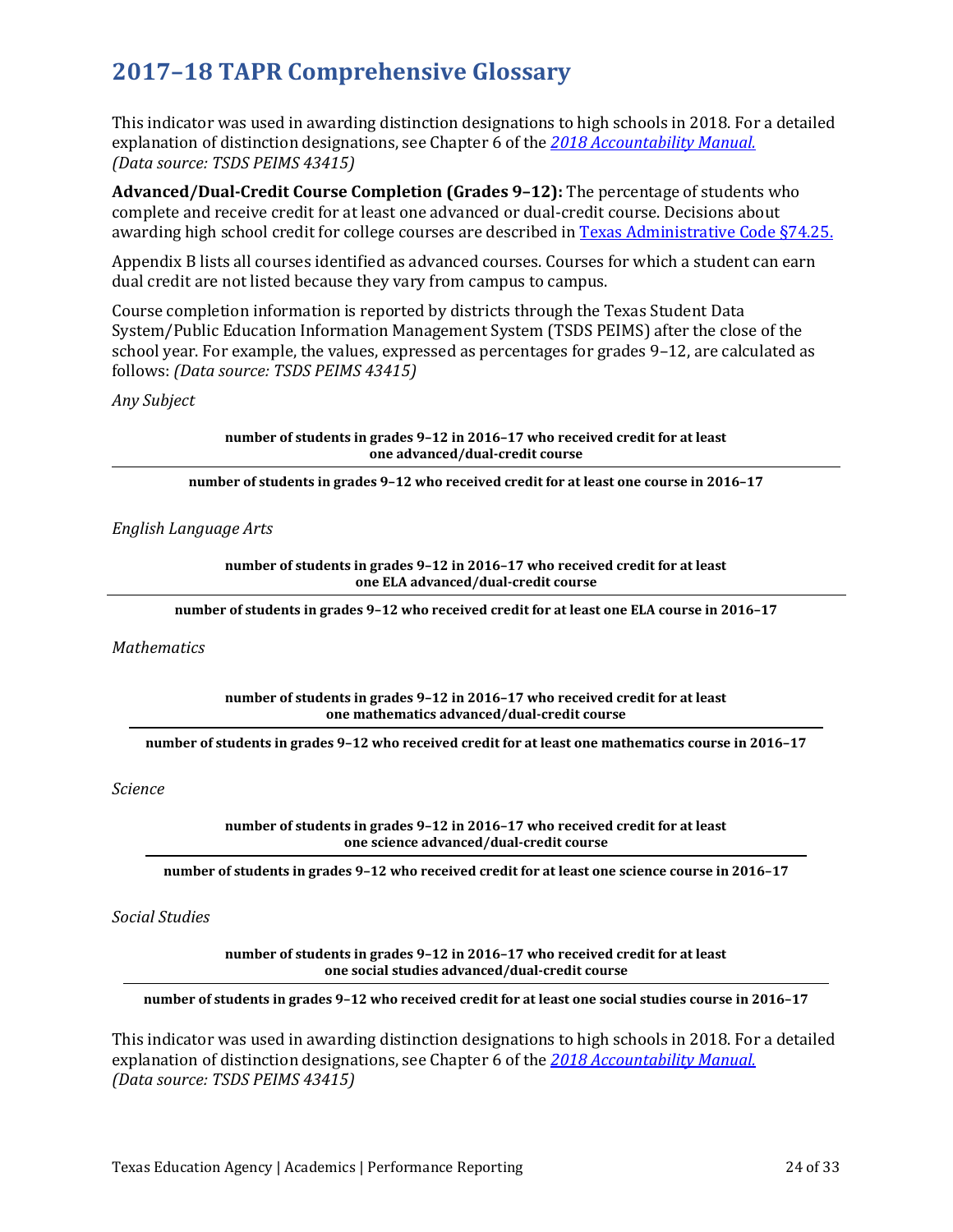**Graduates Enrolled in Texas Institution of Higher Education (TX IHE):** The percentage of students who enroll and begin instruction at an institution of higher education in Texas for the school year following high school graduation.

> **number of graduates during the 2015–16 school year who attended a public or independent college or university in Texas in the 2016–17 academic year**

### **number of graduates during the 2015–16 school year**

Students who enrolled in out-of-state colleges or universities or any non-public career school are not included. Students who attend public community colleges in Texas are included. *(Data source: THECB)*

**Graduates in TX IHE Completing One Year Without Enrollment in a Developmental Education Course:** The percentage of students who enrolled and began instruction at an institution of higher education in Texas for the school year following high school graduation and did not require a developmental education course.

**number of graduates during the 2015–16 school year who enrolled in a public college or university in Texas for the school year following the year they graduated**

*and*

**met the** *Texas Success Initiative* **requirement in all subject areas (reading, writing, and mathematics)** 

**number of graduates during the 2015–16 school year who enrolled in a public college or university in Texas for the school year following the year they graduated**

Students who attended Texas public two- or four-year institutions of higher education are included. Students who enrolled in independent colleges or universities in Texas, out-of-state colleges or universities, or any non-public career school are not included.

Additional reports showing students enrolled in Texas public colleges and universities are available on the Texas Higher Education Coordinating Board (THECB) site at [http://www.txhighereddata.org/generatelinks.cfm?Section=HS2Col.](http://www.txhighereddata.org/generatelinks.cfm?Section=HS2Col)

For more information on the data used in this indicator, contact the Texas Higher Education Coordinating Board at (512) 427-6153. *(Data source: THECB)*

## **Profile**

## **Student Information**

**Total Students:** The total number of public school students who were reported in membership on October 27, 2017, at any grade from early childhood education through grade 12. Membership differs from enrollment as it does not include those students who are served in the district for less than two hours per day. For example, the count of *Total Students* excludes students who attend a nonpublic school but receive some services, such as speech therapy—for less than two hours per day—from their local school district. *(Data source: TSDS PEIMS 40110)*

**Students by Grade:** The count of students in each grade divided by the total number of students. *(Data source: TSDS PEIMS 40110)*

**Ethnic Distribution:** The number and percentage of students and staff who are identified as belonging to one of the following groups: African American, Hispanic, White, American Indian, Asian, Pacific Islander, and Two or More Races. *(Data source: TSDS PEIMS 40100, 30040, 30050, 30090)*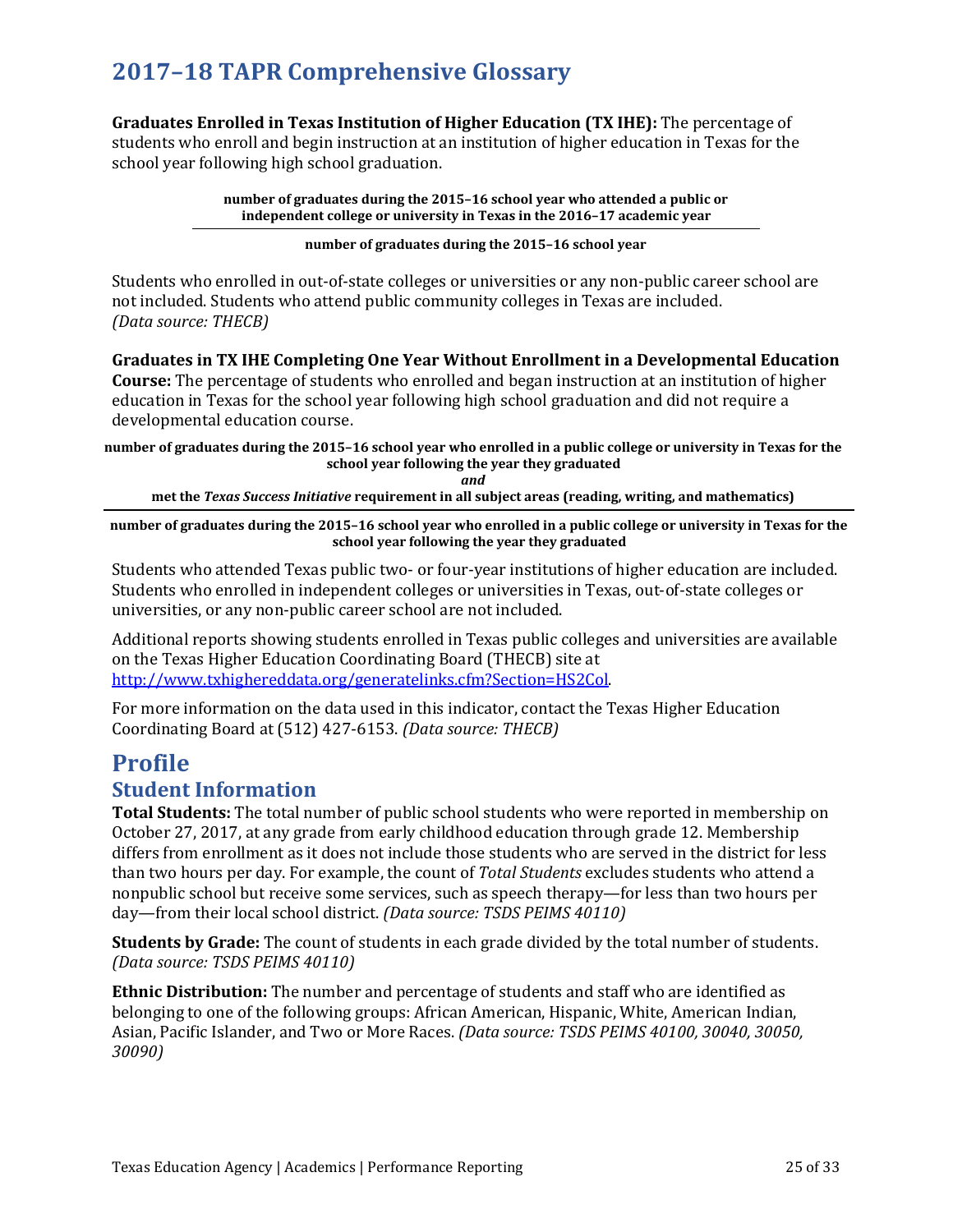**Economically Disadvantaged:** The count and percentage of students eligible for free or reducedprice lunch or eligible for other public assistance.

## **number of students eligible for free or reduced-price lunch or other public assistance**

## **total number of students**

*(Data source: TSDS PEIMS 40100 and TEA Student Assessment Division*)

**Non-Educationally Disadvantaged:** Those students not eligible to participate in free or reducedprice lunch or to receive any other public assistance. This is the complementary count and percentage to Economically Disadvantaged.

**English Learners (ELs):** The count and percentage of students whose primary language is other than English and who are in the process of acquiring English. The terms "English Language Learner," "English Learner," and "Limited English Proficient" (LEP) are used interchangeably.

Inclusion and exclusion of EL performance varies by indicator:

- EL performance of students who are in year one in U.S. schools is excluded from all STAAR indicators. Exclusion of other EL performance varies, depending on the indicator. For detailed information on the inclusion and exclusion of EL performance, see the *[2018 Accountability](https://tea.texas.gov/2018accountabilitymanual.aspx)  [Manual.](https://tea.texas.gov/2018accountabilitymanual.aspx)*
- EL performance is included in all other non-STAAR indicators, regardless of years in U.S. schools.

In the *Profile* section of the reports, the percentage of ELs is calculated by dividing the number of ELs by the total number of students in the district or campus. Not all students identified as ELs receive bilingual or English as a second language instruction. *(Data source: TELPAS file)* 

**Students with Disciplinary Placements:** The count and percentage of students placed in alternative education programs unde[r Chapter 37 of the Texas](http://www.statutes.legis.state.tx.us/Docs/ED/htm/ED.37.htm) Education Code (Discipline; Law and Order). Districts report the disciplinary actions taken toward students who are removed from the classroom for at least one day. Although students can have multiple removals throughout the year, this measure counts students only once and includes only those whose removal results in a placement in a disciplinary alternative education program or juvenile justice alternative education program. It is calculated as follows:

## **number of students with one or more disciplinary placements**

## **number of students who were in attendance at any time during the school year**

For 2017–18, the following 19 action codes on the PEIMS 425 record are included as disciplinary placements: 02, 03, 04, 07, 08, 10, 12, 13, 14, 15, 51, 52, 53, 54, 55, 57, 59, 60, and 61. *(Data source: TSDS PEIMS 44425)*

**At-Risk:** The count and percentage of students identified as being at risk of dropping out of school as defined by TEC  $\S29.081$ (d) and (d-1).

## **number of students in the 2017–18 school year considered as at risk**

**total number of students**

*(Data source: TSDS PEIMS 40110)*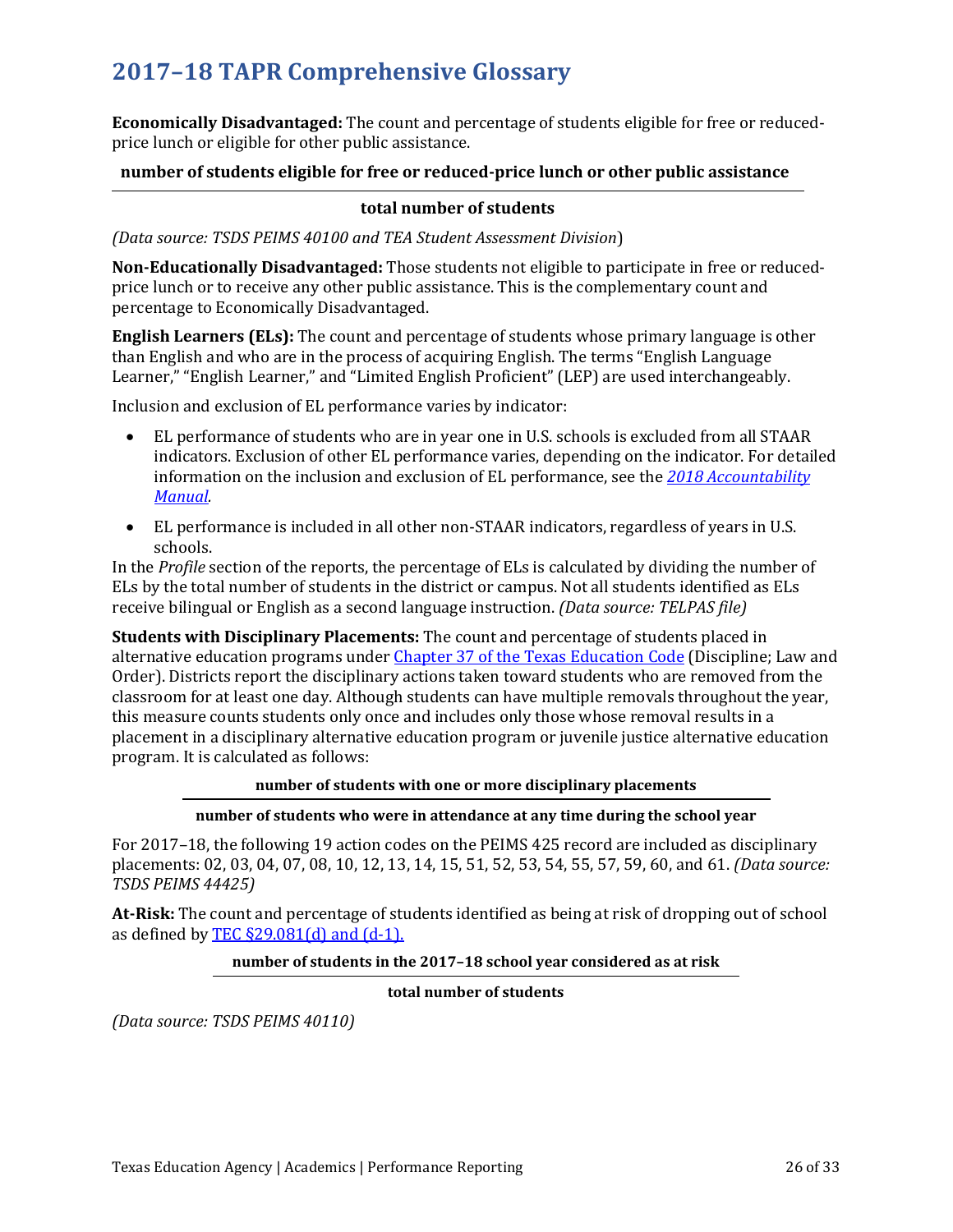**Students with Disabilities by Type of Primary Disability:** The count of students disaggregated by primary disability. The TAPR uses five categories of primary disability: Students with Intellectual Disabilities, Students with Physical Disabilities, Students with Autism, Students with Behavioral Disabilities, and Students with Non-Categorical Early Childhood. Additional information is provided below.

Students with Intellectual Disabilities (TSDS PEIMS disability codes 06, 08, 12, 13)

- 06—Intellectual Disability (ID)
- 08—Learning Disability (LD)
- 12—Developmental Delay (DD)
- 13—Traumatic Brain Injury (TBI)

Students with Physical Disabilities (TSDS PEIMS disability codes 01, 03, 04, 05, 09)

- 01—Orthopedic Impairment (OI)
- 03—Auditory Impairment (AI)
- 04—Visual Impairment (VI)
- 05—Deaf-Blind (DB)
- 09-Speech Impairment

Students with Autism (TSDS PEIMS disability code 10)

 $\bullet$  10—Autism (AU)

Students with Behavioral Disabilities (TSDS PEIMS disability codes 02 and 07)

- 02—Other Health Impairment (OHI)
- 07—Emotional Disturbance (ED)

Students with Non-Categorical Early Childhood (TSDS PEIMS disability code 14)

• 14—Noncategorical Early Childhood (NCES)

## *(Data source: TSDS PEIMS 41163)*

**Mobility** *(campus profile only)***:** The count and percentage of students who have been in membership at a school for less than 83 percent of the school year (i.e., missed six or more weeks).

## **number of mobile students in 2016–17**

## **number of students who were in membership at any time during the 2016–17 school year**

This rate is calculated at the campus level and disaggregated by race/ethnicity. The mobility rate shown in the "district" column is based on the count of mobile students identified at the campus level. The district mobility rate reflects school-to-school mobility within the same district or from outside the district. *(Data source: TSDS PEIMS 42400)*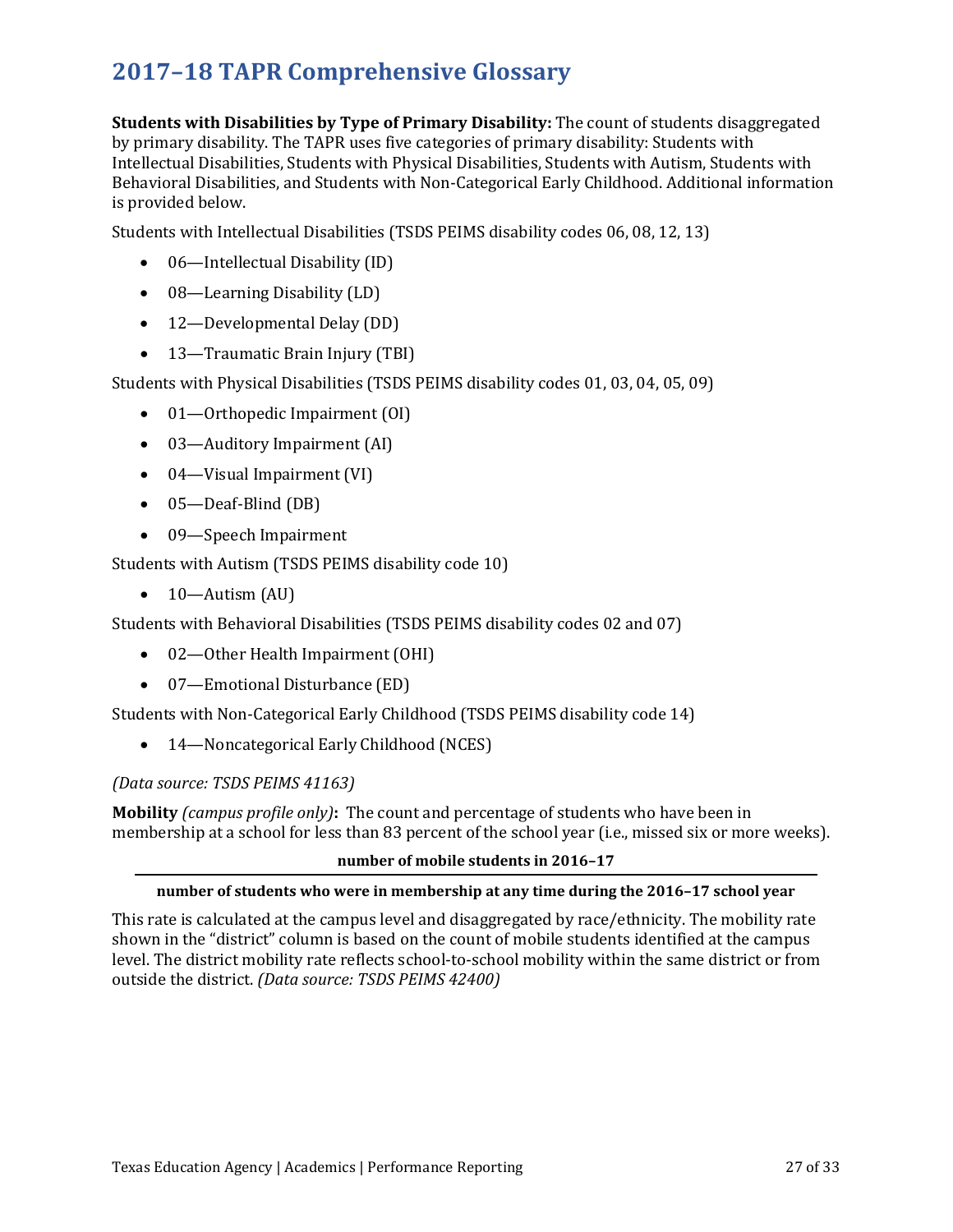**Retention Rates by Grade** (not on campus profile): The percentage of students in Texas public schools who enrolled in fall 2017 in the same grade in which they were reported for the last sixweek period of the prior school year (2016–17).

## **the number of students enrolled in the same grade from one school year to the next**

## **the number of students enrolled from one school year who return the next year or who graduate**

Special education retention rates are calculated and reported separately because local retention practices differ for students served by special education.

The TAPR shows retention rates only for grades K–9. Retention rates for all grades can be found in *Grade-Level Retention in Texas Public Schools, 2016–17,* available from TEA*. (Data source: TSDS PEIMS 40110)*

**Data Quality** *(not on campus profile)***:** The percentage of errors made by district in the TSDS PEIMS Student Leaver Data.

*Percent of Underreported Students.* Underreported students are 7th–12th graders who were enrolled at any time during the prior year, who are not accounted for through district records or TEA processing in the current year, and for whom the district did not submit a leaver record. A district is required to submit a leaver record for any student served in grades 7–12 the previous year unless the student received a Texas high school equivalency certificate (TxCHSE) certificate by August 31, is a previous Texas public school graduate, moved to and enrolled in another Texas public school district, or returned to the district by the end of the school start window. (For 2016–17 the end of the school-start window was October 27, 2017.)

### **number of underreported students**

## **number of students in grades 7–12 who were served in the district in the 2016–17 school year**

*(Data source: Texas High School Equivalency Certificate Information File; TSDS PEIMS 40100, 40110, 42400, and 42500)*

**Class Size Averages by Grade and Subject:** The average class size by grade (elementary) or selected subjects (secondary classes).

For secondary classes, averages are determined by totaling the number of students served (in a subject at the campus) and dividing that sum by the count of classes for that subject.

For elementary classes, how the average is determined depends on the instructional model. If an elementary teacher teaches all subjects to the same group of fourth graders all day, the class size average is simply the number of fourth grade students served by that teacher. If an elementary teacher teaches a single subject to five different sections of fourth graders each day, however, the average is calculated the same way as for secondary subjects. For example, one fourth grade science teacher teaches five science classes each day with 18, 20, 19, 21, and 22 students in each class. The total of 100 students divided by the five classes produces an average class size of 20 students for that teacher.

The following rules apply to the average class sizes:

• Classes identified as serving regular, compensatory/remedial, gifted and talented, career and technical, and honors students are included in the calculation.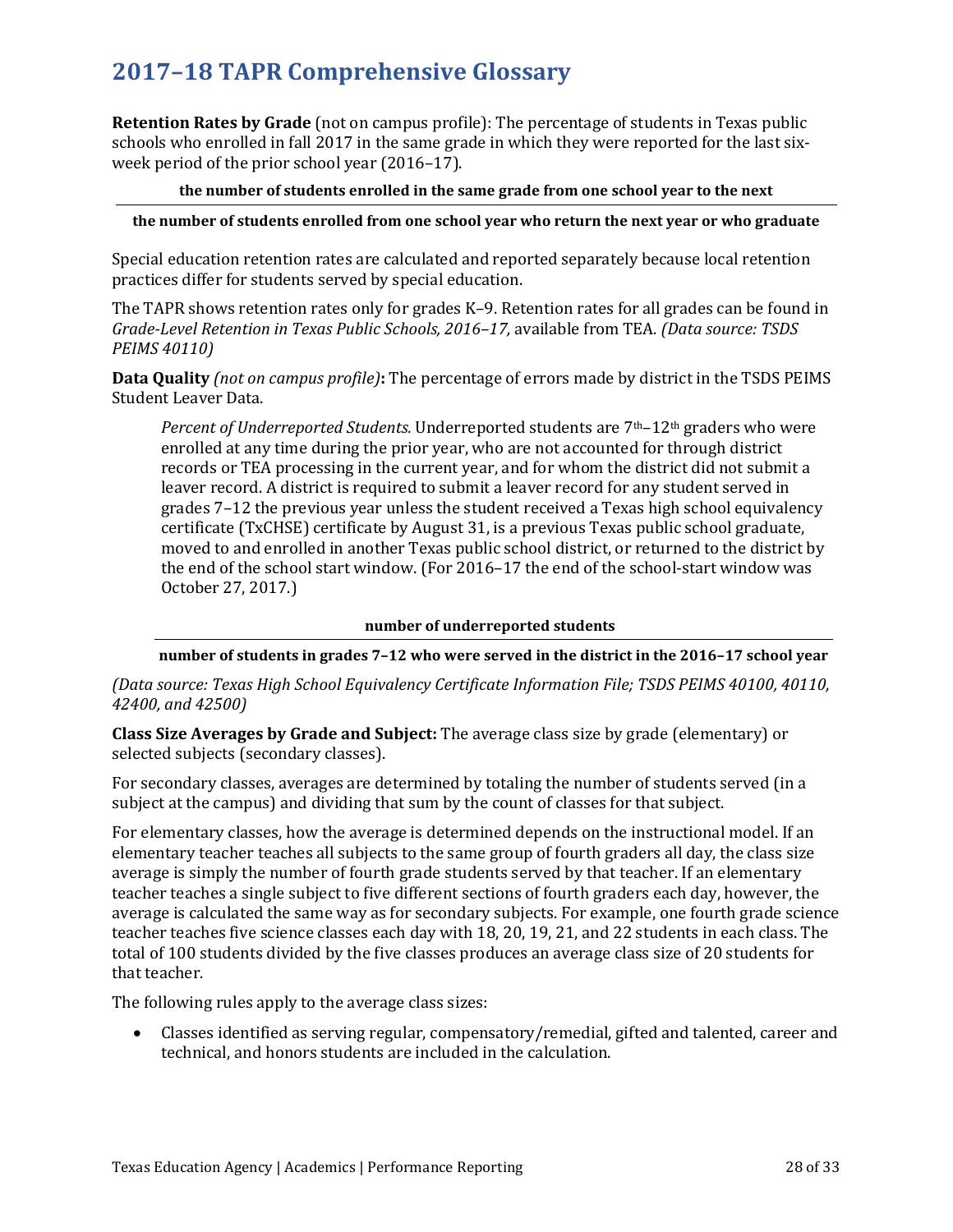- Subjects in the areas of English language arts (ELA), mathematics, science, social studies, languages other than English, computer science, and career and technical education are included in the calculation, as are self-contained classrooms.
- Classes where the number of students served is reported as zero are not included.
- Service codes with the "SR" prefix are not included.
- Teacher roles coded as "teacher" and/or "substitute teacher" are included.
- Only class settings coded as "regular class" are included.
- Missing partial FTE counts are not included.
- Elementary classes in which the number of students exceeds 100 are not included.
- Mixed grade-level class averages are not included.

*(Data source: TSDS PEIMS 30090)*

## **Staff Information**

**Total Staff:** The total count of staff which includes professional staff (teachers, professional support, administrators), educational aides, and (on the district profile) auxiliary staff. *(Data source: TSDS PEIMS 30040, 30050, and 30090)* 

**Professional Staff:** The full-time equivalent (FTE) count of teachers, professional support staff, campus administrators, and on the district profile, central office administrators. Staff are grouped according to roles as reported in TSDS PEIMS. Each type of professional staff is shown as a percentage of the total staff FTE. See Appendix A for all TSDS PEIMS Role IDs*. (Data source: TSDS PEIMS 30040, 30050, and 30090)* 

**Educational Aides:** The count and percentage of paraprofessional staff who are reported with a role of 033 (Educational Aide) or 036 (Certified Interpreter). The FTE counts of educational aides are expressed as a percentage of the total staff FTEs. See Appendix A for all TSDS PEIMS Role IDs. *(Data source: TSDS PEIMS 30090)*

**Auxiliary Staff** *(not on campus profile)***:** The count of full-time equivalent (FTE) staff reported in TSDS PEIMS employment and payroll records who are not reported in the TSDS PEIMS 30090 Staff – Responsibilities record. The auxiliary staff (and educational aide who performs routine classroom tasks under the general supervision of a certified teacher or teaching team) are expressed as a percentage of total staff. For auxiliary staff, the FTE is the value of the percentage of day worked. *(Data source: TSDS PEIMS 30060 and 30090)*

**Librarians and Counselors (Headcount):** The headcount of librarians and counselors is based on full-time equivalent (FTE) for full-time and part-time headcounts. Librarians and counselors are considered part-time when the FTE count is less than or equal to .85 (For example, FTE count less than or equal to .85, the part-time headcount is equal to 1).

Librarians and counselors are headcount not sums of FTEs. The district headcount is not a sum of the campus headcount. For example, a counselor spends 50 percent of their time at the elementary (0.50 FTE) and 50 percent of their time at the high school (0.50 FTE). On each of the campus reports, this counselor will be reflected as 1.0 Part-time Counselor. On the district report the counselor will be reflected as 1.0 Full-time Counselor since the FTE count is greater than .85 (0.50 FTE plus 0.50 FTE=1.0 FTE). See Appendix A for TSDS PEIMS Role IDs (Professional Support Staff)*. (Data source: TSDS PEIMS 30040, 30050, and 30090)*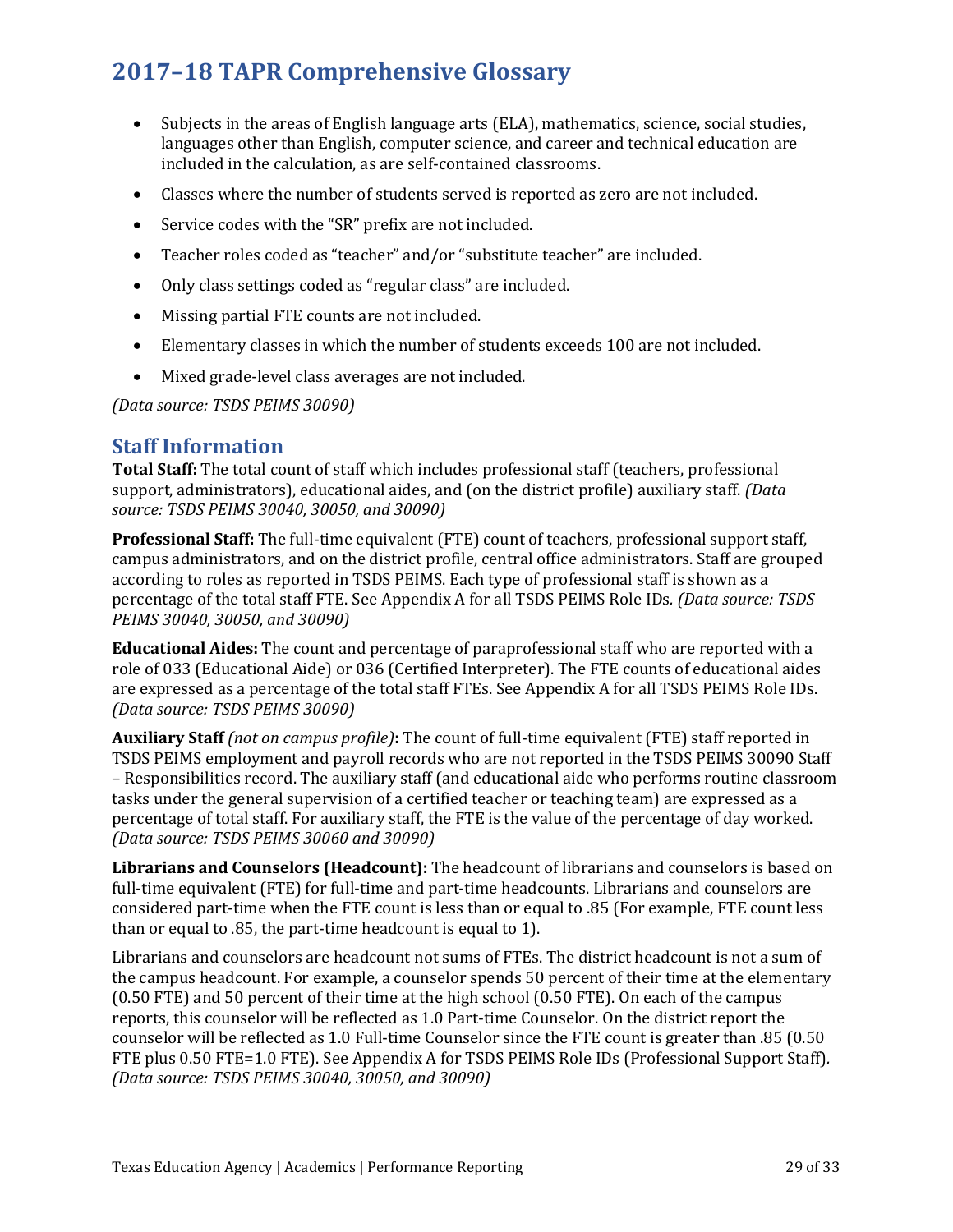**Total Minority Staff:** The total count of minority staff is the sum of the FTE counts for all non-white staff groups (African American, Hispanic, American Indian, Asian, Pacific Islander, and Two or More Races). The minority staff FTE count is expressed as a percentage of the total staff FTE. *(Data source: TSDS PEIMS 30040, 30050, and 30090)* 

**Teachers by Ethnicity and Sex:** The counts of teacher FTEs by ethnic group and by sex. Counts are also expressed as a percentage of the total teacher FTEs. *(Data source: TSDS PEIMS 30040, 30050, and 30090)*

**Teachers by Highest Degree Held:** The distribution of degrees held by teachers. The FTE counts of teachers with no degree, a bachelor's degree, a master's degree, or a doctorate are expressed as a percentage of the total teacher FTEs. *(Data source: TSDS PEIMS 30040, 30050, and 30090)*

**Teachers by Years of Experience:** The FTE count of teachers by total years of experience for the individual, not necessarily years of experience in the reporting district or campus. Teacher counts within each range of experience are expressed as a percentage of total teacher FTEs. A beginning teacher is a teacher reported with zero years of experience. *(Data source: TSDS PEIMS 30040, 30050, and 30090)*

**Number of Students per Teacher:** The total number of students divided by the total teacher FTE count. *(Data source: TSDS PEIMS 30040, 30050, and 30090)*

**Experience of Campus Leadership:** The average years of experience for principals and assistant principals.

- *Average Years as Principal:* The number of completed years of experience as a principal, regardless of district or interruption in service. These amounts are added together and divided by the number of all principals reported for the campus.
- *Average Years as Principal with District:* The number of years a principal is employed in the district regardless of any interruption in service. The amounts are added together and divided by the number of principals.
- *Average Years as Assistant Principal:* The number of completed years of experience as assistant principal, regardless of district or interruption of service. The amounts are added together and divided by the number of assistant principals reported for the campus.
- *Average Years as Assistant Principal with District:* The number of years employed as assistant principal in the district regardless of any interruption in service. These amounts are added together and divided by the number of assistant principals reported for the campus.

## *(Data source: TSDS PEIMS 30050)*

**Average Years Experience of Teachers:** The average number of completed years of professional experience, regardless of district. Weighted averages are calculated by multiplying each teacher's FTE coefficient (1 for a full-time teacher, .75 for a three-quarter-time teacher, and .5 for a half-time teacher, for example) by his or her years of experience. These amounts are added together and divided by the sum of all teachers' FTE coefficients. *(Data source: TSDS PEIMS 30040, 30050, and 30090)*

**Average Years Experience of Teachers with District:** The average number of years employed in the district regardless of any interruption in service. Weighted averages are calculated by multiplying each teacher's FTE coefficient by his or her years of experience in the district. These amounts are added together and divided by the sum of all teacher's coefficients. *(Data source: TSDS PEIMS 30050)*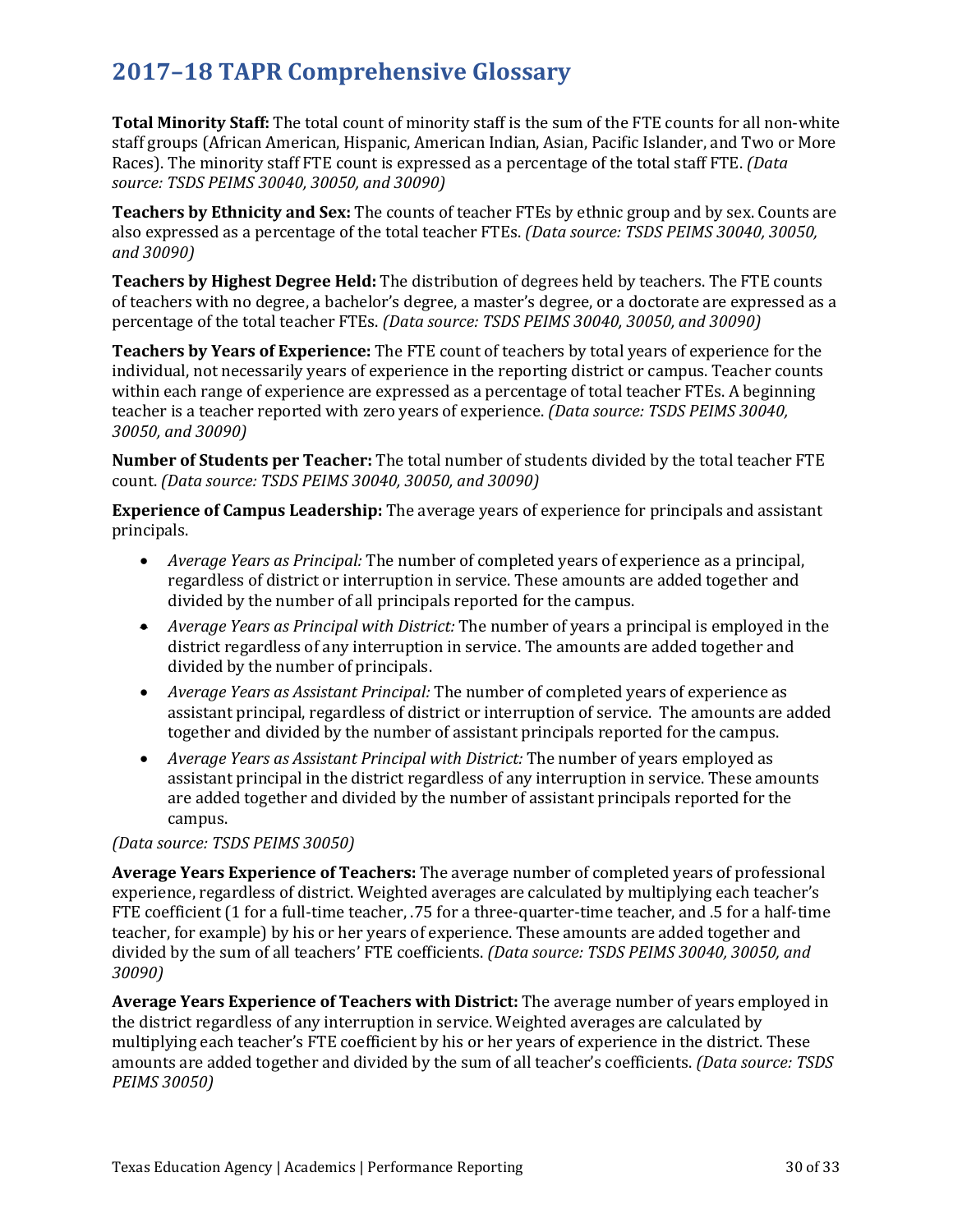**Average Teacher Salary by Years of Experience (regular duties only):** Total pay for all teachers in each category divided by the total teacher FTE count in that category. For the purpose of this calculation, the total actual salary amount is pay for regular duties only and does not include supplemental pay. For teachers who also have non-teaching roles, only the portion of time and pay dedicated to classroom responsibilities is factored into the average teacher salary calculation. *(Data source: TSDS PEIMS 30060)* 

**Average Actual Salaries (regular duties only):** For each category, the total salary for that category divided by the total FTE count for that category. Only payment for regular duties is included in the total salary; supplemental payments for extra duties (e.g., coaching, band and orchestra assignments, club sponsorships) are not included. See Appendix A for lists of the TSDS PEIMS role IDs included in each category.

- *Teachers*. Teachers, special duty teachers, and substitute teachers. Substitute teachers are either temporarily hired to replace a teacher or hired permanently on an as-needed basis.
- *Professional Support*. Therapists, nurses, librarians, counselors, and other campus professional personnel.
- *Campus Administration (School Leadership)*. Principals, assistant principals, and other administrators reported with a specific school ID.
- *Central Administration*. *(not on campus profile)* Superintendents, presidents, chief executive officers, chief administrative officers, business managers, athletic directors, and other administrators reported with a central office ID and not a specific school ID.

**Instructional Staff Percent** *(district profile only)***:** The percentage of the district's FTEs whose job function was to provide classroom instruction directly to students during the 2016–17 school year. The instructional staff percent is a district-level measure and is calculated as follows:

## **total number of hours for district staff who were reported under expenditure object codes 6112, 6119, and 6129, and function codes 11, 12, 13, and 31**

## **total number of hours worked by all district employees**

Contact the Division of Financial Compliance at (512) 463-9095 for further details about this measure. *(Data source: TSDS PEIMS 30040, 30050, and 30090)*

**Turnover Rate for Teachers** *(not on campus profile)***:** The percentage of teachers from the fall of 2016–17 who were not employed in the district in the fall of 2017–18. It is calculated as the total FTE count of teachers from the fall of 2016–17 who were not employed in the district in the fall of 2017–18, divided by the total teacher FTE count for the fall of 2016–17. Staff who remained employed in the district but not as teachers also count toward teacher turnover. *(Data source: TSDS PEIMS 30050 and 30090)*

**Staff Exclusions** *(not on campus profile):* The counts of individuals who serve public school students but are not included in the FTE totals for any of the other employee statistics. There are two types of these entries: individuals participating in a shared services arrangement and individuals on contract with the district to provide instructional services. *Shared Services Arrangement (SSA) Staff* are staff who work in schools located in districts other than their employing district or whose assigned organization (in TSDS PEIMS) shows a code of 751, indicating that they are employed by the fiscal agent of an SSA. Only the portion of a person's total FTE amount associated with the school in another district (or with the 751 organization code) is counted as SSA. SSA staff are grouped into three categories: Professional Staff (which includes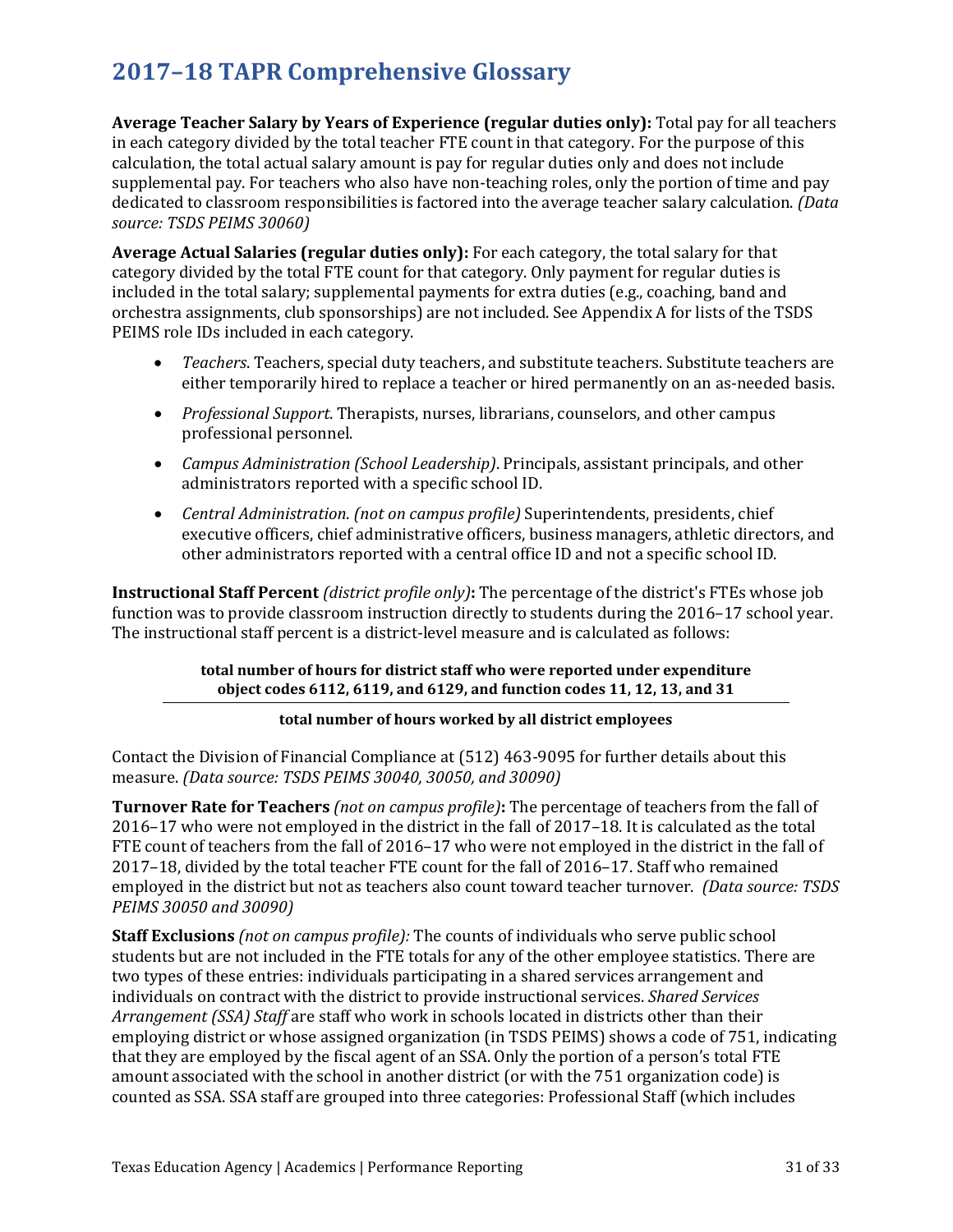teachers, administrators, and professional support); Educational Aides; and Auxiliary Staff. Note that SSA Auxiliary Staff are identified by the type of fund from which they are paid. *Contracted Instructional Staff (District and Campus Profiles)* refers to counts of instructors for whom the district has entered into a contractual agreement with some outside organization. Through the contract, the outside organization has committed to supplying instructional staff for the district. They are never employees of the reporting school district. *(Data source: TSDS PEIMS 30055 and 30060)*

**Student Enrollment by Program:** The count and percentage of students served in programs and/or courses for special education, career and technical education, bilingual/ESL education, or gifted and talented education. The percentages do not total to 100 because students may participate in more than one of these programs. *(Data source: TSDS PEIMS 40110, 41163 and 41169)*

**Teachers by Program** *(population served) (district profile only)***:** The FTE count of teachers categorized by the type of student populations served: regular, special, compensatory, career and technical, bilingual/ESL, gifted and talented education students, and other populations. Teacher FTE values are allocated across population types for teachers who serve multiple population types. Percentages are expressed as a percentage of total teacher FTEs. *(Data source: TSDS PEIMS 30040, 30050 and 30090)*

## **Kindergarten Readiness**

**Kindergarten (KG) Ready:** Assessed kindergarten students who met or exceeded the cut-off score for a particular assessment on the [Commissioner's List of Reading Instruments.](https://tea.texas.gov/Academics/Early_Childhood_Education/Educator_Resources/) Kindergarten readiness for each assessment is assessed differently across multiple assessment domains with varying benchmarks/cut-off scores of readiness. A student must pass all required assessment domains to be considered kindergarten ready. For school years 2013–14 through 2016–17, readiness is based on the literacy assessment only and does not provide comprehensive information on student readiness across important developmental domains.

**Assessed Students in KG:** Kindergarten students enrolled in the Texas public school system as of the Fall Snapshot date (the last Friday in October of each year) who were administered, at the beginning of year (BOY) administration, an assessment on the [Commissioner's List of Reading](https://tea.texas.gov/Academics/Early_Childhood_Education/Educator_Resources/)  [Instruments.](https://tea.texas.gov/Academics/Early_Childhood_Education/Educator_Resources/) Students may take multiple assessments.

**Eligible Students:** Kindergarten students who met at least one of the public prekindergarten (PK) eligibility criteria during the kindergarten year—economically disadvantaged, English learner (EL), homeless, is or ever has been in foster care, is the child of an active duty member of the armed forces of the United States, or is the child of a member of the armed forces who was injured or killed while on active duty—not the actual eligibility as of the PK year. PK eligibility is based on a student's status as of his/her kindergarten year as there are no comprehensive data concerning PK eligibility for children who did not attend public PK.

**Eligible Students Who Attended PK:** Kindergarten students determined to be kindergarten ready based on assessment results, who were eligible to attend PK and did attend public PK the prior school year.

**Eligible Students Who Did Not Attend PK:** Kindergarten students who were eligible to attend public PK but did not attend public PK the prior school year.

**Students Who Were Not Eligible for PK:** Kindergarten students who were assessed for kindergarten readiness and were not eligible for public PK.

**Students Ready for KG:** Count of all assessed kindergarten students who were determined to be kindergarten ready based on assessment results.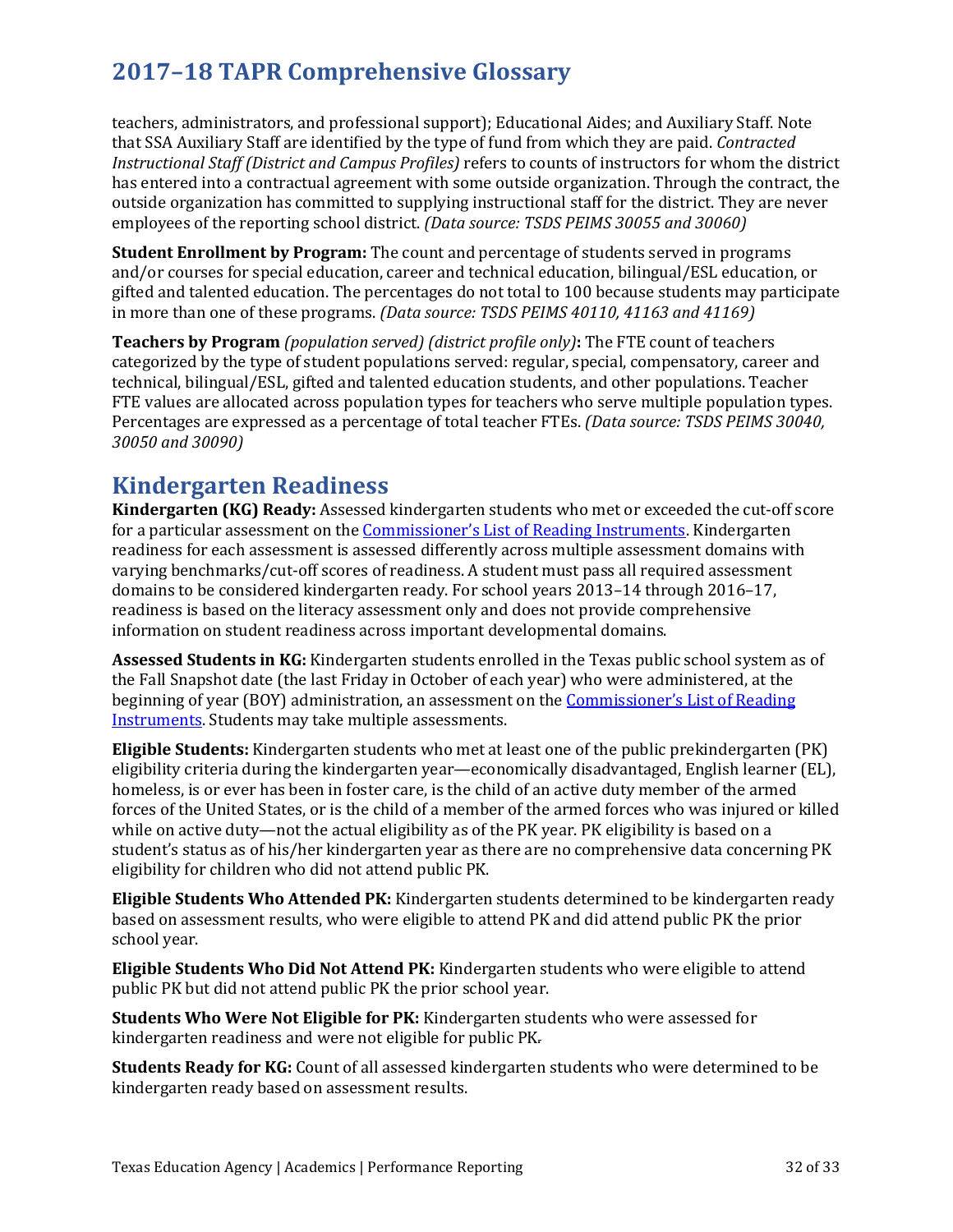**Student Assessed in KG:** Count of all kindergarten students who were assessed for kindergarten readiness.

**Percent Ready:** Percentage of all assessed kindergarten students who were determined to be kindergarten ready based on assessment results.

## **number of kindergarten ready students**

**all kindergarten students who were assessed for kindergarten readiness**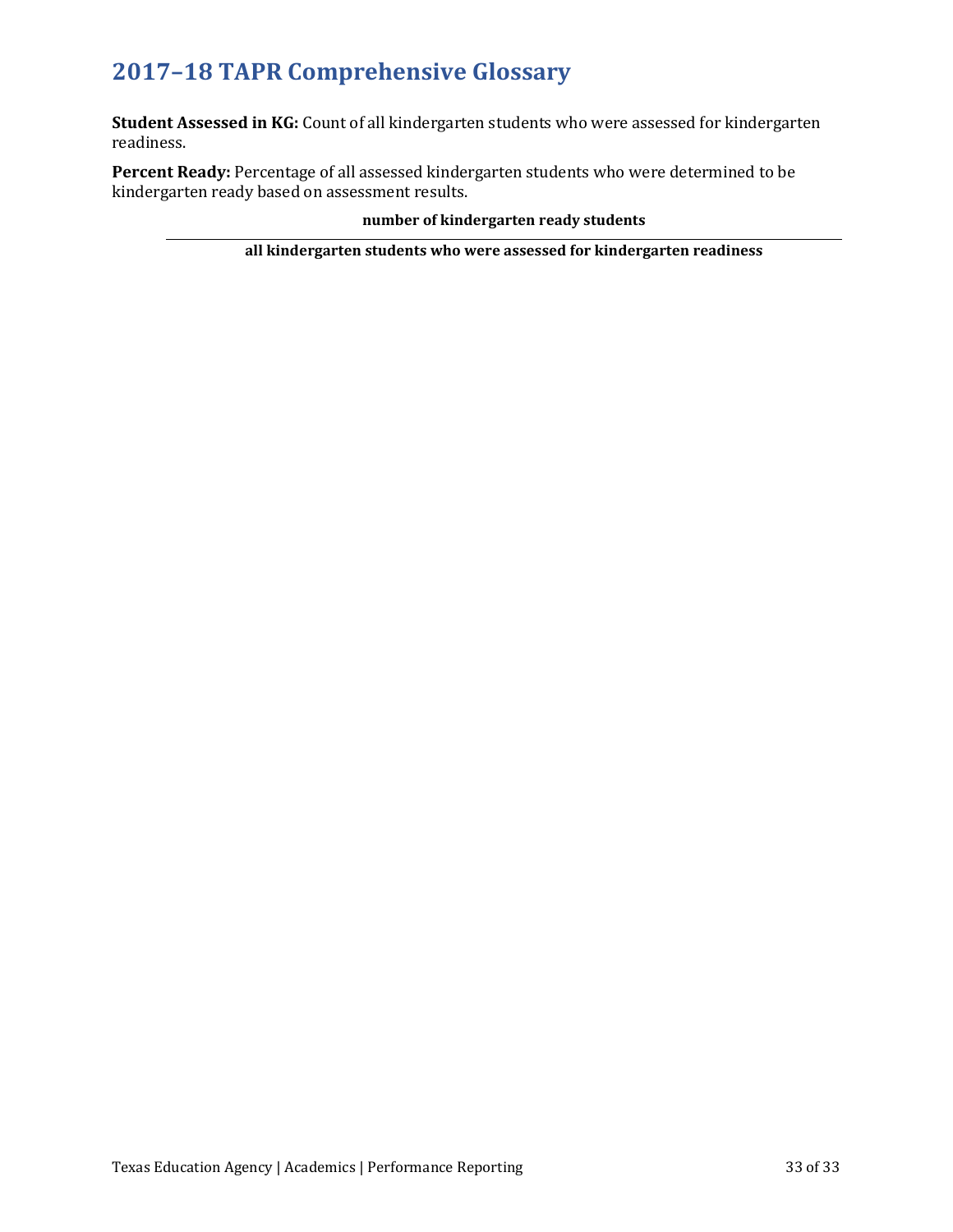# **Who to Call**

Information about the calculation of all Texas Academic Performance Report (TAPR) data elements is provided in this *Glossary.* If, after reading the *Glossary* you have questions about the calculation of TAPR indicators, contact **Performance Reporting at (512) 463-9704.**

Questions related to programs and policies for the following subjects should be directed to the contacts listed below.

| <b>Subject</b>                                         | Contact                                                   | <b>Number</b> |
|--------------------------------------------------------|-----------------------------------------------------------|---------------|
| <b>Accountability Ratings</b>                          |                                                           |               |
| <b>Advanced Courses</b>                                |                                                           |               |
| <b>Charter Schools</b>                                 |                                                           |               |
| <b>College Admissions Tests:</b>                       |                                                           |               |
| <b>SAT</b>                                             |                                                           |               |
| <b>ACT</b>                                             |                                                           |               |
| Copies of TAPR reports                                 | https://rptsvr1.tea.texas.gov/perfreport/tapr/index.html  |               |
| DAEP (Disciplinary Alternative Education Program)      |                                                           |               |
|                                                        |                                                           |               |
|                                                        |                                                           |               |
| <b>Distinction Designations</b>                        |                                                           |               |
| Dropouts                                               |                                                           |               |
| English Language Learners                              |                                                           |               |
| <b>Testing Issues</b>                                  |                                                           |               |
| Other Issues                                           |                                                           |               |
| <b>Financial Standard Reports</b>                      |                                                           |               |
| General Inquiry                                        |                                                           |               |
| Graduates                                              |                                                           |               |
| <b>Graduates Enrolled in Texas IHE</b>                 | Texas Higher Education Coordinating Board  (512) 427-6101 |               |
| JJAEP (Juvenile Justice Alternative Education Program) |                                                           |               |
|                                                        |                                                           |               |
| <b>Federal Accountability</b>                          |                                                           |               |
| PBM Special Education Monitoring Results Status        |                                                           |               |
|                                                        |                                                           |               |
| PEIMS (TSDS PEIMS)                                     |                                                           |               |
|                                                        |                                                           |               |
| <b>Retention Policy</b>                                |                                                           |               |
| <b>School Finance</b>                                  |                                                           |               |
| <b>School Governance</b>                               |                                                           |               |
| <b>School Report Card</b>                              |                                                           |               |
| <b>Special Education</b>                               |                                                           |               |
| <b>Testing Issues</b>                                  |                                                           |               |
| Other Issues                                           |                                                           |               |
| STAAR (all assessments)                                |                                                           |               |
| <b>STAAR Testing Contractor</b>                        |                                                           |               |
|                                                        |                                                           |               |
|                                                        |                                                           |               |
| <b>Statutory (Legal) Issues</b>                        |                                                           |               |
| <b>TAIS</b>                                            | Texas Accountability Intervention System  (512) 463-9414  |               |
| <b>TELPAS</b>                                          |                                                           |               |

For further information[: http://tea.texas.gov/accountability/](http://tea.texas.gov/accountability/)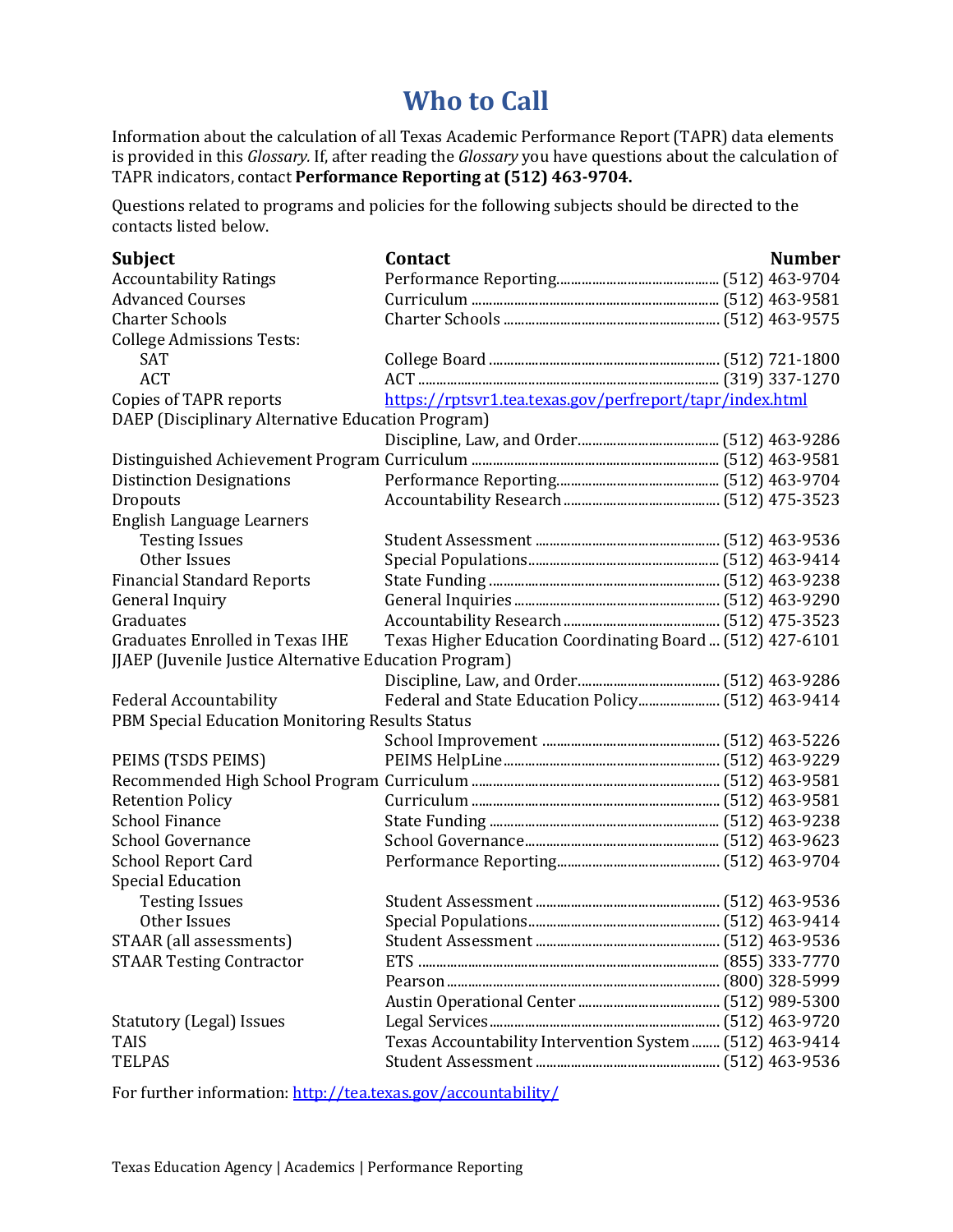# **PEIMS Role Identifications**

(In Alphabetical Order by Label)

| <b>CENTRAL ADMINISTRATORS</b>                     |  |
|---------------------------------------------------|--|
|                                                   |  |
| <b>CAMPUS ADMINISTRATORS</b>                      |  |
|                                                   |  |
| EITHER CENTRAL OR CAMPUS ADMINISTRATORS*          |  |
|                                                   |  |
|                                                   |  |
|                                                   |  |
|                                                   |  |
|                                                   |  |
|                                                   |  |
|                                                   |  |
|                                                   |  |
|                                                   |  |
|                                                   |  |
|                                                   |  |
|                                                   |  |
|                                                   |  |
|                                                   |  |
| PROFESSIONAL SUPPORT STAFF                        |  |
|                                                   |  |
|                                                   |  |
|                                                   |  |
|                                                   |  |
|                                                   |  |
|                                                   |  |
|                                                   |  |
|                                                   |  |
|                                                   |  |
|                                                   |  |
|                                                   |  |
|                                                   |  |
|                                                   |  |
|                                                   |  |
|                                                   |  |
|                                                   |  |
|                                                   |  |
|                                                   |  |
|                                                   |  |
|                                                   |  |
|                                                   |  |
|                                                   |  |
|                                                   |  |
|                                                   |  |
|                                                   |  |
|                                                   |  |
|                                                   |  |
|                                                   |  |
|                                                   |  |
| <b>TEACHERS</b>                                   |  |
|                                                   |  |
|                                                   |  |
|                                                   |  |
| <b>EDUCATIONAL AIDES</b>                          |  |
|                                                   |  |
|                                                   |  |
| <b>AUXILIARY STAFF</b>                            |  |
| Employment record, but no responsibility records. |  |

\* Administrators reported with these roles are categorized as central office or campus, depending on the organization ID reported for them.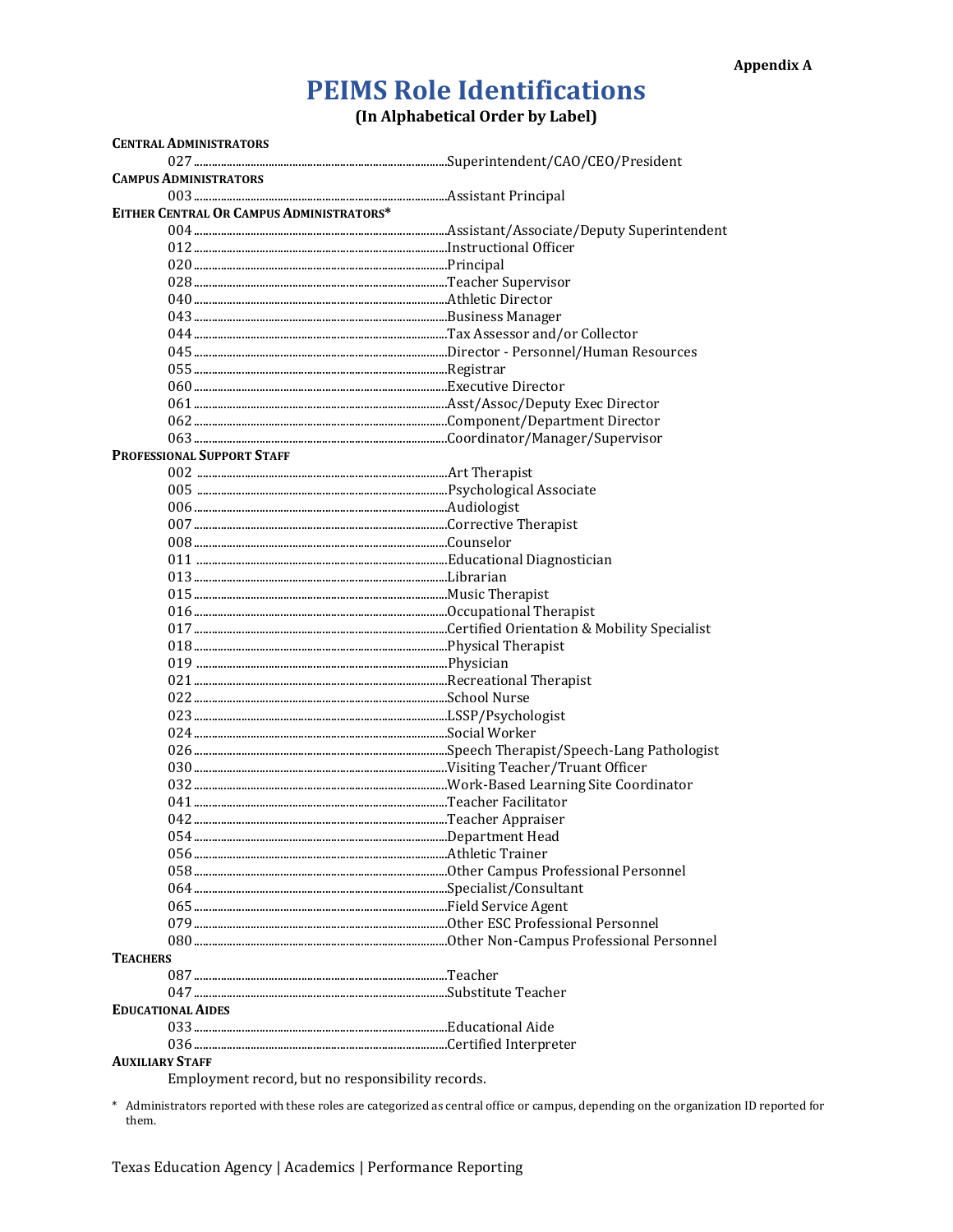# **Advanced Academic Courses 2017–18 Texas Academic Performance Report**

- All courses shown were for the 2016–17 school year.
- An "A" prefix indicates a College Board Advanced Placement course.
- An "I" prefix indicates an International Baccalaureate course.
- Dual-credit courses are not specifically shown on this list.

## **English Language Arts**

| 03221100 | Research/Technical Writing                         |
|----------|----------------------------------------------------|
| 03221200 | <b>Creative Writing</b>                            |
| 03221500 | <b>Literary Genres</b>                             |
| 03221600 | Humanities (First Time Taken)                      |
| 03221800 | Independent Study In English (First Time Taken)    |
| 03231000 | Independent Study In Journalism (First Time Taken) |
| 03231902 | Advanced Broadcast Journalism III                  |
| 03240400 | Oral Interpretation III                            |
| 03240800 | Debate III                                         |
| 03241100 | <b>Public Speaking III</b>                         |
| 03241200 | Independent Study In Speech (First Time Taken)     |
| A3220100 | AP English Language and Composition                |
| A3220200 | AP English Literature and Composition              |
| I3220300 | <b>IB English III</b>                              |
| 13220400 | IB English IV                                      |

## **Mathematics**

| 03101100 | Pre Calculus                                         |
|----------|------------------------------------------------------|
| 03102500 | Independent Study In Mathematics (First Time Taken)  |
| 03102501 | Independent Study In Mathematics (Second Time Taken) |
| A3100101 | <b>AP Calculus AB</b>                                |
| A3100102 | AP Calculus BC                                       |
| A3100200 | <b>AP Statistics</b>                                 |
| I3100100 | IB Mathematical Studies, Standard Level              |
| I3100200 | IB Mathematics, Standard Level                       |
| I3100300 | IB Mathematics, Higher Level                         |
| I3100400 | IB Further Mathematics, Standard Level               |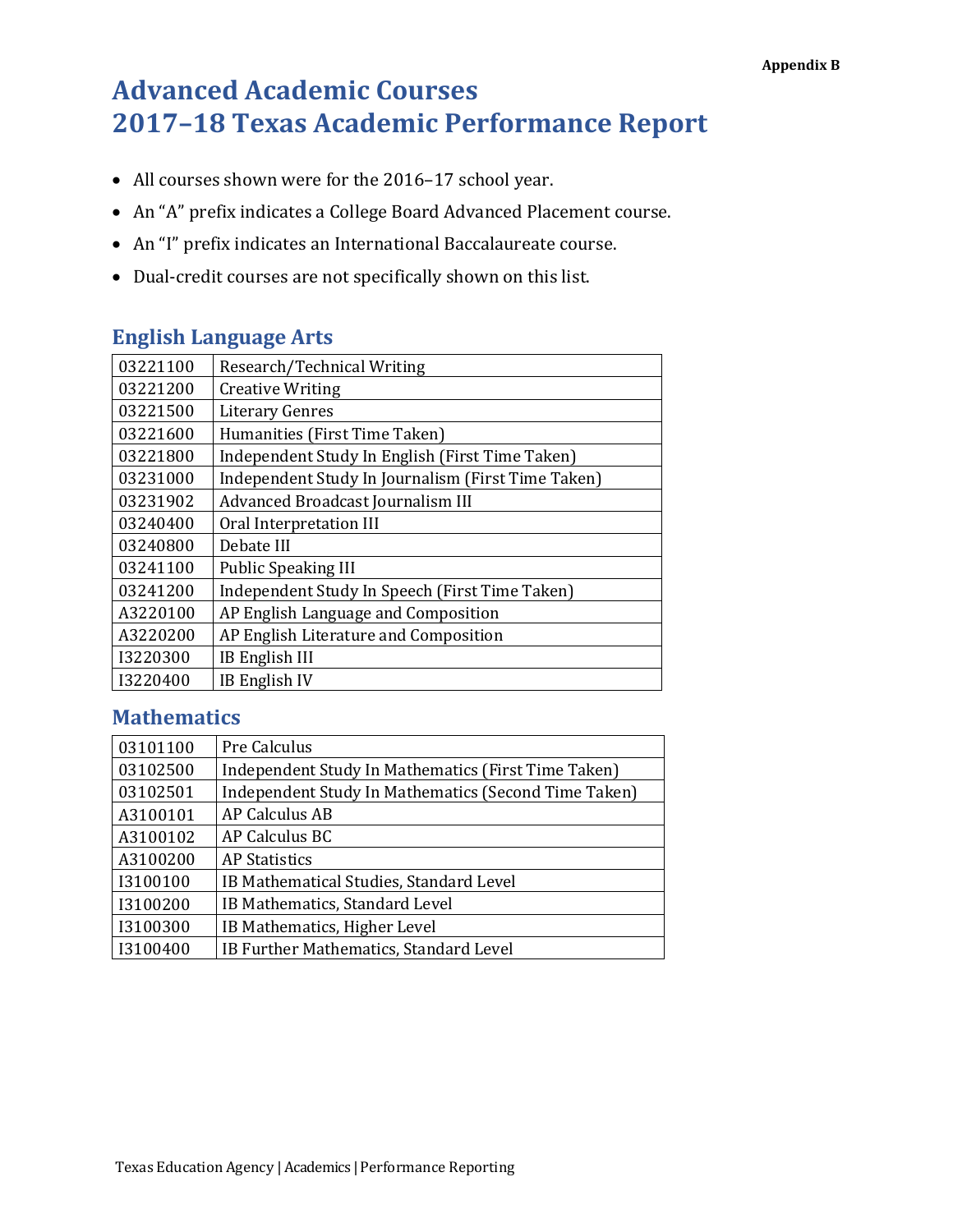# **Technology Applications**

| 03580200 | Computer Science I                                |
|----------|---------------------------------------------------|
| 03580300 | Computer Science II                               |
| A3580100 | AP Computer Science A                             |
| A3580300 | AP Computer Science Principles                    |
| I3580200 | IB Computer Science I, Standard Level             |
| I3580300 | IB Computer Science II, Higher Level              |
| I3580400 | IB Information Technology In A Global Society, SL |
| I3580500 | IB Information Technology In A Global Society     |

## **Fine Arts**

| 03150400 | Music IV Band                             |
|----------|-------------------------------------------|
| 03150800 | Music IV Orchestra                        |
| 03151200 | Music IV Choir                            |
| 03151600 | Music IV Jazz Ensemble                    |
| 03152000 | Music IV Instrumental Ensemble            |
| 03152400 | <b>Music IV Vocal Ensemble</b>            |
| 03250400 | Theatre Arts IV                           |
| 03251000 | <b>Theatre Production IV</b>              |
| 03251200 | <b>Technical Theatre IV</b>               |
| 03502300 | <b>Art IV Drawing</b>                     |
| 03502400 | <b>Art IV Painting</b>                    |
| 03502500 | <b>Art IV Printmaking</b>                 |
| 03502600 | <b>Art IV Fibers</b>                      |
| 03502700 | <b>Art IV Ceramics</b>                    |
| 03502800 | Art IV Sculpture                          |
| 03502900 | Art IV Jewelry                            |
| 03503100 | Art IV Photography                        |
| 03830400 | Dance IV                                  |
| A3150200 | AP Music Theory                           |
| A3500100 | AP History Of Art                         |
| A3500300 | AP Art/Drawing Portfolio                  |
| A3500400 | AP Art/Two-Dimensional Design Portfolio   |
| A3500500 | AP Art/Three-Dimensional Design Portfolio |
| 13250200 | IB Music, Standard Level                  |
| I3250300 | IB Music, Higher Level                    |
| I3600100 | IB Visual Art/Design, Higher Level        |
| I3600200 | IB Visual Art/Design, Standard Level-A    |
| I3750200 | IB Theatre Arts, Standard Level           |
| I3750300 | IB Theatre Arts, Higher Level             |
| I3830100 | IB Dance, Standard Level                  |
| I3830200 | IB Dance, Higher Level                    |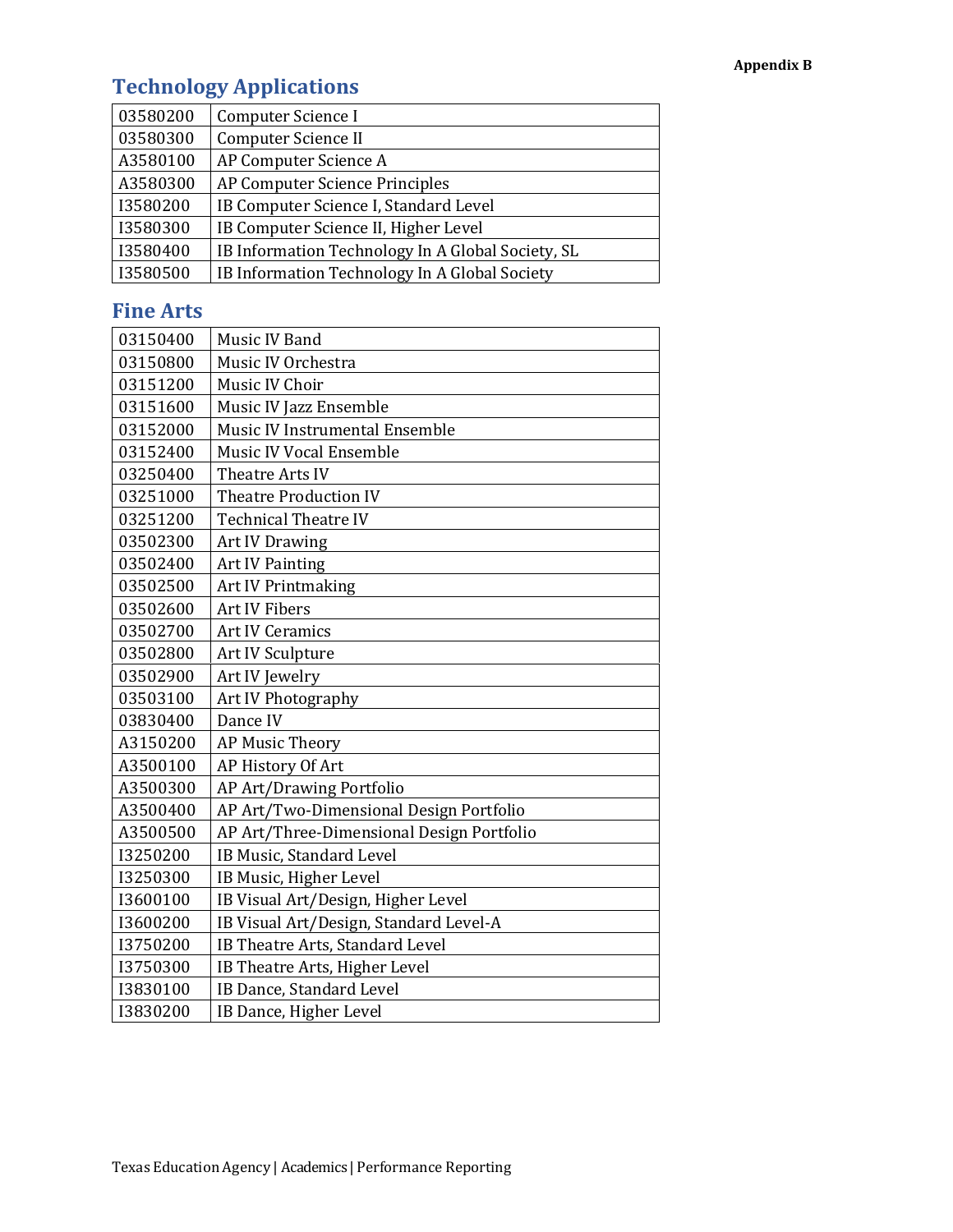## **Science**

| A3010200 | <b>AP Biology</b>                       |
|----------|-----------------------------------------|
| A3020000 | <b>AP Environmental Science</b>         |
| A3040000 | <b>AP Chemistry</b>                     |
| A3050002 | AP Physics C                            |
| A3050003 | AP Physics I: Algebra Based             |
| A3050004 | AP Physics II: Algebra Based            |
| A3050005 | AP Physics C: Electricity and Magnetism |
| A3050006 | AP Physics C: Mechanics                 |
| I3010201 | IB Biology, Standard Level              |
| 13010202 | IB Biology, Higher Level                |
| 13020000 | IB Environmental Systems and Societies  |
| 13030001 | IB Design Technology, Standard Level    |
| 13030002 | IB Design Technology, Higher Level      |
| I3040002 | IB Chemistry, Standard Level            |
| I3040003 | IB Chemistry, Higher Level              |
| 13050002 | IB Physics, Standard Level              |
| 13050003 | IB Physics, Higher Level                |

# **Social Studies/History**

| 03310301 | Economics Advanced Studies (First Time Taken)      |
|----------|----------------------------------------------------|
| 03380001 | Social Studies Advanced Studies (First Time Taken) |
| A3310100 | AP Microeconomics                                  |
| A3310200 | <b>AP Macroeconomics</b>                           |
| A3330100 | AP United States Government and Politics           |
| A3330200 | AP Comparative Government and Politics             |
| A3340100 | <b>AP United States History</b>                    |
| A3340200 | AP European History                                |
| A3350100 | <b>AP Psychology</b>                               |
| A3360100 | AP Human Geography                                 |
| A3360200 | AP Human Geography (Elective)                      |
| A3370100 | AP World History                                   |
| I3301100 | IB History, Standard Level                         |
| I3301200 | IB History: Africa, Higher Level                   |
| I3301300 | IB History: Americas, Higher Level                 |
| I3301400 | IB History: East and Southeast Asia, Higher Level  |
| I3301500 | IB History: Europe, Higher Level                   |
| I3302100 | IB Geography, Standard Level                       |
| 13302200 | IB Geography, Higher Level                         |
| I3303100 | IB Economics, Standard Level                       |
| 13303200 | IB Economics, Higher Level                         |
| 13303300 | IB Business and Management I                       |
| I3303400 | IB Business and Management II                      |
| I3304100 | IB Psychology, Standard Level                      |
| I3304200 | IB Psychology, Higher Level                        |
| I3366010 | <b>IB Philosophy</b>                               |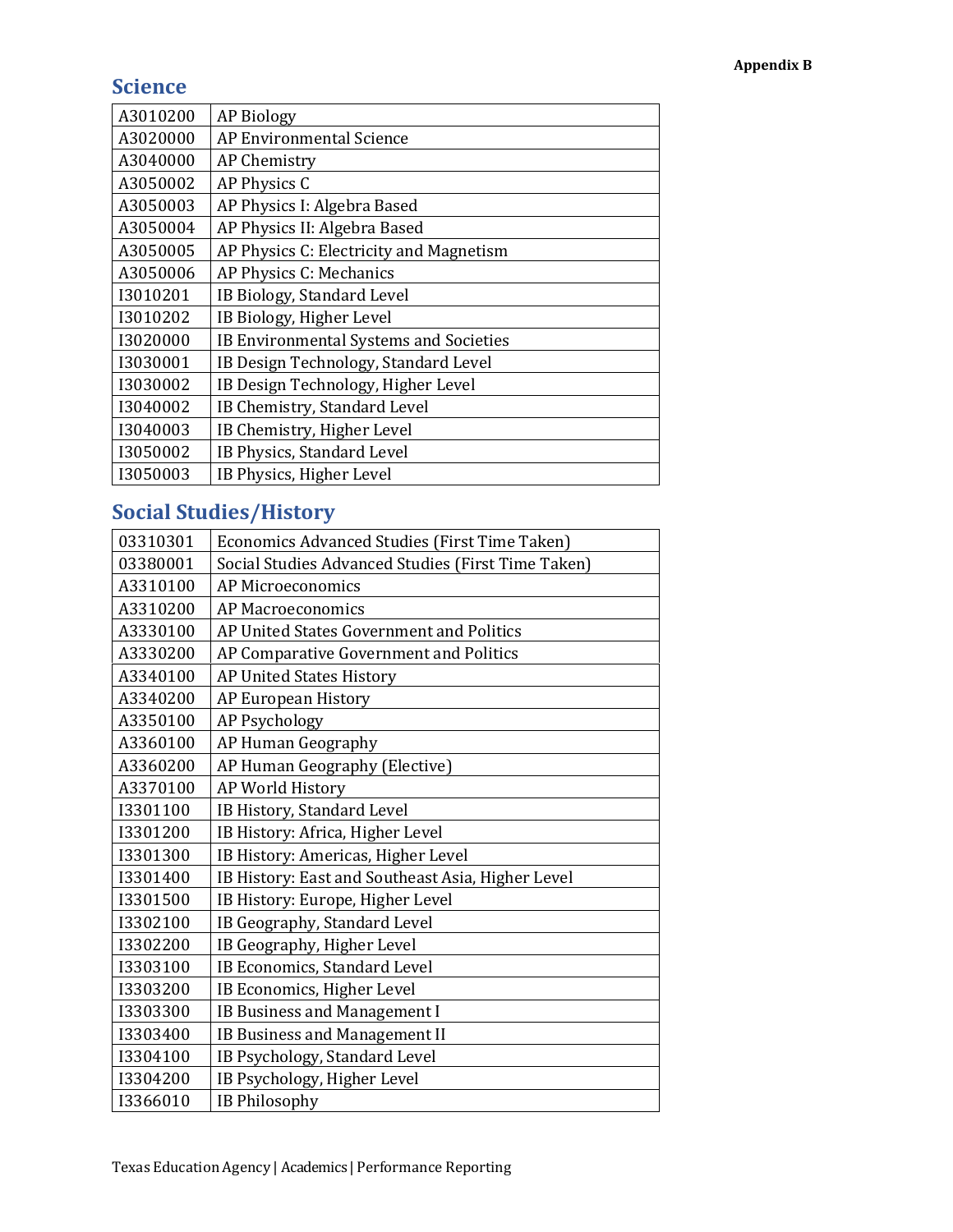| 03110400 | Arabic IV                        |
|----------|----------------------------------|
| 03110500 | Arabic V                         |
| 03110600 | Arabic VI                        |
| 03110700 | Arabic VII                       |
| 03120400 | Japanese IV                      |
| 03120500 | Japanese V                       |
| 03120600 | Japanese VI                      |
| 03120700 | Japanese VII                     |
| 03400400 | Italian IV                       |
| 03400500 | Italian V                        |
| 03400600 | Italian VI                       |
| 03400700 | Italian VII                      |
| 03410400 | French IV                        |
| 03410500 | French V                         |
| 03410600 | French VI                        |
| 03410700 | French VII                       |
| 03420400 | German IV                        |
| 03420500 | German V                         |
| 03420600 | German VI                        |
| 03420700 | German VII                       |
| 03430400 | Latin IV                         |
| 03430500 | Latin V                          |
| 03430600 | Latin VI                         |
| 03430700 | Latin VII                        |
| 03440400 | Spanish IV                       |
| 03440440 | Spanish For Spanish Speakers IV  |
| 03440500 | Spanish V                        |
| 03440550 | Spanish For Spanish Speakers V   |
| 03440600 | Spanish VI                       |
| 03440660 | Spanish For Spanish Speakers VI  |
| 03440700 | Spanish VII                      |
| 03440770 | Spanish For Spanish Speakers VII |
| 03450400 | Russian IV                       |
| 03450500 | Russian V                        |
| 03450600 | Russian VI                       |
| 03450700 | <b>Russian VII</b>               |
| 03460400 | Czech IV                         |
| 03460500 | Czech V                          |
| 03460600 | Czech VI                         |
| 03460700 | Czech VII                        |

## **Advanced Languages (Modern or Classical)**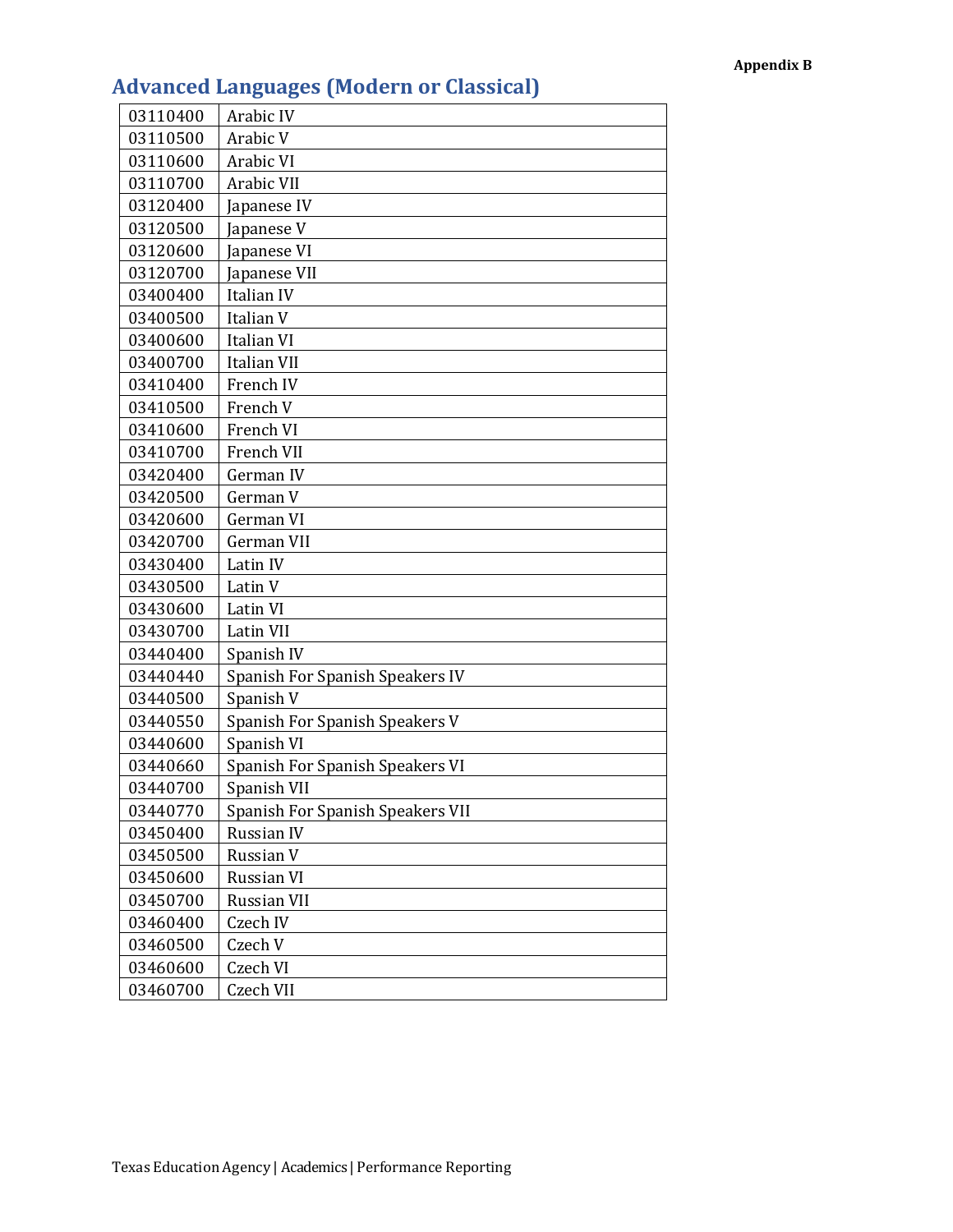# **Advanced Languages (cont.)**

| 03470400 | Portuguese IV                     |
|----------|-----------------------------------|
| 03470500 | Portuguese V                      |
| 03470600 | Portuguese VI                     |
| 03470700 | Portuguese VII                    |
| 03480400 | <b>Hebrew IV</b>                  |
| 03480500 | Hebrew V                          |
| 03480600 | Hebrew VI                         |
| 03480700 | <b>Hebrew VII</b>                 |
| 03490400 | Chinese IV                        |
| 03490500 | Chinese V                         |
| 03490600 | Chinese VI                        |
| 03490700 | Chinese VII                       |
| 03510400 | Vietnamese IV                     |
| 03510500 | Vietnamese V                      |
| 03510600 | Vietnamese VI                     |
| 03510700 | Vietnamese VII                    |
| 03520400 | Hindi IV                          |
| 03520500 | Hindi V                           |
| 03520600 | Hindi VI                          |
| 03520700 | Hindi VII                         |
| 03980400 | American Sign Language IV         |
| 03980500 | American Sign Language V          |
| 03980600 | American Sign Language VI         |
| 03980700 | American Sign Language VII        |
| 03996000 | Other Foreign Languages Level IV  |
| 03996100 | Other Foreign Languages Level V   |
| 03996200 | Other Foreign Languages Level VI  |
| 03996300 | Other Foreign Languages Level VII |
| A3120400 | AP Japanese IV                    |
| A3400400 | AP Italian IV                     |
| A3410100 | <b>AP French IV</b>               |
| A3420100 | <b>AP German IV</b>               |
| A3430100 | <b>AP Latin IV</b>                |
| A3440100 | AP Spanish IV                     |
| A3440200 | AP Spanish V                      |
| A3490400 | AP Chinese IV                     |
| I3110400 | <b>IB Arabic IV</b>               |
| I3110500 | <b>IB</b> Arabic V                |
| I3120400 | <b>IB</b> Japanese IV             |
| 13120500 | IB Japanese V                     |
| I3410400 | <b>IB</b> French IV               |
| I3410500 | <b>IB</b> French V                |
| I3420400 | IB German IV                      |